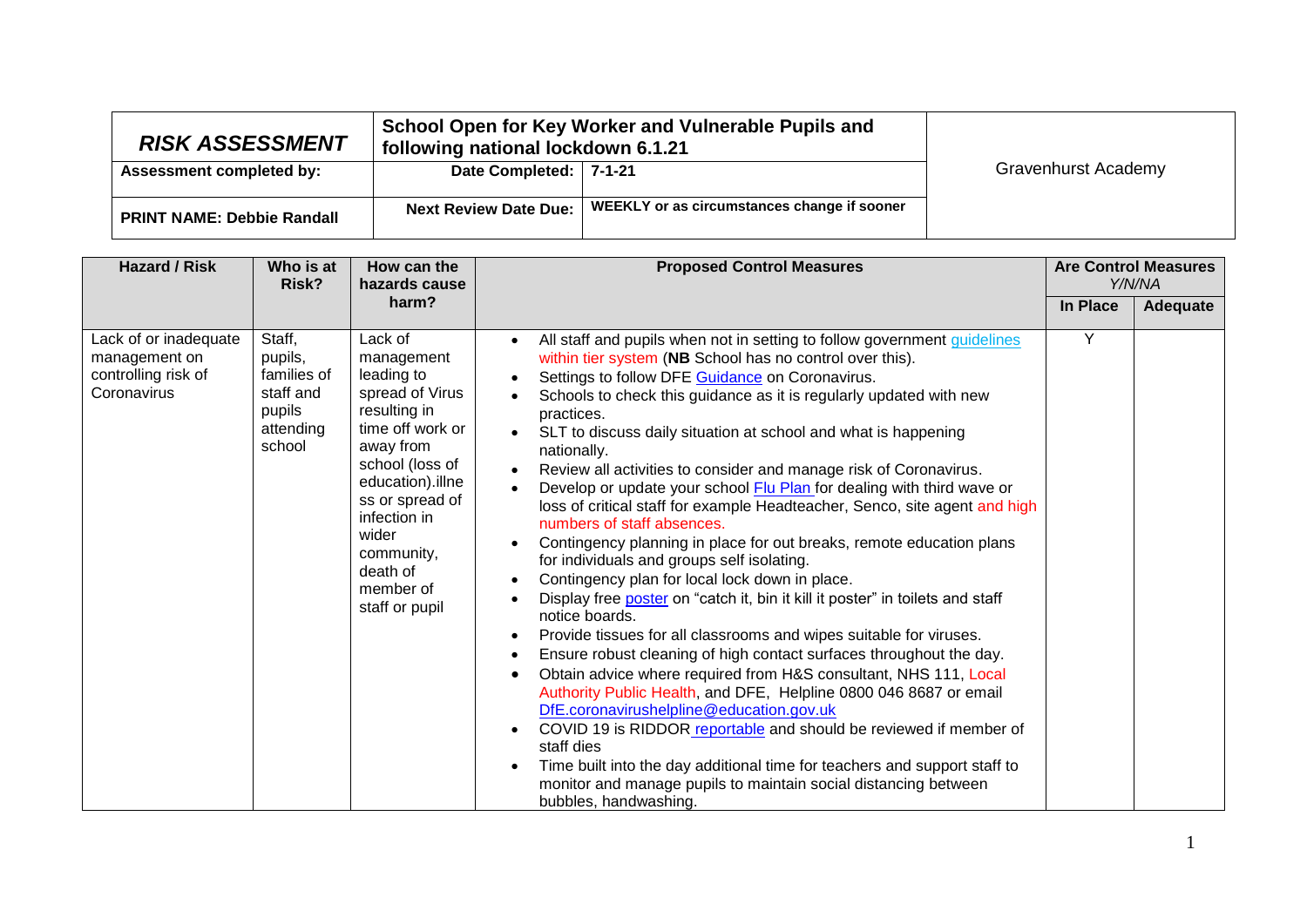| Lack of or inadequate<br>management on<br>controlling risk of<br>Coronavirus (cont) | Staff,<br>pupils,<br>families of<br>staff and | Lack of<br>management<br>leading to<br>spread of Virus                                                                     | Consultation with Unions and communication with non-union staff on<br>risk assessment and its control measures.<br>School has in place a local lockdown plan – remote learning for<br>individuals isolating, bubbles and the whole school.                                                                                                                                                                                                                                                                                                                                                                                                                                                                                                                                                                                                                                                                                                                                                                                                                                                                                                                                                                                                                                                                                                                                                                                                                                                                                                                                                                                                                                                                                                                                                                                                                                                                                                                                                                                                                                  | Ÿ |  |
|-------------------------------------------------------------------------------------|-----------------------------------------------|----------------------------------------------------------------------------------------------------------------------------|-----------------------------------------------------------------------------------------------------------------------------------------------------------------------------------------------------------------------------------------------------------------------------------------------------------------------------------------------------------------------------------------------------------------------------------------------------------------------------------------------------------------------------------------------------------------------------------------------------------------------------------------------------------------------------------------------------------------------------------------------------------------------------------------------------------------------------------------------------------------------------------------------------------------------------------------------------------------------------------------------------------------------------------------------------------------------------------------------------------------------------------------------------------------------------------------------------------------------------------------------------------------------------------------------------------------------------------------------------------------------------------------------------------------------------------------------------------------------------------------------------------------------------------------------------------------------------------------------------------------------------------------------------------------------------------------------------------------------------------------------------------------------------------------------------------------------------------------------------------------------------------------------------------------------------------------------------------------------------------------------------------------------------------------------------------------------------|---|--|
|                                                                                     | pupils<br>attending<br>school                 | resulting in<br>time off work or<br>away from<br>school (loss of<br>education).<br>Death of<br>member of<br>staff or pupil | Close the school to the majority of pupils – only children of critical<br>workers and vulnerable pupils in school.<br>Online learning – in line with guidance provided for all other pupils.<br>Share expectations for online learning and provide training.<br>School open and remain open on the ability to maintain COVID-19<br>prevention and control measures within the school's setting for Critical<br>and Vulnerable students.<br>Schools open and remain open on ability to control levels of infection.<br>Review staffing availability with changes in shielding and use "bubbles<br>or groups" for vulnerable and key worker children.<br>Adequate class spaces to teach groups - there is no social distancing<br>between students in bubbles. Create 2m between student and teacher<br>(secondary, middle schools).<br>Children, parents, carers and visitors such as contractors are informed<br>not to visit the setting if they are displaying any symptoms of<br>Coronavirus (COVID-19).<br>Visitors limited to school - try to hold meeting remotely where possible.<br>Restrict all visits to those that are absolutely necessary.<br>Visitors/contractors into school must be recorded (with contact details)<br>and informed of school arrangements for COVID19.<br>Display QR code in Reception to assist with NHS Track and Trace.<br>All visitors to wear face coverings (secondary). Primary schools and<br>Early Years discretion following government guidance.<br>Daily classroom checklists and monitoring of controls from risk<br>assessment are in place (Cousins Safety templates).<br>System in place for reporting near misses to identify where controls<br>cannot be followed or people are not doing what they should.<br>Review staffing/pupils returning from abroad holidays and if 10-day<br>isolation on return will impact on their attendance and school delivery<br>(travel corridor guidance).<br>Parent and staff handbooks/guides/agreements in place and good<br>communication with staff and parents prior to opening. |   |  |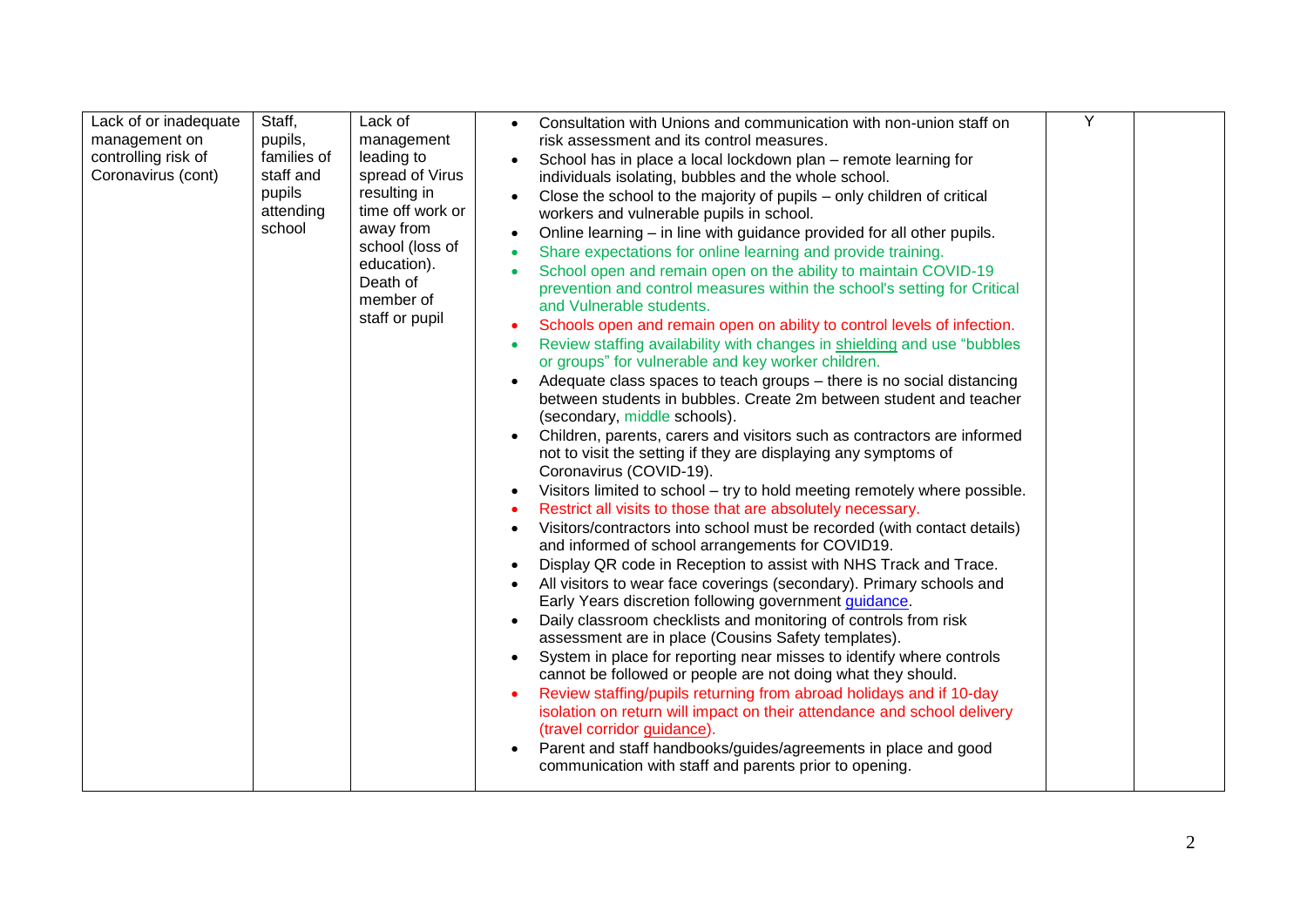| <b>Hazard / Risk</b>                                                                | Who is at<br>Risk? | How can the<br>hazards cause | <b>Proposed Control Measures</b>                                                                                                                                                                                                                                                                                                                                                                                                                                                                                                                                                                                                                                                                                                                                                                                                                                                                                                                                                                           | <b>Are Control Measures</b><br>Y/N/NA |          |
|-------------------------------------------------------------------------------------|--------------------|------------------------------|------------------------------------------------------------------------------------------------------------------------------------------------------------------------------------------------------------------------------------------------------------------------------------------------------------------------------------------------------------------------------------------------------------------------------------------------------------------------------------------------------------------------------------------------------------------------------------------------------------------------------------------------------------------------------------------------------------------------------------------------------------------------------------------------------------------------------------------------------------------------------------------------------------------------------------------------------------------------------------------------------------|---------------------------------------|----------|
|                                                                                     |                    | harm?                        |                                                                                                                                                                                                                                                                                                                                                                                                                                                                                                                                                                                                                                                                                                                                                                                                                                                                                                                                                                                                            | In Place                              | Adequate |
| Lack of or inadequate<br>management on<br>controlling risk of<br>Coronavirus (cont) |                    |                              | Track and trace system in place<br>Access to Public Health advice for school and local outbreaks<br>Access to testing for staff and pupils<br>Secondary schools – implementation of lateral flow testing (see<br>separate risk assessment)<br>All schools with secondary-age pupils (including special schools and<br>$\bullet$<br>alternative provision) should offer tests for their pupils in line with<br>quidance.<br>Secondary schools (Years 7 plus) pupils have a lateral flow test but is<br>not a requirement to have had one as a condition of being allowed in<br>school.<br>Contingency planning in place for delivering remote education and face<br>$\bullet$<br>to face lessons for children of key workers and vulnerable children.<br>If staff refuse to come into work then mixing of bubbles must not take<br>$\bullet$<br>place and contingency plans implemented.<br>Early Years and Nursery provision to be open to all children (including<br>vulnerable and key worker children). | Υ                                     |          |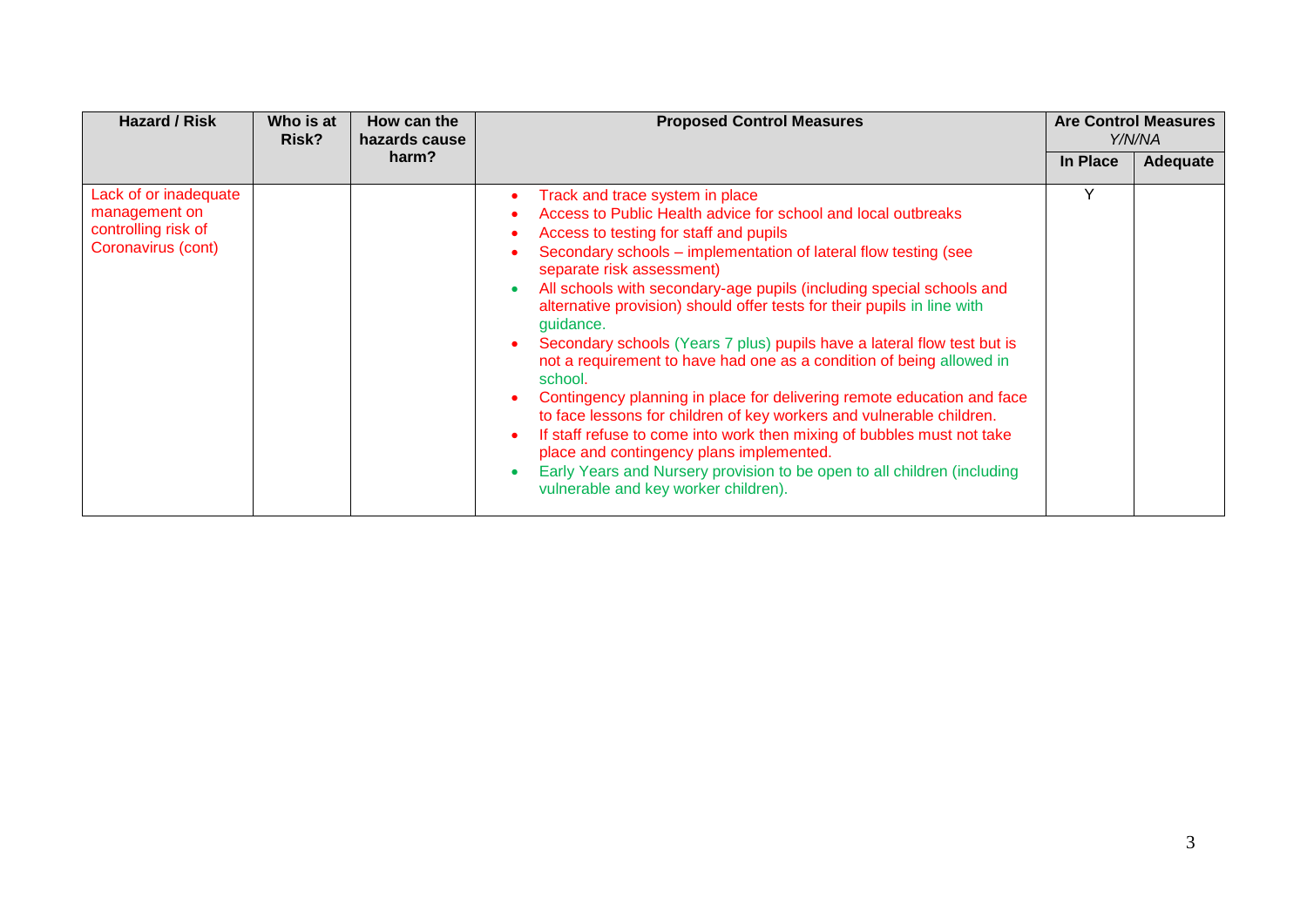| <b>Hazard / Risk</b>                                                     | Who is at<br>Risk?                                                             | How can the<br>hazards cause                                                                                                                                                                                          | <b>Proposed Control Measures</b>                                                                                                                                                                                                                                                                                                                                                                                                                                                                                                                                                                                                                                                                                                                                                                                                                                                                                                                                                                                                                                                                                                                                                                                                                                                                                                                                                                                                                                                                                                                                                                                                                                                                                                                       | <b>Are Control Measures</b><br>Y/N/NA |          |
|--------------------------------------------------------------------------|--------------------------------------------------------------------------------|-----------------------------------------------------------------------------------------------------------------------------------------------------------------------------------------------------------------------|--------------------------------------------------------------------------------------------------------------------------------------------------------------------------------------------------------------------------------------------------------------------------------------------------------------------------------------------------------------------------------------------------------------------------------------------------------------------------------------------------------------------------------------------------------------------------------------------------------------------------------------------------------------------------------------------------------------------------------------------------------------------------------------------------------------------------------------------------------------------------------------------------------------------------------------------------------------------------------------------------------------------------------------------------------------------------------------------------------------------------------------------------------------------------------------------------------------------------------------------------------------------------------------------------------------------------------------------------------------------------------------------------------------------------------------------------------------------------------------------------------------------------------------------------------------------------------------------------------------------------------------------------------------------------------------------------------------------------------------------------------|---------------------------------------|----------|
|                                                                          |                                                                                | harm?                                                                                                                                                                                                                 |                                                                                                                                                                                                                                                                                                                                                                                                                                                                                                                                                                                                                                                                                                                                                                                                                                                                                                                                                                                                                                                                                                                                                                                                                                                                                                                                                                                                                                                                                                                                                                                                                                                                                                                                                        | In Place                              | Adequate |
| New variant of<br>COVID19 that can<br>increase transmission<br>by 50-70% | Staff,<br>pupils,<br>families of<br>staff and<br>pupils<br>attending<br>school | Increasing<br>spread of Virus<br>resulting in<br>time off work or<br>away from<br>school (loss of<br>education).<br>Death of<br>member of<br>staff or pupil or<br>extended<br>family of those<br>attending<br>school. | Schools to close to majority of students apart from key workers and<br>$\bullet$<br>vulnerable students. Majority of students will remain at home and<br>access online learning.<br>Staff onsite limited. Many teachers can deliver lessons remotely from<br>home.<br>Access to current accurate data on local rates of transmission<br>Daily review of COVID19 cases in school<br>Existing control measures in in place and are closely monitored and<br>control measures adapted or new measures introduced following<br>scientific advice.<br>Essential worker and vulnerable pupils to be in small "bubble groups"<br>with limited movement in school. Staggered or separated break areas to<br>keep groups separate.<br>Implementation of lateral flow testing (Secondary schools) to enable<br>school staff to be tested weekly, as well as daily testing of both staff and<br>pupils who are close contacts of a positive case, to avoid the need for<br>self-isolation.<br>Adequate staff and volunteers available and trained to compete lateral<br>flow testing as per guidance.<br>Separate risk assessment completed for lateral flow testing and control<br>measures in place before pupils return.<br>For students and pupils as well as the school and college workforce to<br>conduct daily testing for those identified as close contacts of workforce<br>colleagues, students or pupils that have tested positive.<br>For every group, testing is voluntary, but those who are eligible for tests<br>are strongly encouraged to participate to reduce the risk of transmission<br>within schools and colleges.<br>In secondary schools consider staff to wear visors and pupils to wear<br>$\bullet$<br>face coverings all the time. | Y                                     |          |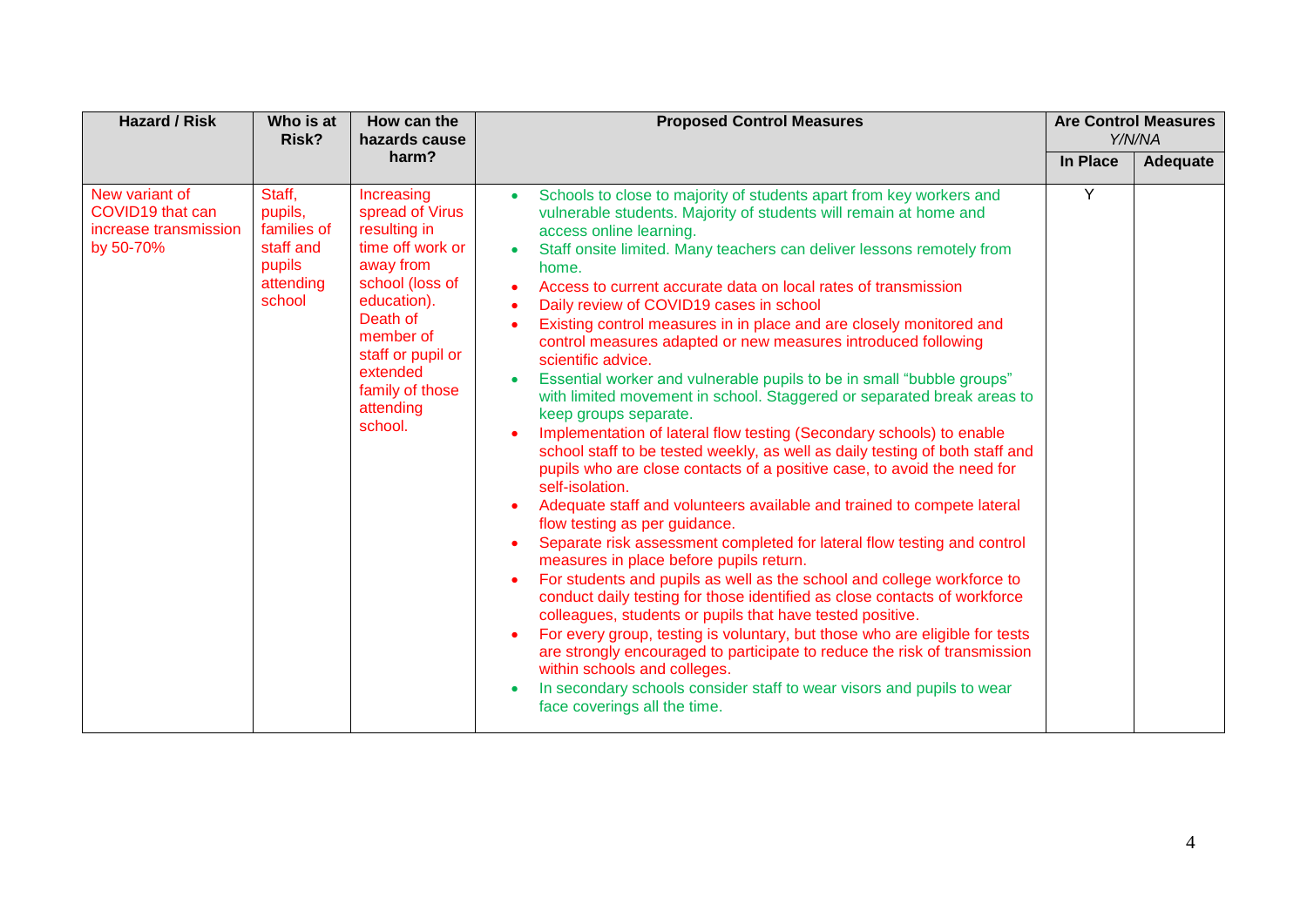| <b>Hazard / Risk</b>                                 | Who is at<br>Risk?                                                             | How can the<br>hazards cause                                                                                                                                                                                          | <b>Proposed Control Measures</b>                                                                                                                                                                                                                                                                                                                                                                                                                                                                                                                                                                                                                                                                                                                                                                                                                                         |          | <b>Are Control Measures</b><br>Y/N/NA |
|------------------------------------------------------|--------------------------------------------------------------------------------|-----------------------------------------------------------------------------------------------------------------------------------------------------------------------------------------------------------------------|--------------------------------------------------------------------------------------------------------------------------------------------------------------------------------------------------------------------------------------------------------------------------------------------------------------------------------------------------------------------------------------------------------------------------------------------------------------------------------------------------------------------------------------------------------------------------------------------------------------------------------------------------------------------------------------------------------------------------------------------------------------------------------------------------------------------------------------------------------------------------|----------|---------------------------------------|
|                                                      |                                                                                | harm?                                                                                                                                                                                                                 |                                                                                                                                                                                                                                                                                                                                                                                                                                                                                                                                                                                                                                                                                                                                                                                                                                                                          | In Place | Adequate                              |
| Asymptomatic person<br>(staff or pupil) in<br>school | Staff,<br>pupils,<br>families of<br>staff and<br>pupils<br>attending<br>school | Increasing<br>spread of Virus<br>resulting in<br>time off work or<br>away from<br>school (loss of<br>education).<br>Death of<br>member of<br>staff or pupil or<br>extended<br>family of those<br>attending<br>school. | Anyone who is showing symptoms of coronavirus (COVID-19) who has<br>a negative result from a rapid test will be required to self-isolate until the<br>result from a lab-based polymerise chain reaction (PCR) test is known.<br>Everyone continues to follow good hygiene practices and observe social<br>٠<br>distancing measures whether or not they have been tested.<br>Anyone who is showing symptoms of coronavirus (COVID-19) who has<br>$\bullet$<br>a negative result from a rapid test will be required to self-isolate until the<br>result from a lab-based polymerise chain reaction (PCR) test is known.<br>Adequate staff and volunteers available and trained to compete lateral<br>$\bullet$<br>flow testing as per guidance.<br>Separate risk assessment completed for lateral flow testing and control<br>٠<br>measures in place before pupils return. | Y        |                                       |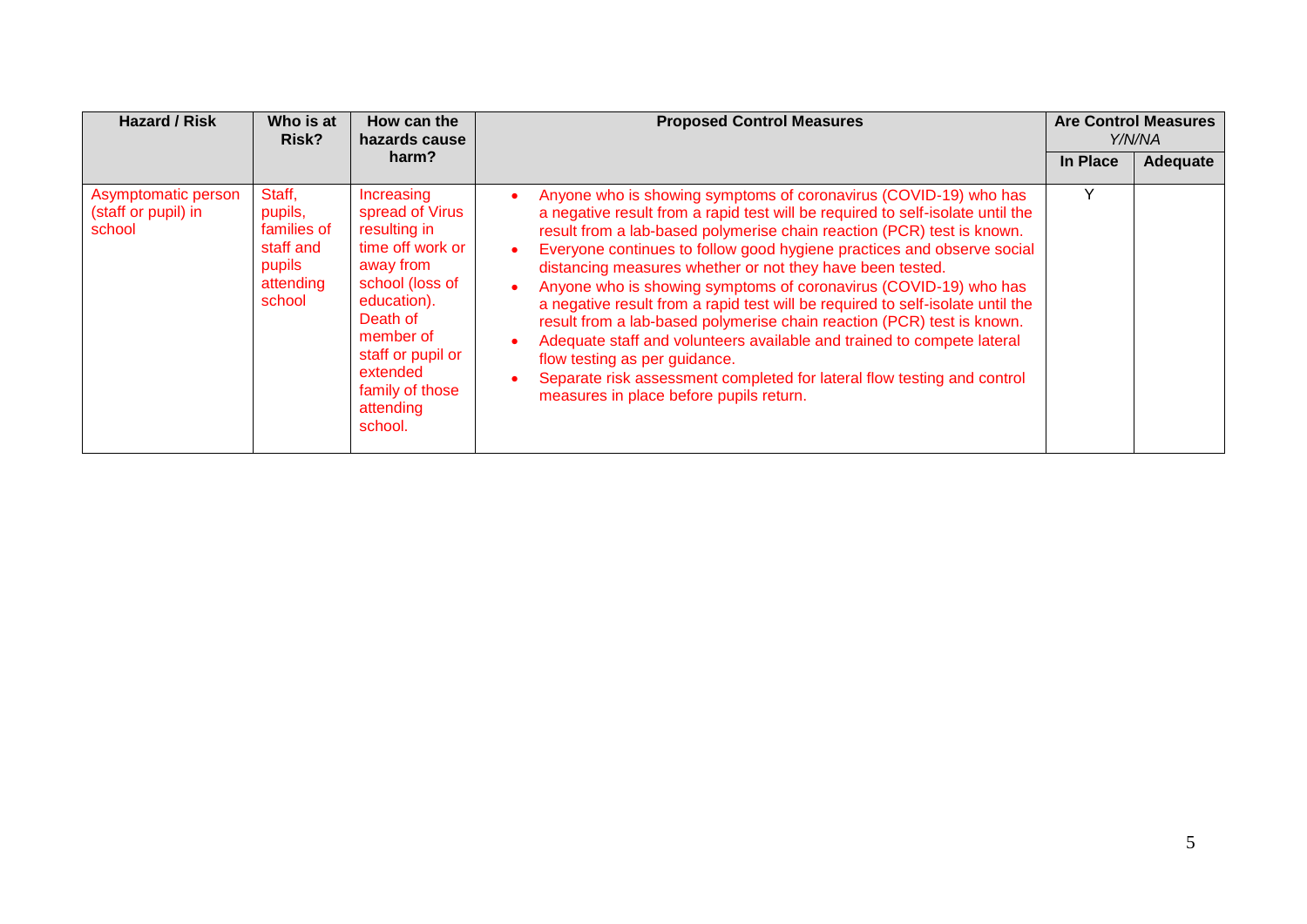| <b>Hazard / Risk</b>                                 | Who is at<br>Risk?  | How can the<br>hazards cause                                                                                | <b>Proposed Control Measures</b>                                                                                                                                                                                                                                                                                                                                                                                                                                                                                                                                                                                                                                                                                                                                                                                                                                                                                                                                                                                                                                                                                                      | <b>Are Control Measures</b><br>Y/N/NA |          |
|------------------------------------------------------|---------------------|-------------------------------------------------------------------------------------------------------------|---------------------------------------------------------------------------------------------------------------------------------------------------------------------------------------------------------------------------------------------------------------------------------------------------------------------------------------------------------------------------------------------------------------------------------------------------------------------------------------------------------------------------------------------------------------------------------------------------------------------------------------------------------------------------------------------------------------------------------------------------------------------------------------------------------------------------------------------------------------------------------------------------------------------------------------------------------------------------------------------------------------------------------------------------------------------------------------------------------------------------------------|---------------------------------------|----------|
|                                                      |                     | harm?                                                                                                       |                                                                                                                                                                                                                                                                                                                                                                                                                                                                                                                                                                                                                                                                                                                                                                                                                                                                                                                                                                                                                                                                                                                                       | In Place                              | Adequate |
| Vulnerable staff<br>(including pregnant<br>workers). | Vulnerable<br>staff | Contracting<br>Coronavirus<br>resulting in<br>serious illness<br>or death of<br>member of<br>staff or pupil | Clinically extremely vulnerable<br>Review workforce to identify staff in clinically vulnerable category as<br>per guidance<br>In national lockdown, individuals who are clinically extremely vulnerable<br>are advised to work from home and where this is not possible, they<br>should not go into work.                                                                                                                                                                                                                                                                                                                                                                                                                                                                                                                                                                                                                                                                                                                                                                                                                             | Y<br>N/A                              |          |
|                                                      |                     |                                                                                                             | <b>Clinically Vulnerable</b><br>Complete individual risk assessment for staff who are clinically<br>$\bullet$<br>vulnerable and have requested a RA.<br>It is recommended that the school carries out risk assessment for<br>returning to the workplace and actions taken to manage the risks of<br>transmission in line with this guidance or upon request.<br>Staff who are clinically vulnerable may continue to attend school in line<br>$\bullet$<br>with current guidance.<br>Pregnant staff review working arrangements and carry out or update<br>$\bullet$<br>pregnancy risk assessment following the Royal College of Obstetrics<br>and Gynaecology (RCOG) occupational health advice for employers and<br>pregnant women.<br>Follow advice for women from 28 weeks gestation or with underlying<br>$\bullet$<br>health conditions at any gestation who may be at greater risk.<br>Employers and pregnant women should follow this advice and to<br>continue to monitor for future updates to it. Social distancing measures<br>must be in place - In early Years and primary this may result in them<br>working from home. | Y                                     |          |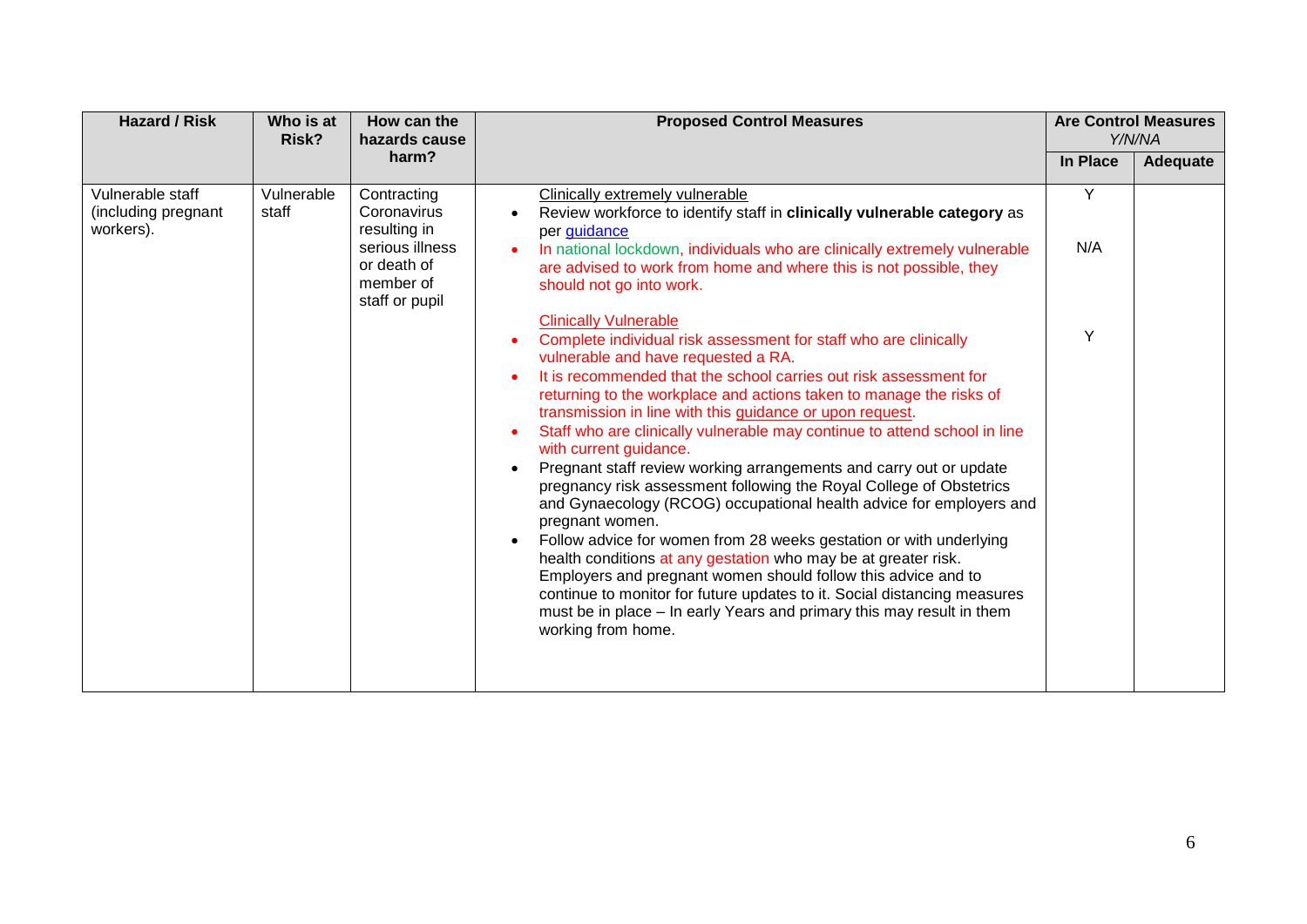| <b>Hazard / Risk</b>                                                             | Who is at<br>How can the<br><b>Proposed Control Measures</b><br>Risk?<br>hazards cause |                                                                                                             |                                                                                                                                                                                                                                                                                                                                                                                                                                                                                                                                                                                                                                                                                                                                                                                                                                                                                                                              | <b>Are Control Measures</b><br>Y/N/NA |          |
|----------------------------------------------------------------------------------|----------------------------------------------------------------------------------------|-------------------------------------------------------------------------------------------------------------|------------------------------------------------------------------------------------------------------------------------------------------------------------------------------------------------------------------------------------------------------------------------------------------------------------------------------------------------------------------------------------------------------------------------------------------------------------------------------------------------------------------------------------------------------------------------------------------------------------------------------------------------------------------------------------------------------------------------------------------------------------------------------------------------------------------------------------------------------------------------------------------------------------------------------|---------------------------------------|----------|
|                                                                                  |                                                                                        | harm?                                                                                                       |                                                                                                                                                                                                                                                                                                                                                                                                                                                                                                                                                                                                                                                                                                                                                                                                                                                                                                                              | In Place                              | Adequate |
| Living with a shielded<br>or clinically vulnerable<br>person<br>Staff or pupil   | Staff, pupils<br>and<br>families of<br>those<br>attending<br>school                    | Contracting<br>Coronavirus<br>resulting in<br>serious illness<br>or death of<br>member of<br>staff or pupil | If a child, young person or a member of staff lives with someone who is<br>$\bullet$<br>clinically vulnerable (but not clinically extremely vulnerable), including<br>those who are pregnant, they can attend their education or childcare<br>setting.<br>If a child, young person or staff member lives in a household with<br>someone who is extremely clinically vulnerable, as set out in the<br>COVID-19: COVID-19: quidance on shielding and protecting people<br>defined on medical grounds as extremely vulnerable, from the 1 <sup>st</sup><br>August they can attend the school setting and during the national<br>lockdown period commencing 5 <sup>th</sup> November 2020 and after end of<br>lockdown regardless of tier.                                                                                                                                                                                       | Y                                     |          |
| <b>Pupils who are</b><br>clinically extremely<br>vulnerable or self<br>isolating | Pupils and                                                                             |                                                                                                             | Identify pupils still unable to attend in line with public health advice<br>$\bullet$<br>because they are self-isolating and have had symptoms or a positive<br>test result themselves; or because they are a close contact of someone<br>who has coronavirus (COVID-19)<br>The advice for pupils who remain in the clinically extremely vulnerable<br>$\bullet$<br>group is that they should return to school, at all local restriction tiers,<br>unless they are one of the very small number of pupils or students under<br>paediatric or NHS care (such as recent transplant or very<br>immunosuppressed children) and have been advised specifically by<br>their GP or clinician not to attend an education setting<br>Children who live with someone who is clinically extremely vulnerable,<br>$\bullet$<br>but who is not clinically extremely vulnerable themselves, should still<br>attend education or childcare. | Y                                     |          |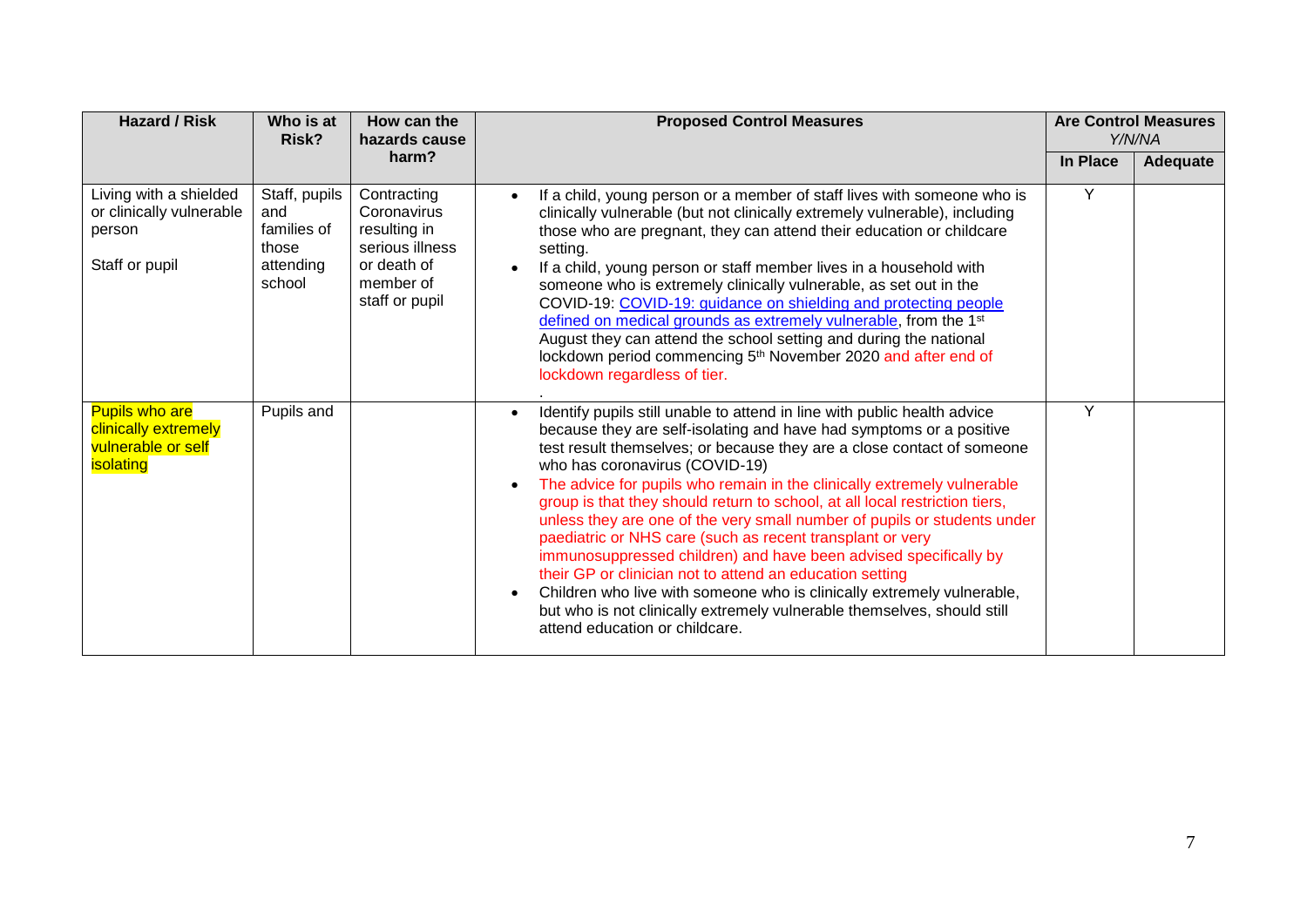| Lack of social       | Staff, pupils | The virus is                  | School to follow latest Government advice to minimise contact between                  | Y |  |
|----------------------|---------------|-------------------------------|----------------------------------------------------------------------------------------|---|--|
| distancing in school | and family    | spread in                     | individuals and maintain social distancing. Older children between                     |   |  |
|                      | members       | minute water                  | pupils and staff and between bubbles.                                                  |   |  |
|                      |               | droplets that                 | Display signage to remind people to socially distance.                                 |   |  |
|                      |               | are expelled                  | Travel to and from school                                                              |   |  |
|                      |               | from the body                 | Parents and pupils informed and encouraged to not use public                           |   |  |
|                      |               | through                       | transport.                                                                             |   |  |
|                      |               | sneezing,                     | Where pupils have to use public transport as it is totally necessary this              |   |  |
|                      |               | coughing,                     | is staggered, where possible, outside peak times.                                      |   |  |
|                      |               | talking and                   | Families using public transport should be referred to the safer travel                 |   |  |
|                      |               | breathing. The                | guidance for passengers.                                                               |   |  |
|                      |               | virus can be                  | Liaison with LA school transport to determine how pupils will be                       |   |  |
|                      |               | transferred to                | travelling in bubbles                                                                  |   |  |
|                      |               | the hands and                 | Parents/pupils encouraged to walk/cycle to school                                      |   |  |
|                      |               | from there to                 | Planned staggered arrival and leaving times for different groups of                    |   |  |
|                      |               | surfaces. It can              | children.                                                                              |   |  |
|                      |               | survive on                    | Each group of pupils is allocated a time of arrival and collection and this            |   |  |
|                      |               | surfaces for a                | is communicated to parents and they can line up in their specified area                |   |  |
|                      |               | period after                  | of playground.                                                                         |   |  |
|                      |               | transfer                      | Groups access classrooms straight from outside rather than coming                      |   |  |
|                      |               | (depending on                 | through an entrance and corridor where possible                                        |   |  |
|                      |               | such things as<br>the surface | Clearly marked areas where pupils and parents in their groups can line                 |   |  |
|                      |               | type, its                     | up maintaining social distancing when coming into school.                              |   |  |
|                      |               | moisture                      | (Use a map of the school site to mark out areas where parents and                      |   |  |
|                      |               | content and                   | pupils to stand)                                                                       |   |  |
|                      |               | temperature).                 | Only one parent/carer per child to arrive and collect children (Primary).<br>$\bullet$ |   |  |
|                      |               |                               | No parent/carer standing at the gate (creating a bottle neck)                          |   |  |
|                      |               |                               | No parent to come into classroom.                                                      |   |  |
|                      |               | It can cause                  | Bikes and scooters stored safely apart not thrown on floor (pupils only                |   |  |
|                      |               | Illness and                   | use their own scooter/bike)                                                            |   |  |
|                      |               | recover and<br>death          | <b>Classroom</b>                                                                       |   |  |
|                      |               |                               | Classrooms to be set up so all children face the front in lines. No face to            |   |  |
|                      |               |                               | face working.                                                                          |   |  |
|                      |               |                               | Secondary school only – mark out 2m separation from teacher and                        |   |  |
|                      |               |                               | pupils in classrooms.                                                                  |   |  |
|                      |               |                               | Pupils will remain in their bubble/groups in classroom and not move                    |   |  |
|                      |               |                               | around the school where possible although for curriculum delivery this                 |   |  |
|                      |               |                               | should be managed. Teachers to move classrooms.                                        |   |  |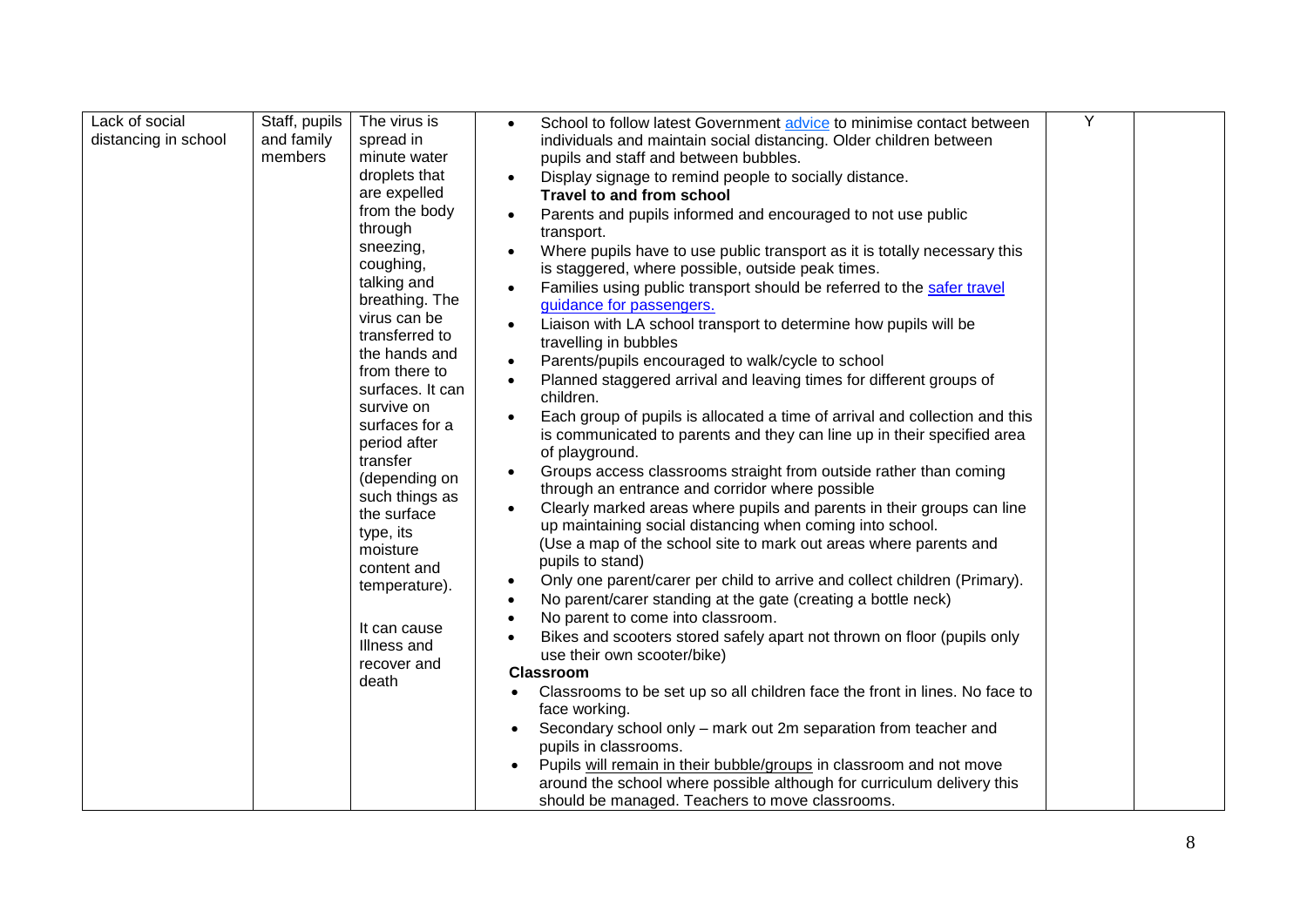| Hazard / Risk | Who is at<br>Risk? | How can the<br>hazards cause | <b>Proposed Control Measures</b>                                                                                                                                                                                                                                                                   |          | <b>Are Control Measures</b><br>Y/N/NA |
|---------------|--------------------|------------------------------|----------------------------------------------------------------------------------------------------------------------------------------------------------------------------------------------------------------------------------------------------------------------------------------------------|----------|---------------------------------------|
|               |                    | harm?                        |                                                                                                                                                                                                                                                                                                    | In Place | <b>Adequate</b>                       |
|               |                    |                              | The groups will not cross over and there will be have as little as contact<br>as possible with the groups in school. (separate areas in playground etc)<br>Pupils to use their own stationary and not share pens/pencils or other<br>equipment with each other in the group without being cleaned. |          |                                       |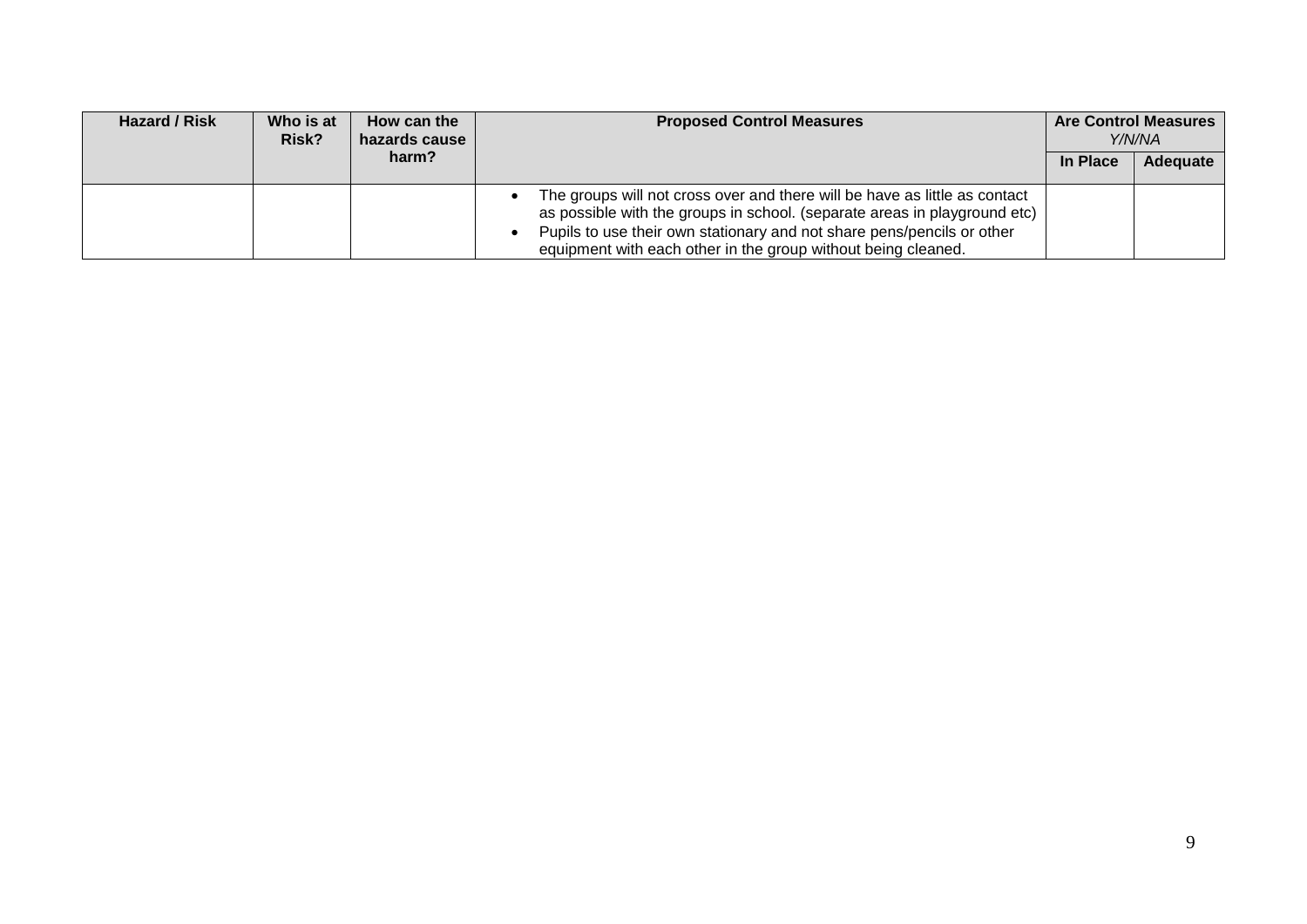| Lack of social       |  | No sharing of resources between "groups" unless thoroughly cleaned                                                |  |
|----------------------|--|-------------------------------------------------------------------------------------------------------------------|--|
| distancing in school |  | using a diluted bleach solution. For example, maths resources or left for                                         |  |
| (Continued)          |  | 72 hours between use.                                                                                             |  |
|                      |  | Removing and storing unnecessary furniture to create more space in                                                |  |
|                      |  | classrooms.                                                                                                       |  |
|                      |  | Class sizes can be back to normal where excess furniture is removed                                               |  |
|                      |  | allowing for 2m between teacher and pupils.                                                                       |  |
|                      |  | Consider removing excess furniture off site so all classrooms can be<br>utilised.                                 |  |
|                      |  | Where possible hold lessons outside within the school grounds in their<br>"groups" maintaining social distancing. |  |
|                      |  | Provide talks to children on "social distancing" from teacher and other<br>bubbles.                               |  |
|                      |  | In cooler weather windows should be opened just enough to provide                                                 |  |
|                      |  | constant background ventilation and opened more fully during breaks to                                            |  |
|                      |  | purge the air in the space.                                                                                       |  |
|                      |  | Where possible keep door open to corridor to avoid touching handles                                               |  |
|                      |  | (when leaving room door should be closed for fire safety)                                                         |  |
|                      |  | Pupils to remain within their bubbles as much as possible                                                         |  |
|                      |  | <b>Secondary schools</b>                                                                                          |  |
|                      |  | Consider staff moving first then pupils (for lessons such as maths into                                           |  |
|                      |  | learning groups).                                                                                                 |  |
|                      |  | Staff to monitor corridors for change over to ensure social distancing is                                         |  |
|                      |  | observed between groups.                                                                                          |  |
|                      |  | Mandatory face coverings to be worn by in corridors and communal                                                  |  |
|                      |  | spaces by staff and pupils (Tier 2, Tier 3 and Tier 4 and during national<br>lockdown).                           |  |
|                      |  | (Tier 1) Schools have discretion of staff and pupils wearing face                                                 |  |
|                      |  | coverings in corridors and communal areas where social distancing                                                 |  |
|                      |  | cannot be maintained.                                                                                             |  |
|                      |  | Pupils informed not to touch or get close to a member of staff.                                                   |  |
|                      |  | <b>Primary schools</b>                                                                                            |  |
|                      |  | Headteachers will have the discretion to decide whether to ask staff or                                           |  |
|                      |  | visitors to wear or agree to them wearing face coverings.                                                         |  |
|                      |  | <b>Nursery/Reception</b>                                                                                          |  |
|                      |  | Suitable outside space available for their age group                                                              |  |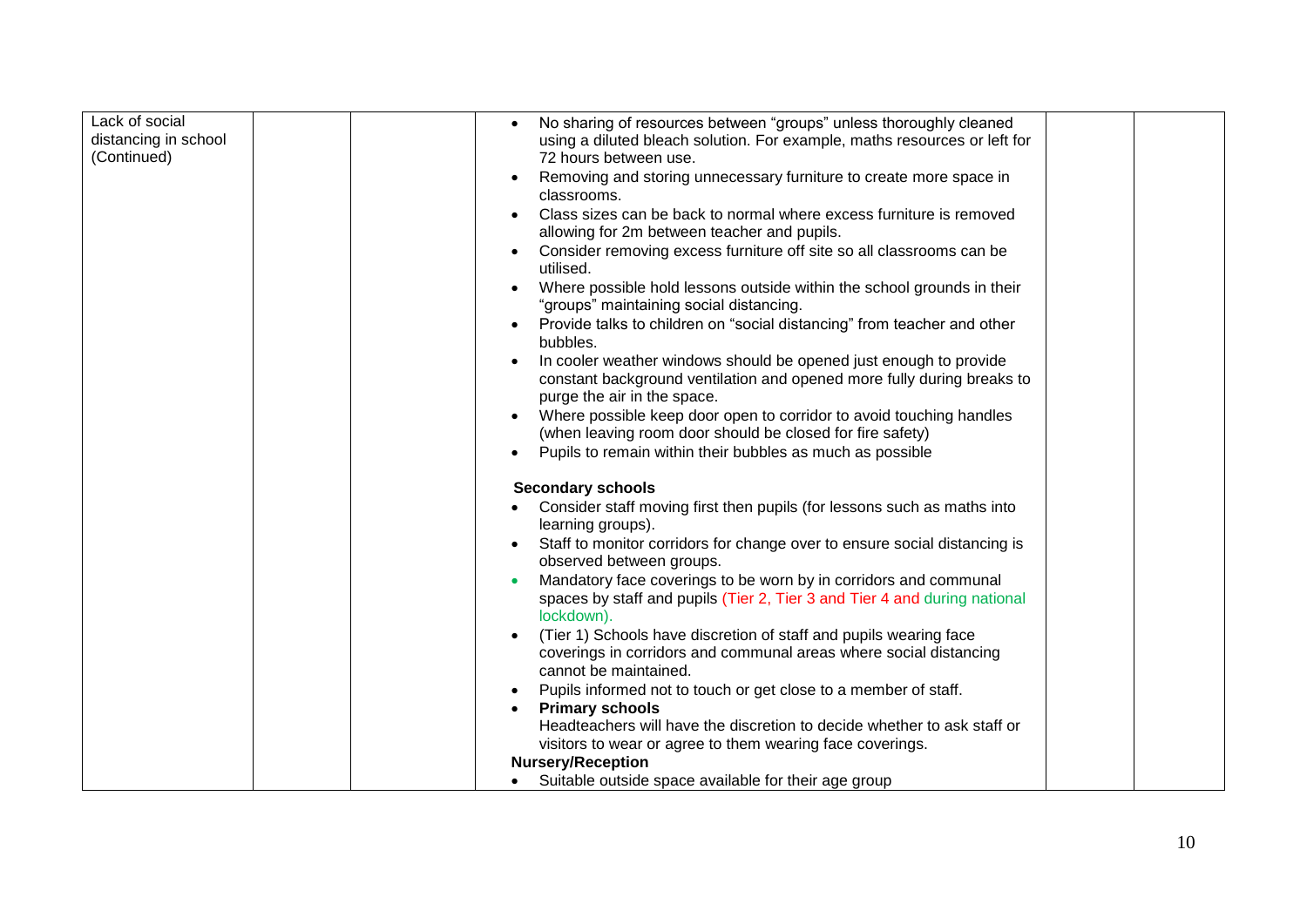| <b>Hazard / Risk</b>                                  |  | How can the<br>Who is at<br>Risk?<br>hazards cause | <b>Proposed Control Measures</b>                                                                                                                                                                                                                                                                                                                                                                                                                                                                                                                                                                                                                                                                                                                                                                                                                                                                                                                                                                                                                                                                                                                                                                                                                                                     | <b>Are Control Measures</b><br>Y/N/NA |          |
|-------------------------------------------------------|--|----------------------------------------------------|--------------------------------------------------------------------------------------------------------------------------------------------------------------------------------------------------------------------------------------------------------------------------------------------------------------------------------------------------------------------------------------------------------------------------------------------------------------------------------------------------------------------------------------------------------------------------------------------------------------------------------------------------------------------------------------------------------------------------------------------------------------------------------------------------------------------------------------------------------------------------------------------------------------------------------------------------------------------------------------------------------------------------------------------------------------------------------------------------------------------------------------------------------------------------------------------------------------------------------------------------------------------------------------|---------------------------------------|----------|
|                                                       |  | harm?                                              |                                                                                                                                                                                                                                                                                                                                                                                                                                                                                                                                                                                                                                                                                                                                                                                                                                                                                                                                                                                                                                                                                                                                                                                                                                                                                      | In Place                              | Adequate |
|                                                       |  |                                                    | Toys and resources are not shared between "groups" unless thoroughly<br>cleaned using diluted bleach or Milton solution.<br>Sandpit if not shared between groups can be used.                                                                                                                                                                                                                                                                                                                                                                                                                                                                                                                                                                                                                                                                                                                                                                                                                                                                                                                                                                                                                                                                                                        |                                       |          |
| Lack of social<br>distancing in school<br>(Continued) |  |                                                    | <b>Social and breaktimes</b><br>Stagger breaks lunches and breaks to keep groups separate.<br>Pupils to wash hands thoroughly before going out for break/lunch.<br>Zone playground (provide markers to keep groups away from each<br>other)<br>Balls and equipment can be used if kept within "bubble" or cleaned<br>thoroughly between bubbles.<br>In the Dining hall<br>Groups are brought to dining hall at staggered times and areas are<br>cleaned down thoroughly between groups.<br>Pupils to sit with their own "group" and not mix with other groups or<br>Group to sit and eat back in their classroom.<br>Pupils to clear away own plates and cutlery.<br>Staff working in dining hall to wash hands frequently and maintain social<br>distancing from pupils<br>Staff supervising to stand 2 metres away from pupils and other staff.<br>Consider using additional serving spaces for food to prevent pinch<br>points for example food carts.<br>General<br>Where supply staff are used this is kept as consistent as possible and<br>full contact details and details on lessons, they taught recorded.<br>Induction provided to supply staff on arrangements for managing the risk<br>of Covid19.<br>School behaviour policy reviewed to include pupil expectations on | Y                                     |          |
|                                                       |  |                                                    | following arrangements for managing the risk and sanctions for example<br>social distancing, handwashing etc.                                                                                                                                                                                                                                                                                                                                                                                                                                                                                                                                                                                                                                                                                                                                                                                                                                                                                                                                                                                                                                                                                                                                                                        |                                       |          |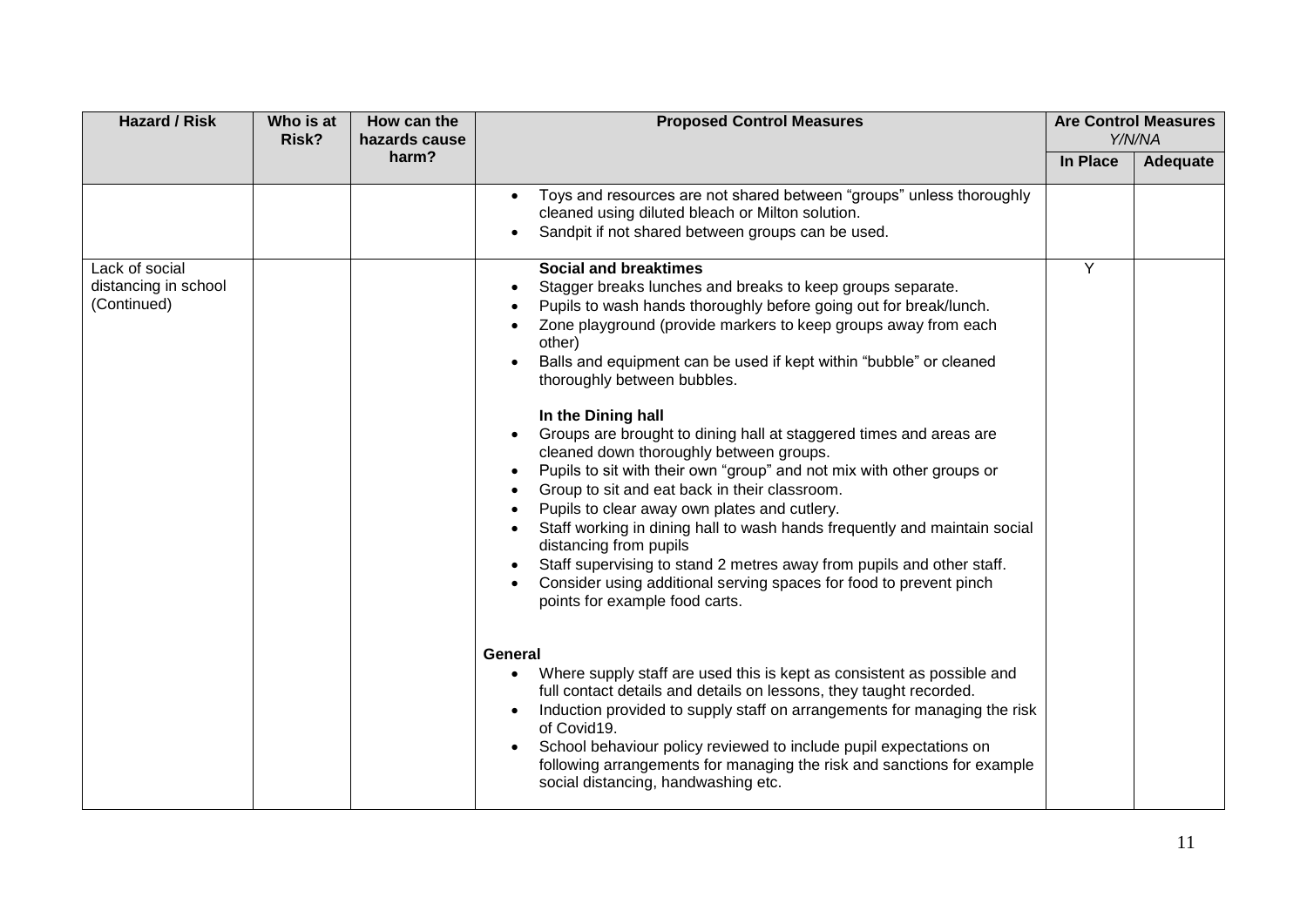| Lack of social       | Staff, pupils | Illness | <b>General</b>                                                                                                                                           | Y |  |
|----------------------|---------------|---------|----------------------------------------------------------------------------------------------------------------------------------------------------------|---|--|
| distancing in school | and family    | Death   | Staff to model social distancing and remind pupils attending the setting of<br>$\bullet$                                                                 |   |  |
| (Continued)          | members       |         | social distancing so they learn good practice.                                                                                                           |   |  |
|                      |               |         | Close supervision by Teachers/support staff on pupils so social distancing                                                                               |   |  |
|                      |               |         | measures are maintained keeping groups separate. This includes                                                                                           |   |  |
|                      |               |         | monitoring corridors and toilets at breaktimes and lunch.                                                                                                |   |  |
|                      |               |         | Consider keeping any marking floors in corridors showing 2 m gaps (brief                                                                                 |   |  |
|                      |               |         | transitionary contact such as passing in corridor is low risk as per                                                                                     |   |  |
|                      |               |         | government guidance between groups)                                                                                                                      |   |  |
|                      |               |         | Display laminated social distancing posters around the school (classrooms<br>and corridors)                                                              |   |  |
|                      |               |         | Review corridors and staircases and consider one way systems - where<br>implemented look to maintain these.                                              |   |  |
|                      |               |         | Display signage for any one way system implemented.<br>$\bullet$                                                                                         |   |  |
|                      |               |         | In corridors fitted with automatic fire door release keep doors pinned back.                                                                             |   |  |
|                      |               |         | Staffroom maintain social distancing (chairs and tables should be 2m apart)                                                                              |   |  |
|                      |               |         | Provide other spaces for staff to have lunch social distancing (this may be                                                                              |   |  |
|                      |               |         | an office or in their classroom, library)                                                                                                                |   |  |
|                      |               |         |                                                                                                                                                          |   |  |
|                      |               |         | Offices and meeting rooms -                                                                                                                              |   |  |
|                      |               |         | Accommodating staff in offices and maintaining social distancing (marking<br>desks where staff can sit). Some may have to still work from home if social |   |  |
|                      |               |         | distancing cannot be managed or on a rota.                                                                                                               |   |  |
|                      |               |         | Consider installing Perspex barriers between staff that are closer than 2m.                                                                              |   |  |
|                      |               |         | Maximum occupancy numbers on meeting rooms/offices.                                                                                                      |   |  |
|                      |               |         |                                                                                                                                                          |   |  |
|                      |               |         | <b>School Reception</b>                                                                                                                                  |   |  |
|                      |               |         | Reception area (Perspex/glass barrier between receptionist and any visitor                                                                               |   |  |
|                      |               |         | or pupil. Marking on floor where pupil or visitor should stand.                                                                                          |   |  |
|                      |               |         | Restrict all visits to those that are necessary. Parents encouraged to phone                                                                             |   |  |
|                      |               |         | or email rather than come to the Reception office.                                                                                                       |   |  |
|                      |               |         | Parents encouraged to pay electronically rather than cash which should be                                                                                |   |  |
|                      |               |         | placed in an envelope.                                                                                                                                   |   |  |
|                      |               |         | Implementing "drop zones" for passing materials between people including<br>deliveries.                                                                  |   |  |
|                      |               |         | Drivers must also have access to handwashing facilities or sanitiser.                                                                                    |   |  |
|                      |               |         | <b>Lifts</b>                                                                                                                                             |   |  |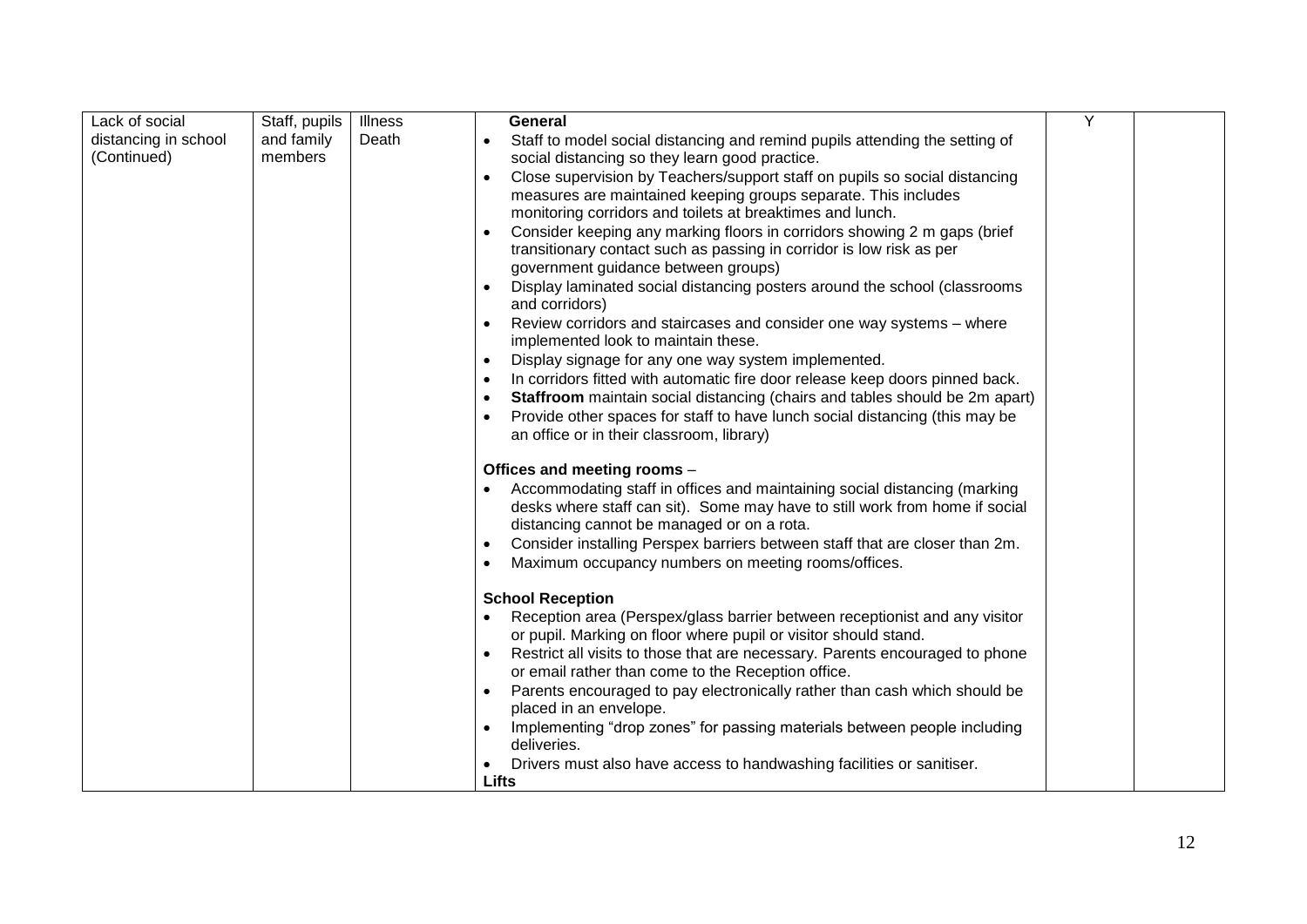| Hazard / Risk | Who is at<br>Risk? | How can the<br>hazards cause | <b>Proposed Control Measures</b>                                                                                                                                    |          | <b>Are Control Measures</b><br>Y/N/NA |
|---------------|--------------------|------------------------------|---------------------------------------------------------------------------------------------------------------------------------------------------------------------|----------|---------------------------------------|
|               |                    | harm?                        |                                                                                                                                                                     | In Place | Adequate                              |
|               |                    |                              | Place markers on the floor to indicate where people should stand and<br>the direction they should face.<br>Indicate maximum occupancy number that can use the lift. |          |                                       |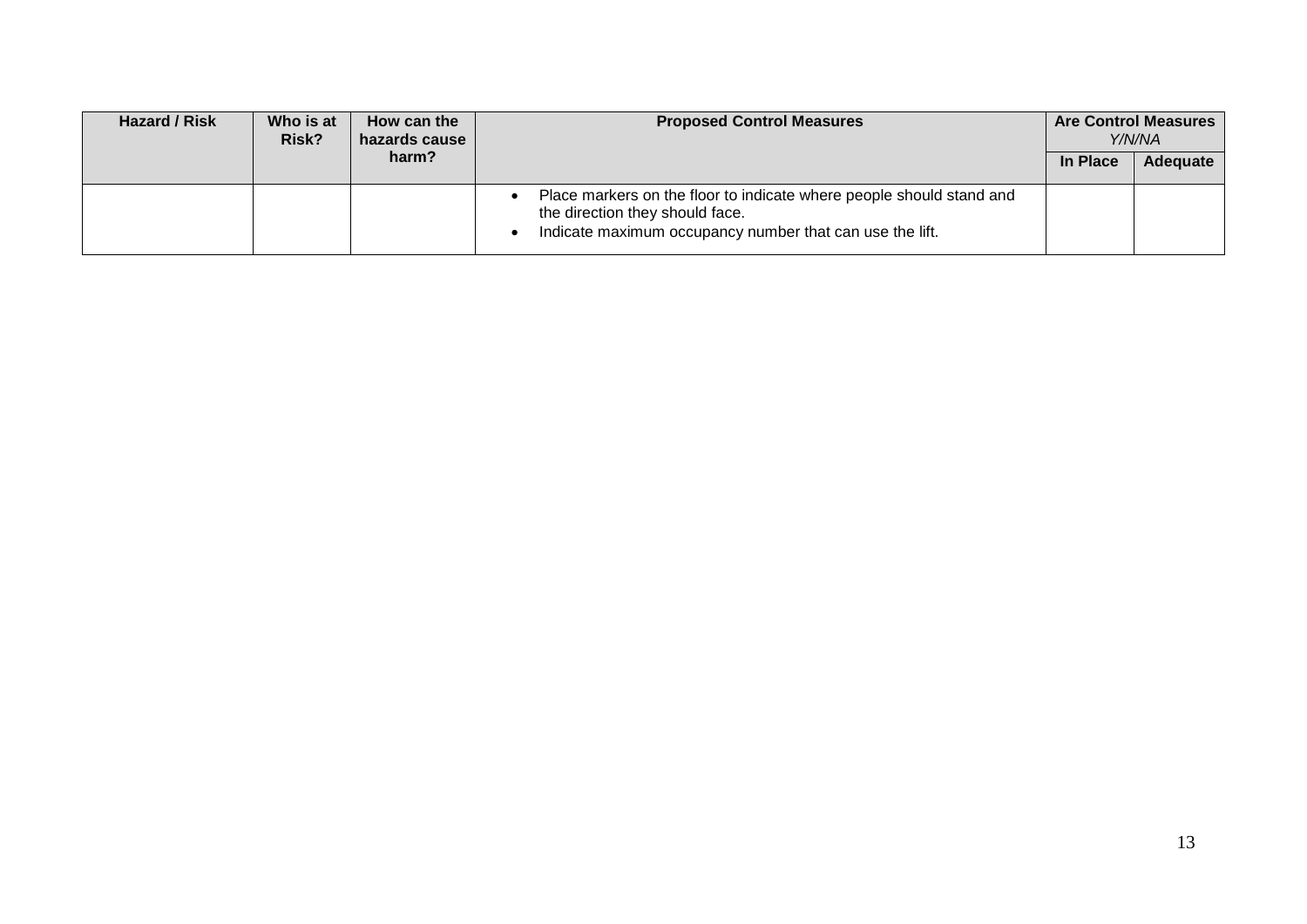| Access to curriculum | pupils | <b>Illness</b> | The timetable adapted to take into account additional time for                 | Υ |  |
|----------------------|--------|----------------|--------------------------------------------------------------------------------|---|--|
| such as              |        | Death          | handwashing/sanitising.                                                        |   |  |
| PE/Science/DT etc    |        |                | Pupils will be asked to wash their hands after physical activity.<br>$\bullet$ |   |  |
|                      |        |                | Review curriculum risk assessments and include COVID19 as a hazard.            |   |  |
|                      |        |                | Refer to specialist guidance from CLEAPSS, Association of PE                   |   |  |
|                      |        |                | quidance.                                                                      |   |  |
|                      |        |                | ICT suites should be cleaned using wipes after use (between groups)            |   |  |
|                      |        |                | Secondary only use science labs for the same class all day and                 |   |  |
|                      |        |                | teachers rotate between classes unless there can be a thorough clean           |   |  |
|                      |        |                | between groups.                                                                |   |  |
|                      |        |                | Laptops/ipads – these should be cleaned before use and between each            |   |  |
|                      |        |                | "group use" using disinfectant wipes.                                          |   |  |
|                      |        |                | PE and sports                                                                  |   |  |
|                      |        |                | Pupils should be kept in consistent groups, sports equipment                   |   |  |
|                      |        |                | thoroughly cleaned between each use by different individual groups,            |   |  |
|                      |        |                | and contact sports avoided.                                                    |   |  |
|                      |        |                | Outdoor sports will be prioritised where possible, and large indoor            |   |  |
|                      |        |                | spaces used where it is not, maximising distancing between pupils and          |   |  |
|                      |        |                | paying attention to cleaning and hygiene.                                      |   |  |
|                      |        |                | If accessing external facilities government guidance for the use of, and       |   |  |
|                      |        |                | travel to and from, those facilities will be followed.                         |   |  |
|                      |        |                | Resources that are shared between classes or bubbles, such as                  |   |  |
|                      |        |                | sports, art and science equipment cleaned frequently and meticulously          |   |  |
|                      |        |                | and always between bubbles, or rotated to allow them to be left unused         |   |  |
|                      |        |                | and out of reach for a period of 48 hours (72 hours for plastics)              |   |  |
|                      |        |                | between use by different bubbles.                                              |   |  |
|                      |        |                | Outdoor playground equipment will be cleaned more frequently.<br>$\bullet$     |   |  |
|                      |        |                | Pupils bring into school each day essentials such as lunch boxes, hats,        |   |  |
|                      |        |                | coats, books, stationery and mobile phones.                                    |   |  |
|                      |        |                | Pupils and teachers can take books and other shared resources home,            |   |  |
|                      |        |                | although unnecessary sharing should be avoided, especially where               |   |  |
|                      |        |                | this does not contribute to pupil education and development. Similar           |   |  |
|                      |        |                | rules on hand cleaning, cleaning of the resources and rotation should          |   |  |
|                      |        |                | apply to these resources.                                                      |   |  |
|                      |        |                | No fixtures between other schools if in tier 4 or during national              |   |  |
|                      |        |                | lockdown.                                                                      |   |  |
|                      |        |                | Cease using external coaches, clubs and organisations for curricular           |   |  |
|                      |        |                | activities during the lockdown period.                                         |   |  |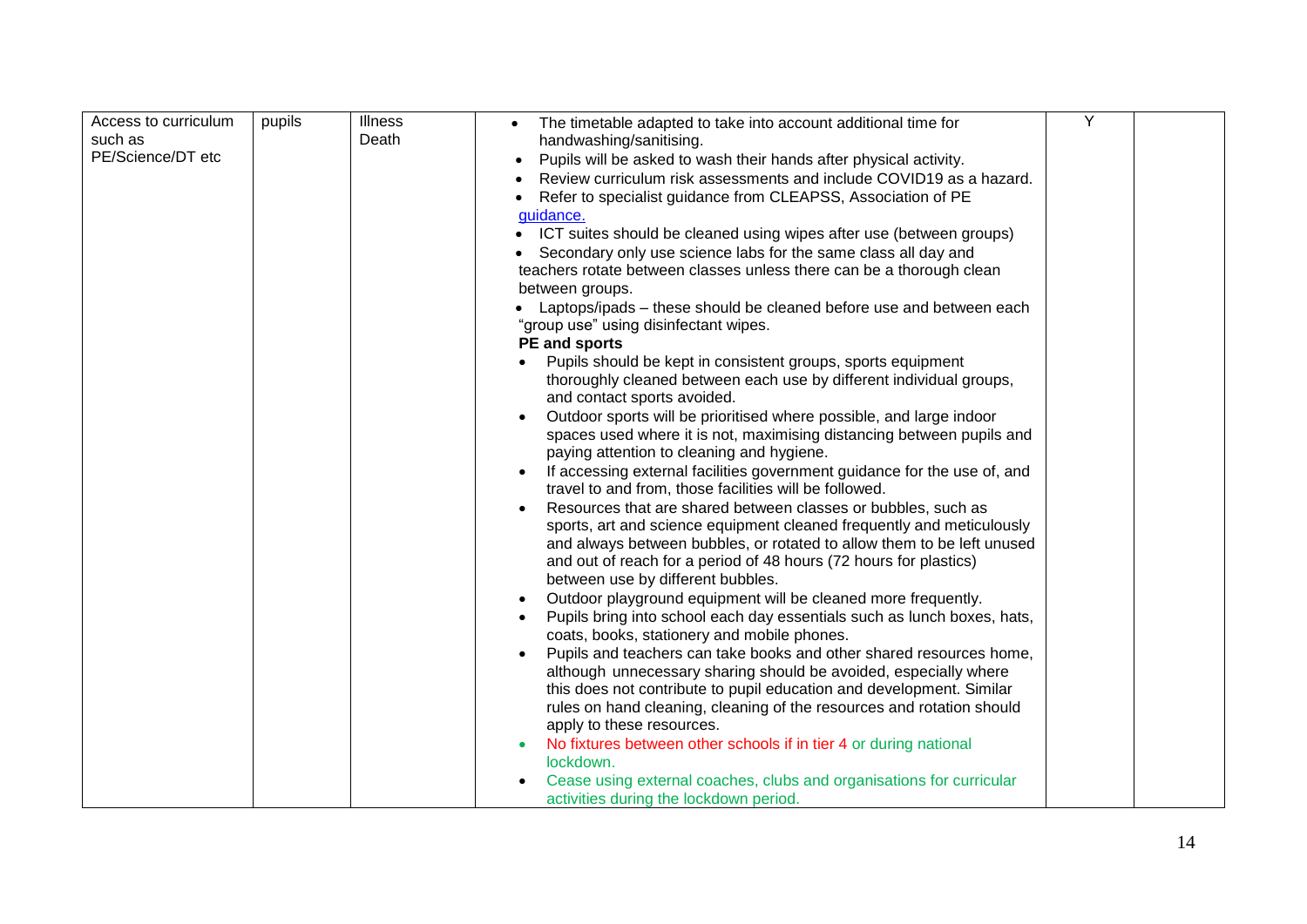| <b>Hazard / Risk</b>                  | Who is at<br>Risk?                     | <b>Proposed Control Measures</b><br>How can the<br>hazards cause<br>harm? | <b>Are Control Measures</b><br>Y/N/NA                                                                                                                                                                                                                                                                                                                                                                                                                                                                                                                                                                                                                                                                                                                                                                                                                                                                                                                                                                                                                                                                                                                                                                                                                                                                                                                                                                                                                                                                                                                                                                                                                                                                                                                                                                                                                                                                                                                                                                    |                 |          |
|---------------------------------------|----------------------------------------|---------------------------------------------------------------------------|----------------------------------------------------------------------------------------------------------------------------------------------------------------------------------------------------------------------------------------------------------------------------------------------------------------------------------------------------------------------------------------------------------------------------------------------------------------------------------------------------------------------------------------------------------------------------------------------------------------------------------------------------------------------------------------------------------------------------------------------------------------------------------------------------------------------------------------------------------------------------------------------------------------------------------------------------------------------------------------------------------------------------------------------------------------------------------------------------------------------------------------------------------------------------------------------------------------------------------------------------------------------------------------------------------------------------------------------------------------------------------------------------------------------------------------------------------------------------------------------------------------------------------------------------------------------------------------------------------------------------------------------------------------------------------------------------------------------------------------------------------------------------------------------------------------------------------------------------------------------------------------------------------------------------------------------------------------------------------------------------------|-----------------|----------|
|                                       |                                        |                                                                           |                                                                                                                                                                                                                                                                                                                                                                                                                                                                                                                                                                                                                                                                                                                                                                                                                                                                                                                                                                                                                                                                                                                                                                                                                                                                                                                                                                                                                                                                                                                                                                                                                                                                                                                                                                                                                                                                                                                                                                                                          | <b>In Place</b> | Adequate |
| Access to curriculum<br>such as Music | Staff, pupils<br>and family<br>members | <b>Illness</b><br>Death                                                   | Social distancing between pupils required for music, dance and drama<br>Refer to DCMS guidance<br>Using back-to-back or side-to-side positioning (rather than face-to-face)<br>whenever possible.<br>Playing outdoors wherever possible.<br>If playing indoors, limiting the numbers to account for ventilation of the<br>space and the ability to social distance.<br>Singing, wind and brass playing should not take place in larger groups<br>such as choirs and ensembles, or assemblies unless significant space,<br>natural airflow (at least 10l/s/person for all present, including audiences)<br>and strict social distancing and mitigation as described below can be<br>maintained.<br>In the smaller groups where these activities can take place, schools<br>should observe strict social distancing between each singer and player,<br>and between singers and players, and any other people such as<br>conductors, other musicians, or accompanists. Current guidance is that<br>if the activity is face-to-face and without mitigating actions, 2 metres is<br>appropriate.<br>Seating positions - Pupils should be positioned back-to-back or side-to-<br>$\bullet$<br>side when playing or singing (rather than face-to-face) whenever<br>possible. Position wind and brass players so that the air from their<br>instrument does not blow into another player<br>Microphones - Use microphones where possible or encourage singing<br>quietly.<br>Handling equipment and instruments<br>Regular handwashing.<br>Avoid sharing equipment unless disinfected (includes packing cases,<br>handles, props, chairs, microphones, headphones and music stands)<br>Students should clean the instruments they are playing on.<br>$\bullet$<br>Equipment such as keyboards etc should be cleaned between use.<br>Curriculum risk assessment should be in place for all lessons.<br>1:1 music lesson to continue remotely or held in a large space where<br>teacher can be socially distanced. | Y               |          |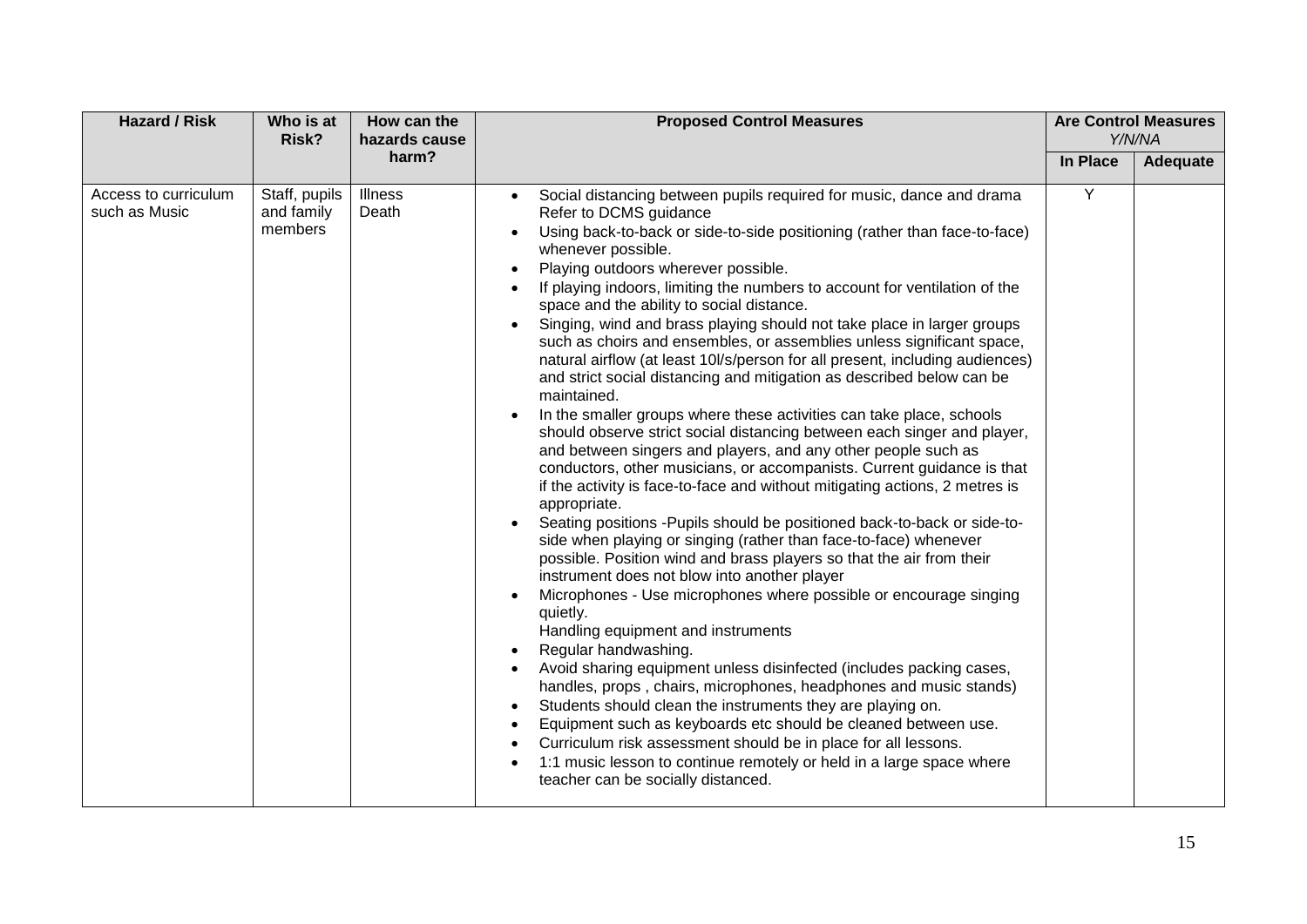| <b>Hazard / Risk</b>                                                                                                               | Who is at<br>Risk?                            | How can the<br>hazards cause                                  | <b>Proposed Control Measures</b>                                                                                                                                                                                                                                                                                                                                                                                                                                                                                                                                                                                                                                                                                                                                                                                                                                                                                                                                                                                                                                                                                                                                                                                                                                                                                                                                                                                                                                                                                                                                              |          | <b>Are Control Measures</b><br>Y/N/NA |
|------------------------------------------------------------------------------------------------------------------------------------|-----------------------------------------------|---------------------------------------------------------------|-------------------------------------------------------------------------------------------------------------------------------------------------------------------------------------------------------------------------------------------------------------------------------------------------------------------------------------------------------------------------------------------------------------------------------------------------------------------------------------------------------------------------------------------------------------------------------------------------------------------------------------------------------------------------------------------------------------------------------------------------------------------------------------------------------------------------------------------------------------------------------------------------------------------------------------------------------------------------------------------------------------------------------------------------------------------------------------------------------------------------------------------------------------------------------------------------------------------------------------------------------------------------------------------------------------------------------------------------------------------------------------------------------------------------------------------------------------------------------------------------------------------------------------------------------------------------------|----------|---------------------------------------|
|                                                                                                                                    |                                               | harm?                                                         |                                                                                                                                                                                                                                                                                                                                                                                                                                                                                                                                                                                                                                                                                                                                                                                                                                                                                                                                                                                                                                                                                                                                                                                                                                                                                                                                                                                                                                                                                                                                                                               | In Place | <b>Adequate</b>                       |
| Staff or pupils comes<br>into school when they<br>feel unwell or have<br>had symptoms or<br>tested positive in the<br>last 10 days | Staff,<br>pupils,<br>visitors,<br>contractors | Spread of virus<br>to the rest of<br>the school<br>population | Communication sent to all staff informing them they should self isolate at<br>home if they are displaying any symptoms this is included in parents<br>guide /agreement.<br>School to refer staff and pupil for COVID19 Testing<br>https://www.gov.uk/guidance/coronavirus-covid-19-getting-tested<br>Communication with parents/carers for example in parental<br>$\bullet$<br>guide/agreement informing them of the measures that if their child<br>displays the following symptoms, they should self isolate for 10 days (14<br>days for a household):<br>a high temperature - this means you feel hot to touch on your chest<br>or back (you do not need to measure your temperature)<br>a new, continuous cough – this means coughing a lot for more than<br>an hour, or 3 or more coughing episodes in 24 hours (if you usually<br>have a cough, it may be worse than usual)<br>Loss or change of sense of smell or taste<br>Pupils and their families are eligible for testing pupils over 5 can<br>access via 111 online and under 5 through 111 helpline.<br>This information is displayed on school website and in letter to parents.<br>$\bullet$<br>School to provide home testing kit (if available)<br>The school if asked provide details of anyone they have been in contact<br>with if tested positive to Track and Trace.<br>If a Pupil or member of staff tests positive whilst not experiencing<br>symptoms but develop the symptoms during the isolation period they<br>should restart the 10 day isolation period from the day they develop<br>symptoms. | Y        |                                       |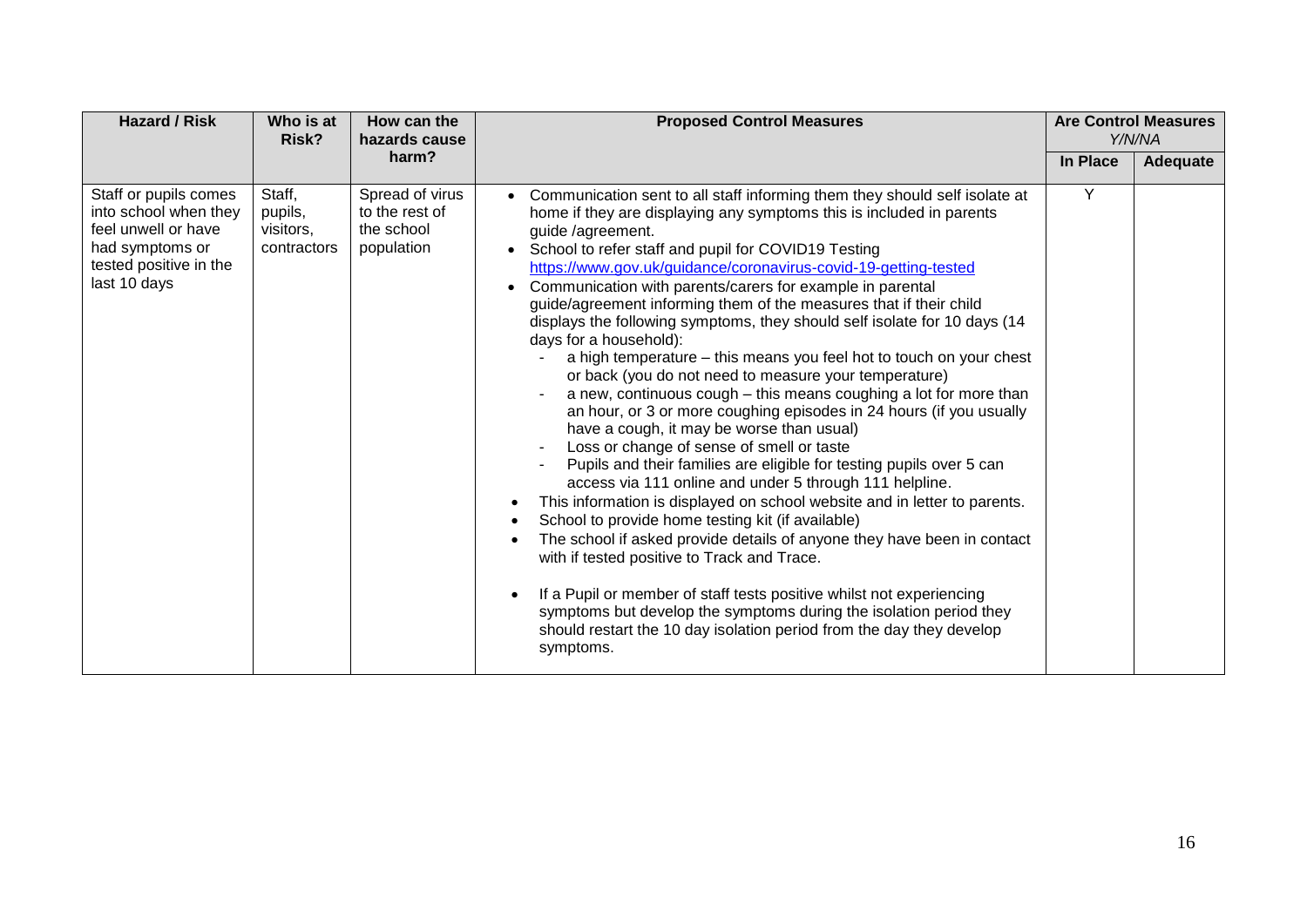| Pupil or staff starts to | Staff,      | Illness resulting $\vert \bullet \vert$ | Refer to Public Health and DFE Guidance for Schools on Coronavirus.                       | Υ |  |
|--------------------------|-------------|-----------------------------------------|-------------------------------------------------------------------------------------------|---|--|
| show symptoms when       | pupils,     | in time off work                        | I۰<br>School knows contact details of Local Public Health Protection Team                 |   |  |
| in school and this       | visitors,   | or away from                            | If a Pupil displays the following symptoms, they should self isolate for 10<br>$\bullet$  |   |  |
| could be passed onto     | contractors | school (loss of                         | days if they have either:                                                                 |   |  |
| to other staff/pupils in |             | education).                             | a high temperature – this means you feel hot to touch on your chest                       |   |  |
| close proximity.         |             | Death                                   | or back (you do not need to measure your temperature)                                     |   |  |
|                          |             |                                         | a new, continuous cough – this means coughing a lot for more than                         |   |  |
|                          |             |                                         | an hour, or 3 or more coughing episodes in 24 hours (if you usually                       |   |  |
|                          |             |                                         | have a cough, it may be worse than usual)                                                 |   |  |
|                          |             |                                         | Loss or change of sense of smell or taste                                                 |   |  |
|                          |             |                                         | Pupils and their families are eligible for testing pupils over 5 can                      |   |  |
|                          |             |                                         | access via 111 online and under 5 through 111 helpline.                                   |   |  |
|                          |             |                                         | All members of their households (including siblings) should self isolate for 14           |   |  |
|                          |             |                                         | days and this is to will help to protect others in the community while they are           |   |  |
|                          |             |                                         | infectious.                                                                               |   |  |
|                          |             |                                         | Following https://www.gov.uk/government/publications/covid-19-stay-at-home-               |   |  |
|                          |             |                                         | guidance                                                                                  |   |  |
|                          |             |                                         | Member of staff dealing with ill pupil or staff should wear PPE (mask, gloves             |   |  |
|                          |             |                                         | and apron) If temperature is taken follow protocol.                                       |   |  |
|                          |             |                                         | Provide a dedicated room or an area 2m from others for them to wait to be<br>$\bullet$    |   |  |
|                          |             |                                         | collected.                                                                                |   |  |
|                          |             |                                         | If possible, find a room or area where they can be isolated behind a shut<br>$\bullet$    |   |  |
|                          |             |                                         | door, such as a staff office or meeting room.                                             |   |  |
|                          |             |                                         | If it is possible to open a window, do so for ventilation. They should avoid<br>$\bullet$ |   |  |
|                          |             |                                         | touching people, surfaces and objects and be advised to cover their mouth                 |   |  |
|                          |             |                                         | and nose with a disposable tissue when they cough or sneeze and put the                   |   |  |
|                          |             |                                         | tissue in the bin. If no bin is available, put the tissue in a bag or pocket for          |   |  |
|                          |             |                                         | disposing in a bin later. If you don't have any tissues available, they should            |   |  |
|                          |             |                                         | cough and sneeze into the crook of their elbow. The room will need to be                  |   |  |
|                          |             |                                         | cleaned once they leave.                                                                  |   |  |
|                          |             |                                         | If they need to go to the bathroom whilst waiting for medical assistance, they            |   |  |
|                          |             |                                         | should use a separate bathroom where possible or clean area following                     |   |  |
|                          |             |                                         | guidance.                                                                                 |   |  |
|                          |             |                                         | Make sure that children and young people know to tell a member of staff if<br>$\bullet$   |   |  |
|                          |             |                                         | they feel unwell.                                                                         |   |  |
|                          |             |                                         | Call 999 if they are seriously ill or their life is at risk.<br>$\bullet$                 |   |  |
|                          |             |                                         | Dispose of all waste that has been in contact with the suspected case,                    |   |  |
|                          |             |                                         | including used tissues, and masks if used. These should be put in a plastic               |   |  |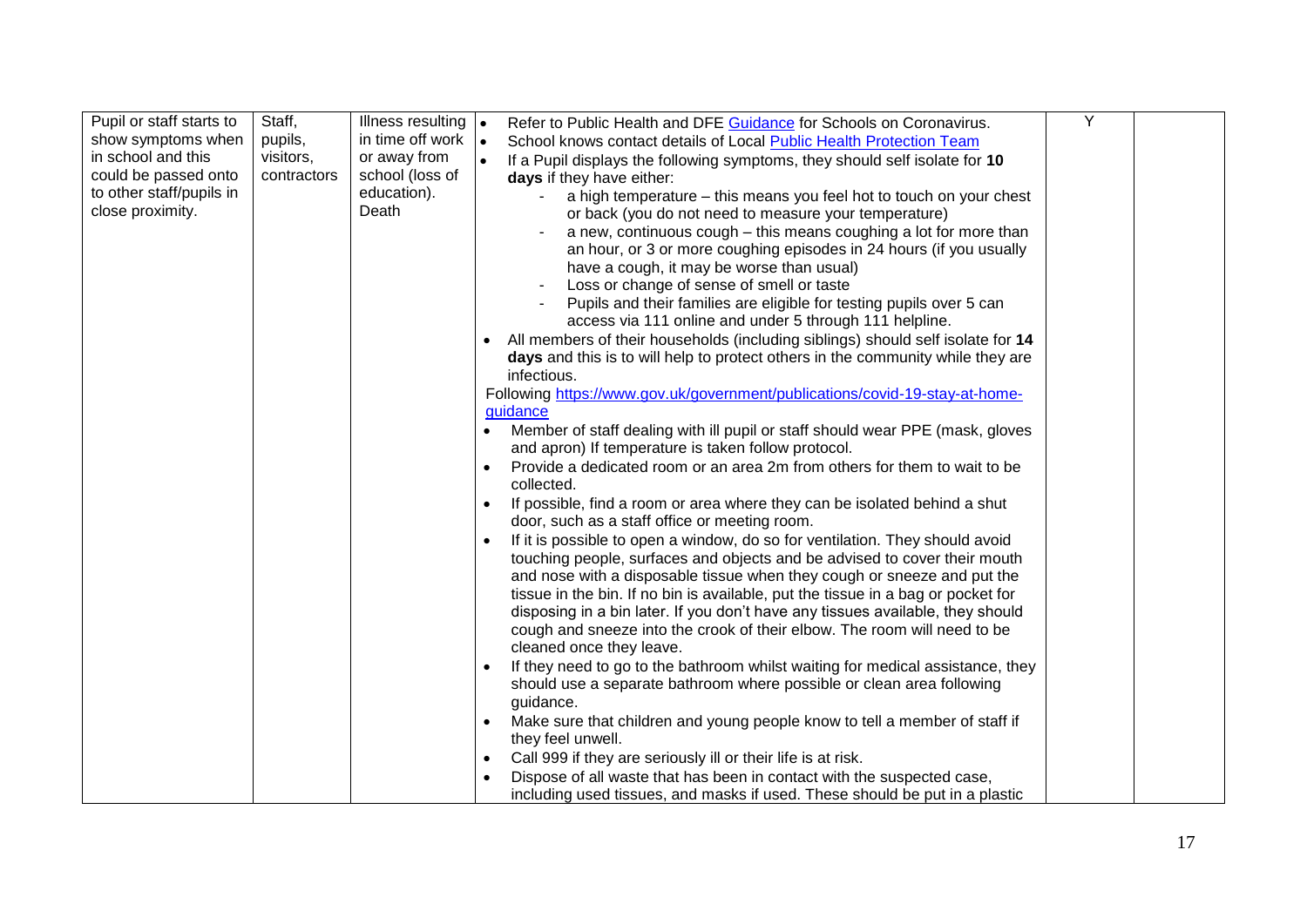| <b>Hazard / Risk</b> | Who is at<br>Risk? | How can the<br>hazards cause | <b>Proposed Control Measures</b>                                                                                                                                                                                                                                                                                                                                                                                                                                                                                                                                                                                                             | <b>Are Control Measures</b><br>Y/N/NA |          |
|----------------------|--------------------|------------------------------|----------------------------------------------------------------------------------------------------------------------------------------------------------------------------------------------------------------------------------------------------------------------------------------------------------------------------------------------------------------------------------------------------------------------------------------------------------------------------------------------------------------------------------------------------------------------------------------------------------------------------------------------|---------------------------------------|----------|
|                      |                    | harm?                        |                                                                                                                                                                                                                                                                                                                                                                                                                                                                                                                                                                                                                                              | In Place                              | Adequate |
|                      |                    |                              | rubbish bag and tied when full. The plastic bag should then be placed in a<br>second bin bag and tied and put in the normal waste                                                                                                                                                                                                                                                                                                                                                                                                                                                                                                            |                                       |          |
|                      |                    |                              | Clean down area where pupil has been (including the bathroom if used)<br>following cleaning in Non healthcare settings guidance<br>https://www.gov.uk/government/publications/covid-19-decontamination-in-non-<br>healthcare-settings/covid-19-decontamination-in-non-healthcare-settings<br>Wash hands for 20 seconds thoroughly for 20 seconds with soap and<br>running water or use hand sanitiser after any contact with someone unwell.<br>The school or setting to remain open and may close or bubbles closed if<br>there has been 2 confirmed cases in 14 days and advised to close by Local<br><b>Public Health Protection Team</b> |                                       |          |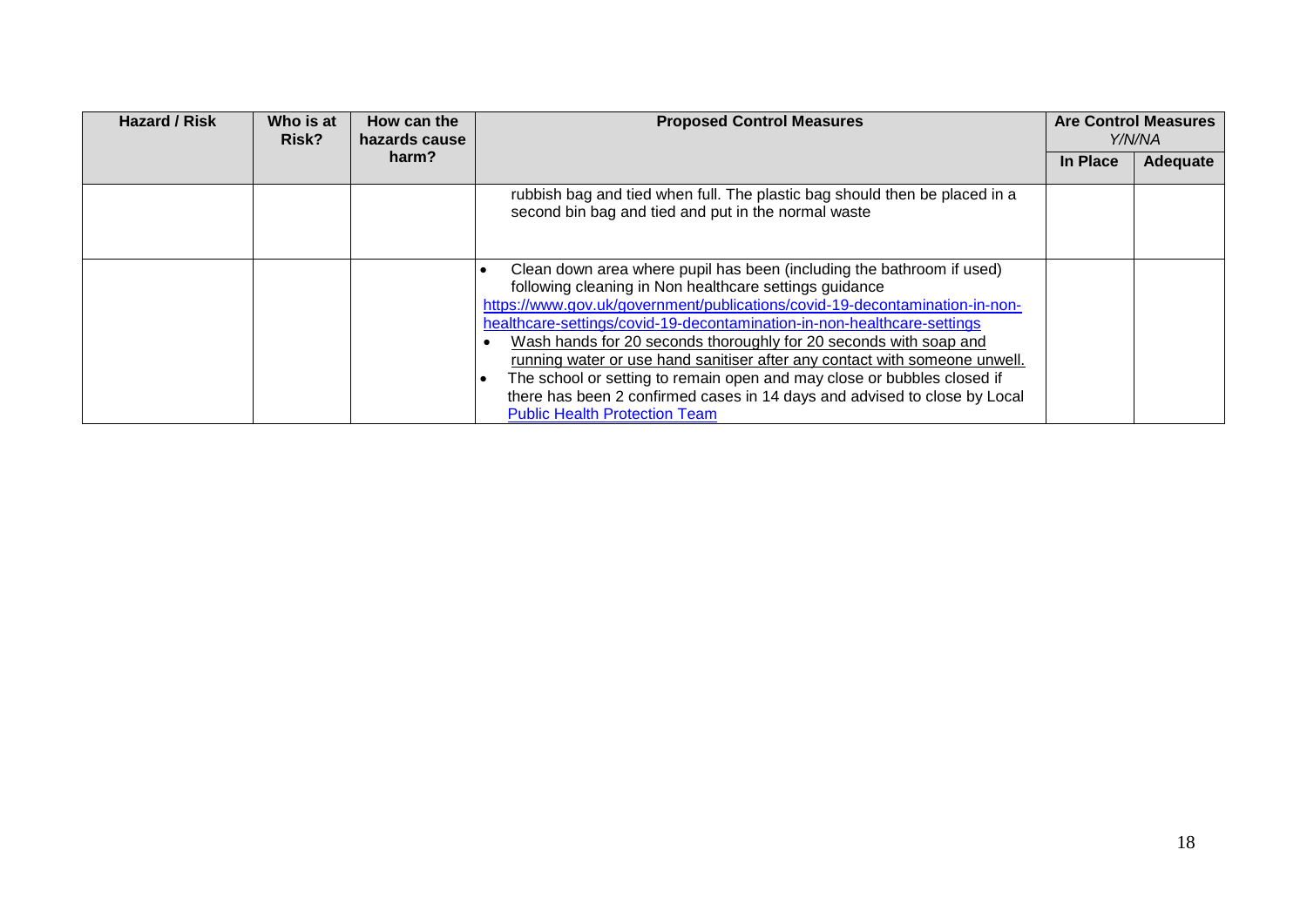| <b>Hazard / Risk</b>                                                                                                                                                    | Who is at<br>Risk?                            | How can the<br>hazards cause                                                                     | <b>Proposed Control Measures</b>                                                                                                                                                                                                                                                                                                                                                                                                                                                                                                                                                                                                                                                                                                                                                                                                                                                                                                                                                                                                                                                                                                                                                                                                                                                                                                                                                                              |          | <b>Are Control Measures</b><br>Y/N/NA |
|-------------------------------------------------------------------------------------------------------------------------------------------------------------------------|-----------------------------------------------|--------------------------------------------------------------------------------------------------|---------------------------------------------------------------------------------------------------------------------------------------------------------------------------------------------------------------------------------------------------------------------------------------------------------------------------------------------------------------------------------------------------------------------------------------------------------------------------------------------------------------------------------------------------------------------------------------------------------------------------------------------------------------------------------------------------------------------------------------------------------------------------------------------------------------------------------------------------------------------------------------------------------------------------------------------------------------------------------------------------------------------------------------------------------------------------------------------------------------------------------------------------------------------------------------------------------------------------------------------------------------------------------------------------------------------------------------------------------------------------------------------------------------|----------|---------------------------------------|
|                                                                                                                                                                         |                                               | harm?                                                                                            |                                                                                                                                                                                                                                                                                                                                                                                                                                                                                                                                                                                                                                                                                                                                                                                                                                                                                                                                                                                                                                                                                                                                                                                                                                                                                                                                                                                                               | In Place | Adequate                              |
| Pupil or staff starts to<br>show symptoms when<br>in school and this<br>could be passed onto<br>to other staff/pupils in<br>close proximity.<br>(Continued)             | Staff,<br>pupils,<br>visitors,<br>contractors | Illness resulting<br>in time off work<br>or away from<br>school (loss of<br>education).<br>Death | If a staff member displays the following symptoms, they should be sent<br>$\bullet$<br>home and advised to self-isolate for 10 days if they live alone and have<br>either:<br>a high temperature - this means you feel hot to touch on your chest or back<br>$\bullet$<br>(you do not need to measure your temperature)<br>a new, continuous cough – this means coughing a lot for more than an hour,<br>or 3 or more coughing episodes in 24 hours (if you usually have a cough, it<br>may be worse than usual)<br>Loss or change of sense of smell or taste<br>or self isolate for 10 days if they live within a household. The other member of<br>the household should self isolate for 14 days from when the symptomatic person<br>first had symptoms.<br>Pupils and their families are eligible for testing pupils over 5 can access via<br>$\bullet$<br>111 online and under 5 through 111 helpline.<br>School to refer staff for COVID19 Testing<br>$\bullet$<br>https://www.gov.uk/guidance/coronavirus-covid-19-getting-tested<br>School to provide home testing kit (if available)<br>$\bullet$<br>Schools should ask parents and staff to inform them immediately of the<br>$\bullet$<br>results of a test and follow government guidance following result.<br>The school if asked provide details of anyone they have been in contact with<br>$\bullet$<br>if tested positive to Track and Trace. | Y        |                                       |
| Parents/staff refusing<br>to get tested or<br>provide result of the<br>test.<br>Parents not providing<br>consent for lateral<br>flow test before<br>returning to school | <b>Staff</b><br>pupils                        | Unknown<br>prevalence of<br>virus<br>Spread of the<br>virus leading to<br>illness or<br>death.   | Staff only - Obtain advice from HR.<br>$\bullet$<br>In parents and staff guide there is clear information that they must inform the<br>$\bullet$<br>school immediately of the results test.<br>If test negative then member of staff and pupil can stop isolating and return<br>$\bullet$<br>to school.<br>% of uptake in lateral flow testing is recorded.<br>$\bullet$<br>Record kept of those pupils who do not take part in lateral flow tests and if<br>$\bullet$<br>later test negative due to experiencing symptoms.                                                                                                                                                                                                                                                                                                                                                                                                                                                                                                                                                                                                                                                                                                                                                                                                                                                                                   | Y        |                                       |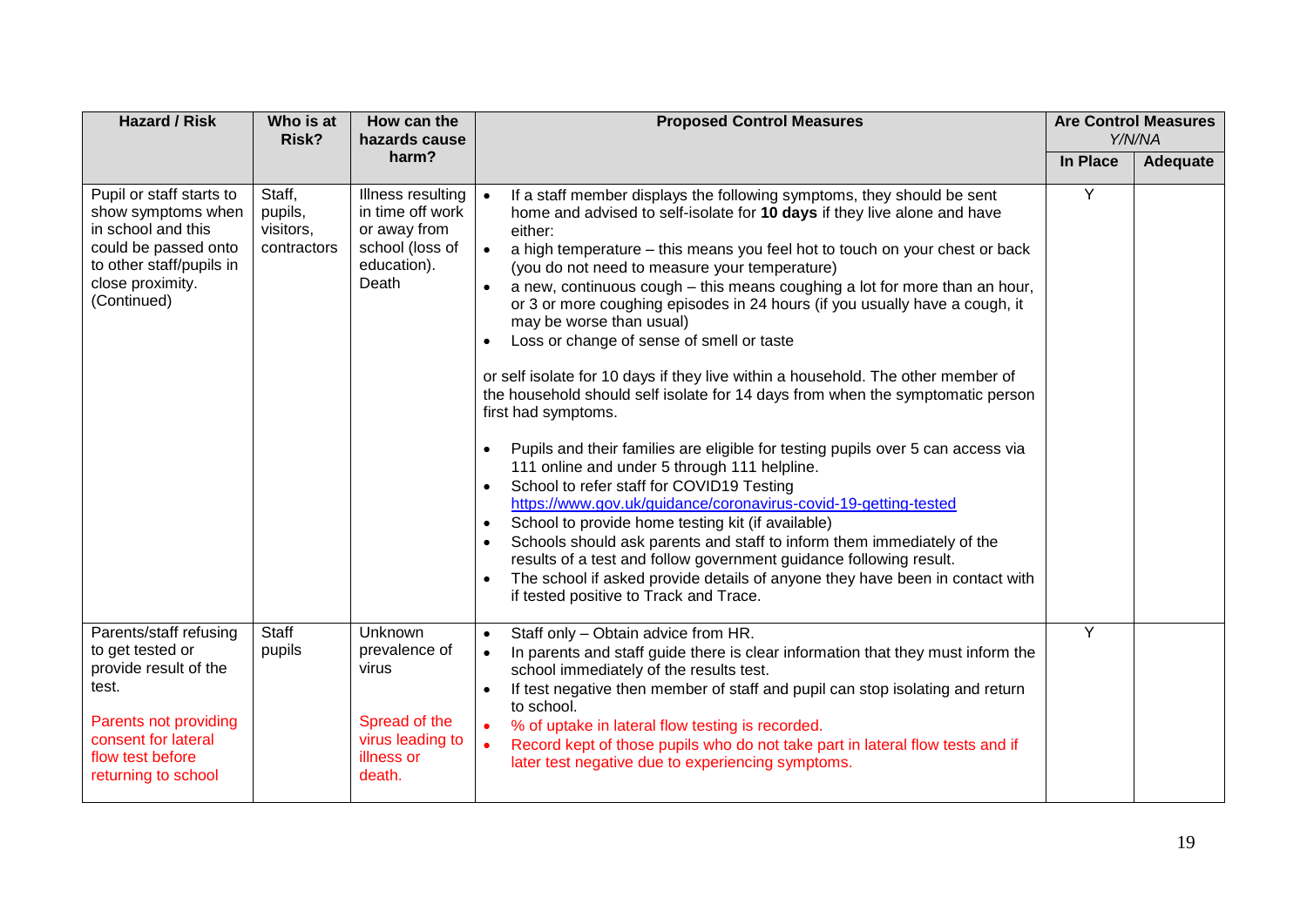| Positive identified<br>case or cases of<br>Coronavirus of a<br>member of staff or<br>pupil at your school<br>setting | Staff,<br>pupils,<br>visitors,<br>contractors | Illness resulting<br>in time off work<br>or away from<br>school (loss of<br>education).<br>Death | Refer to Public Health and DFE Guidance for Schools on Coronavirus.<br>$\bullet$<br>Clear school protocol and system in place for tracking and tracing pupils<br>being unwell, who has gone for a test and result.<br>If positive school to contact Local Health Protection Team<br>$\bullet$<br>Follow all advice from Public Health England and from the local Health<br><b>Protection Team</b><br>The rest of the group and those in close contact may be sent home and<br>$\bullet$<br>advised to self-isolate for 14 days.<br>direct close contacts – face to face contact with an infected<br>individual for any length of time, within 1 metre, including being<br>coughed on, a face to face conversation, or unprotected physical<br>contact (skin-to-skin)<br>proximity contacts – extended close contact (within 1 to 2 metres for<br>more than 15 minutes) with an infected individual<br>travelling in a small vehicle, like a car, with an infected person                                                                                                                                                                     | Y |  |
|----------------------------------------------------------------------------------------------------------------------|-----------------------------------------------|--------------------------------------------------------------------------------------------------|----------------------------------------------------------------------------------------------------------------------------------------------------------------------------------------------------------------------------------------------------------------------------------------------------------------------------------------------------------------------------------------------------------------------------------------------------------------------------------------------------------------------------------------------------------------------------------------------------------------------------------------------------------------------------------------------------------------------------------------------------------------------------------------------------------------------------------------------------------------------------------------------------------------------------------------------------------------------------------------------------------------------------------------------------------------------------------------------------------------------------------------------|---|--|
|                                                                                                                      |                                               |                                                                                                  | Staff are eligible for testing and should remain at home until results are<br>obtained from testing<br>https://www.gov.uk/guidance/coronavirus-covid-19-getting-tested<br>Pupils and their families are eligible for testing pupils over 5 can access<br>$\bullet$<br>via 111 online and under 5 through 111 helpline. School to provide<br>home testing kit (if available)<br>The school if asked provide details of anyone they have been in contact<br>$\bullet$<br>with if tested positive to Track and Trace.<br>Household members of those contacts that are sent home do not need<br>$\bullet$<br>to self-isolate themselves unless the child, young person or staff<br>member that is self-isolating develops symptoms themselves.<br>Note: Schools should not request evidence of negative test results or other<br>medical evidence before admitting children or welcoming them back after a<br>period of self-isolation.<br>Where 2 or more conformed cases within 14 days, or an overall rise<br>in sickness absence where COVID19 is suspected - contact local<br>public health team for advice and follow LA reporting system. |   |  |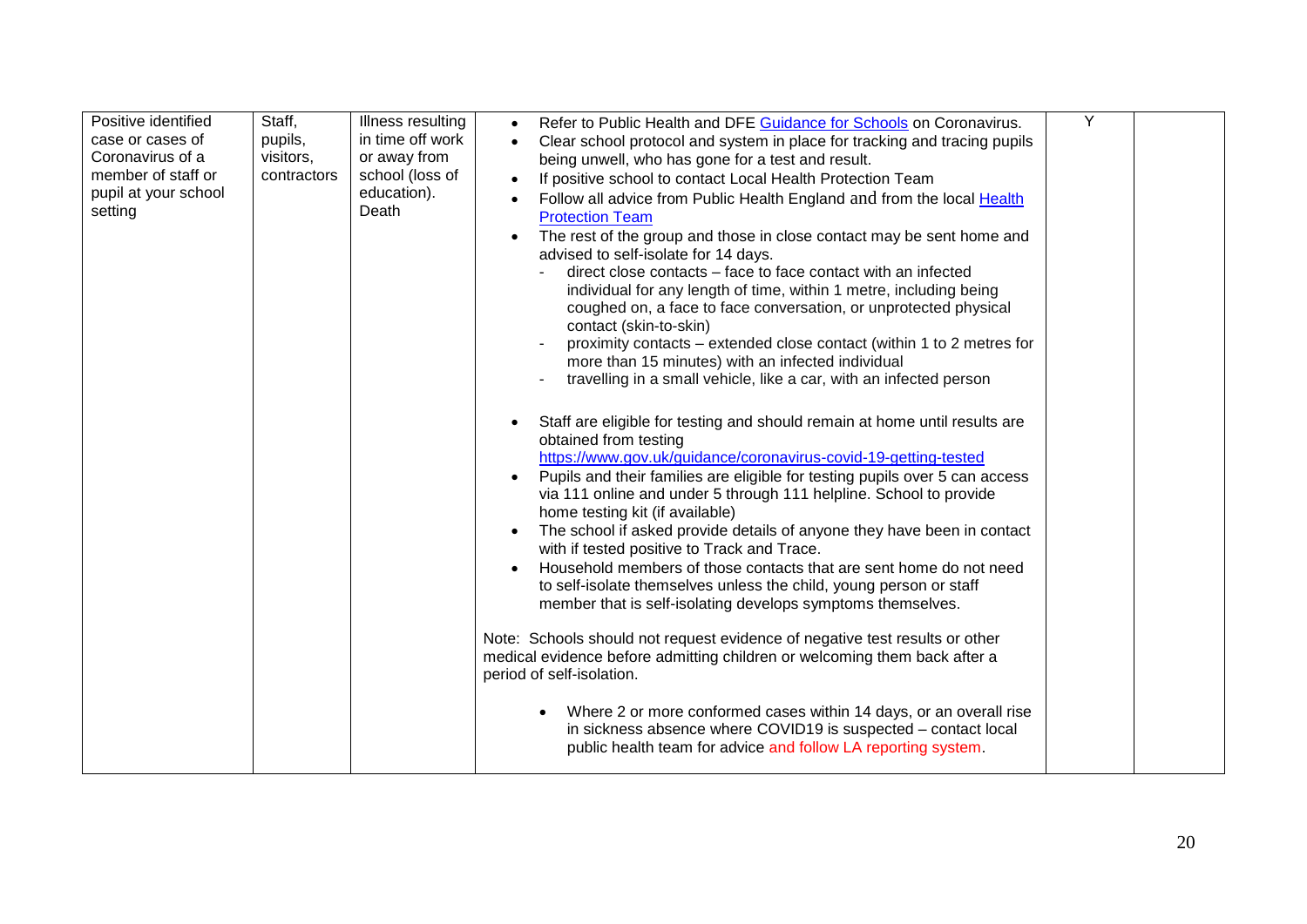| <b>Hazard / Risk</b>                                       | Who is at<br>Risk?                            | How can the<br>hazards cause                                                                                                 | <b>Proposed Control Measures</b>                                                                                                                                                                                                                                                                                                                                                                                                                                                                                                                                                                                                                                                                                                                                                                                                                                                                                                                                                                                                                                                                                                                                                                                                                                                                                                                                                                                                                                                                                                                                                                                                                                                                                                                       |          | <b>Are Control Measures</b><br>Y/N/NA |
|------------------------------------------------------------|-----------------------------------------------|------------------------------------------------------------------------------------------------------------------------------|--------------------------------------------------------------------------------------------------------------------------------------------------------------------------------------------------------------------------------------------------------------------------------------------------------------------------------------------------------------------------------------------------------------------------------------------------------------------------------------------------------------------------------------------------------------------------------------------------------------------------------------------------------------------------------------------------------------------------------------------------------------------------------------------------------------------------------------------------------------------------------------------------------------------------------------------------------------------------------------------------------------------------------------------------------------------------------------------------------------------------------------------------------------------------------------------------------------------------------------------------------------------------------------------------------------------------------------------------------------------------------------------------------------------------------------------------------------------------------------------------------------------------------------------------------------------------------------------------------------------------------------------------------------------------------------------------------------------------------------------------------|----------|---------------------------------------|
|                                                            |                                               | harm?                                                                                                                        |                                                                                                                                                                                                                                                                                                                                                                                                                                                                                                                                                                                                                                                                                                                                                                                                                                                                                                                                                                                                                                                                                                                                                                                                                                                                                                                                                                                                                                                                                                                                                                                                                                                                                                                                                        | In Place | Adequate                              |
| Lack of handwashing<br>leading to spread of<br>Coronavirus | Staff,<br>pupils,<br>visitors,<br>contractors | Spread of virus<br>to the rest of<br>the school<br>population or<br>families at<br>home resulting<br>in illness or<br>death. | Print off laminate and display Coronavirus handwashing or sanitising<br>$\bullet$<br>poster in entrance to school and on classrooms entrances, meeting<br>rooms as a minimum.<br>Request visitors wash their hands<br>$\bullet$<br>Educate pupils and staff on the importance of destination handwashing<br>before leaving home<br>on arrival at school<br>after using the toilet<br>➤<br>after breaks and sporting activities<br>➤<br>when they change rooms<br>➤<br>before food preparation<br>➤<br>before eating any food, including snacks<br>➤<br>before leaving school<br>⋗<br>Display handwashing poster in all toilets<br>Changes to timetabling to provide extra time in the school day every day<br>$\bullet$<br>for handwashing. This will need to be staggered in line with group<br>breaks and lunches to avoid bottle necks in toilets.<br>Provide additional knee operated handwashing stations (external or<br>٠<br>internal) if required. Or set up sanitising stations.<br>Set time aside for regular training and reminders on handwashing - Use<br>$\bullet$<br>free training and information resources such as ebug for pupils and<br>short how to wash your hands videos<br>https://www.youtube.com/watch?v=x3v521MTjio&feature=youtu.be<br>Supervision by staff of toilets at breaks etc to ensure pupils are washing<br>their hands thoroughly (smaller children).<br>Sufficient supplies and maintained supplies of liquid soap and<br>disposable handtowels/operational hand dryers.<br>Foot operated bins for paper towel disposal provided.<br>Bins emptied daily<br>Regular checks of toilets throughout the day to ensure they are clean,<br>stocked with liquid soap and handtowels and blow dryers are<br>operational. | Y        |                                       |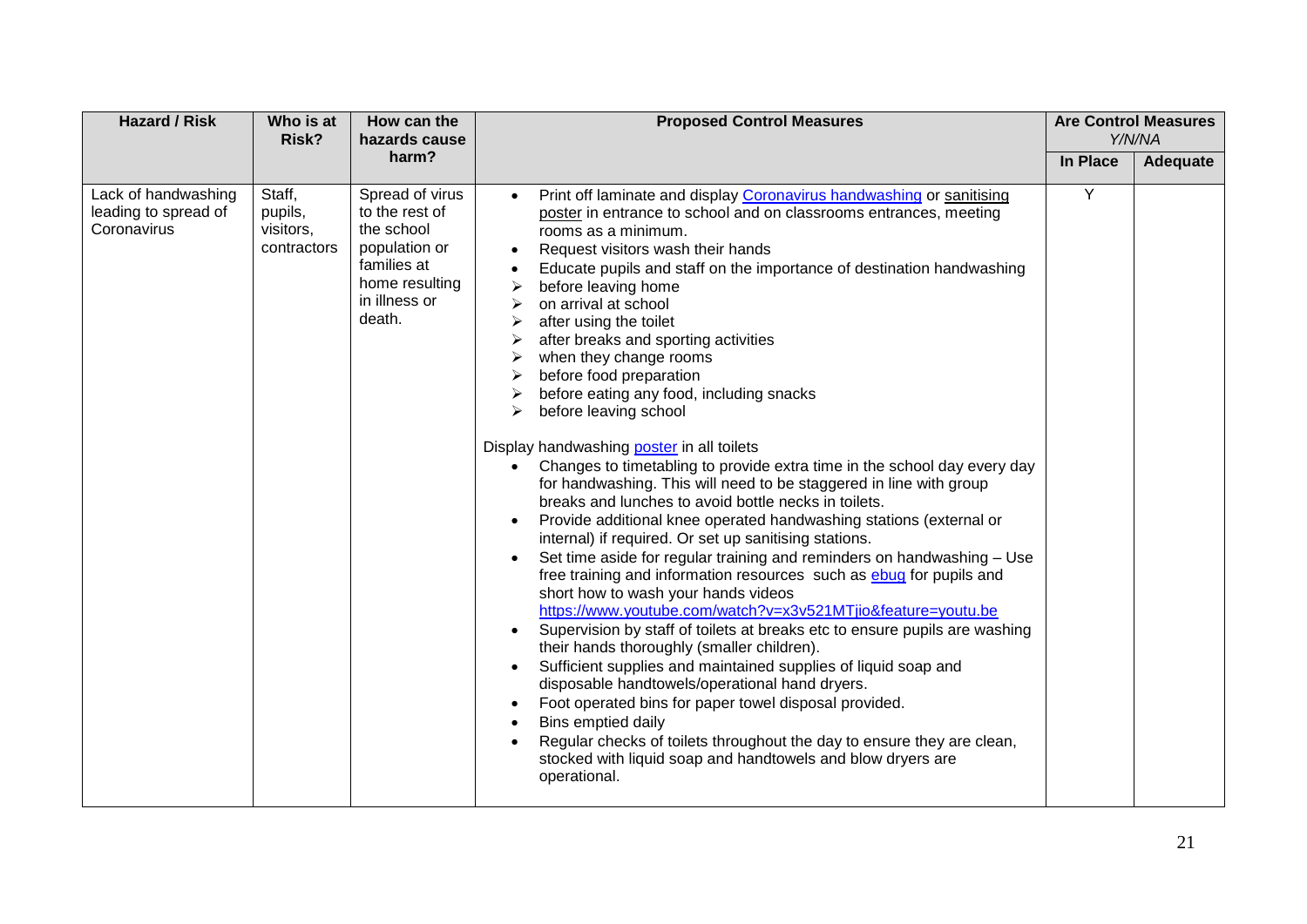| <b>Hazard / Risk</b>                                                                                    | Who is at<br>Risk?                            | How can the<br>hazards cause                                                                                                 | <b>Proposed Control Measures</b>                                                                                                                                                                                                                                                                                                                                                                                                                                                                                                                                                                                                                                                                                                                                                                                                                                                                                                                                                                                                                                                   |                 | <b>Are Control Measures</b><br>Y/N/NA |
|---------------------------------------------------------------------------------------------------------|-----------------------------------------------|------------------------------------------------------------------------------------------------------------------------------|------------------------------------------------------------------------------------------------------------------------------------------------------------------------------------------------------------------------------------------------------------------------------------------------------------------------------------------------------------------------------------------------------------------------------------------------------------------------------------------------------------------------------------------------------------------------------------------------------------------------------------------------------------------------------------------------------------------------------------------------------------------------------------------------------------------------------------------------------------------------------------------------------------------------------------------------------------------------------------------------------------------------------------------------------------------------------------|-----------------|---------------------------------------|
|                                                                                                         |                                               | harm?                                                                                                                        |                                                                                                                                                                                                                                                                                                                                                                                                                                                                                                                                                                                                                                                                                                                                                                                                                                                                                                                                                                                                                                                                                    | <b>In Place</b> | Adequate                              |
| Lack of handwashing<br>leading to spread of<br>Coronavirus (cont)                                       |                                               |                                                                                                                              | Where possible pupils must use liquid soap and water for washing<br>$\bullet$<br>hands<br>Provide hand sanitisers (at least 60% alcohol content) for the following<br>areas for example as a minimum:-<br>School entrance where visitors and staff sign in<br>➤<br>Classrooms (where the use can be supervised by the class teacher).<br>ICT room<br>Meeting rooms<br>Dining hall (supervised by kitchen or midday staff)                                                                                                                                                                                                                                                                                                                                                                                                                                                                                                                                                                                                                                                          | Y               |                                       |
| Poor handwashing or<br>inadequate facilities<br>for handwashing and<br>maintaining social<br>distancing | Staff,<br>pupils,<br>visitors,<br>contractors | Spread of virus<br>to the rest of<br>the school<br>population or<br>families at<br>home resulting<br>in illness or<br>death. | Ensure pupil and staff toilets are fully stocked with liquid hand soap and<br>$\bullet$<br>sinks are all operational.<br>Review numbers of operational toilets and urinal facilities to ensure this<br>is sufficient capacity with social distancing measures. Consider<br>additional hand washing stations.<br>Consider same sex members of staff going into toilets regularly to<br>$\bullet$<br>ensure sinks are operational and not used as bag storage areas and<br>social distancing is maintained.<br>Remove any fabric towels (multi use) and use hand dryers or single<br>$\bullet$<br>paper towels<br>Display handwashing posters in toilets.<br>٠<br>School behaviour policy includes expectations on handwashing, social<br>distancing etc.<br>Provide regular training to staff and pupils on handwashing (at least 20<br>$\bullet$<br>seconds with soap).<br>https://www.youtube.com/watch?v=x3v521Mtjio&feature=youtu.be<br>Staff and pupils are checking their skin for dryness and cracking and<br>$\bullet$<br>using a emolument to retain moisture if required. | Y               |                                       |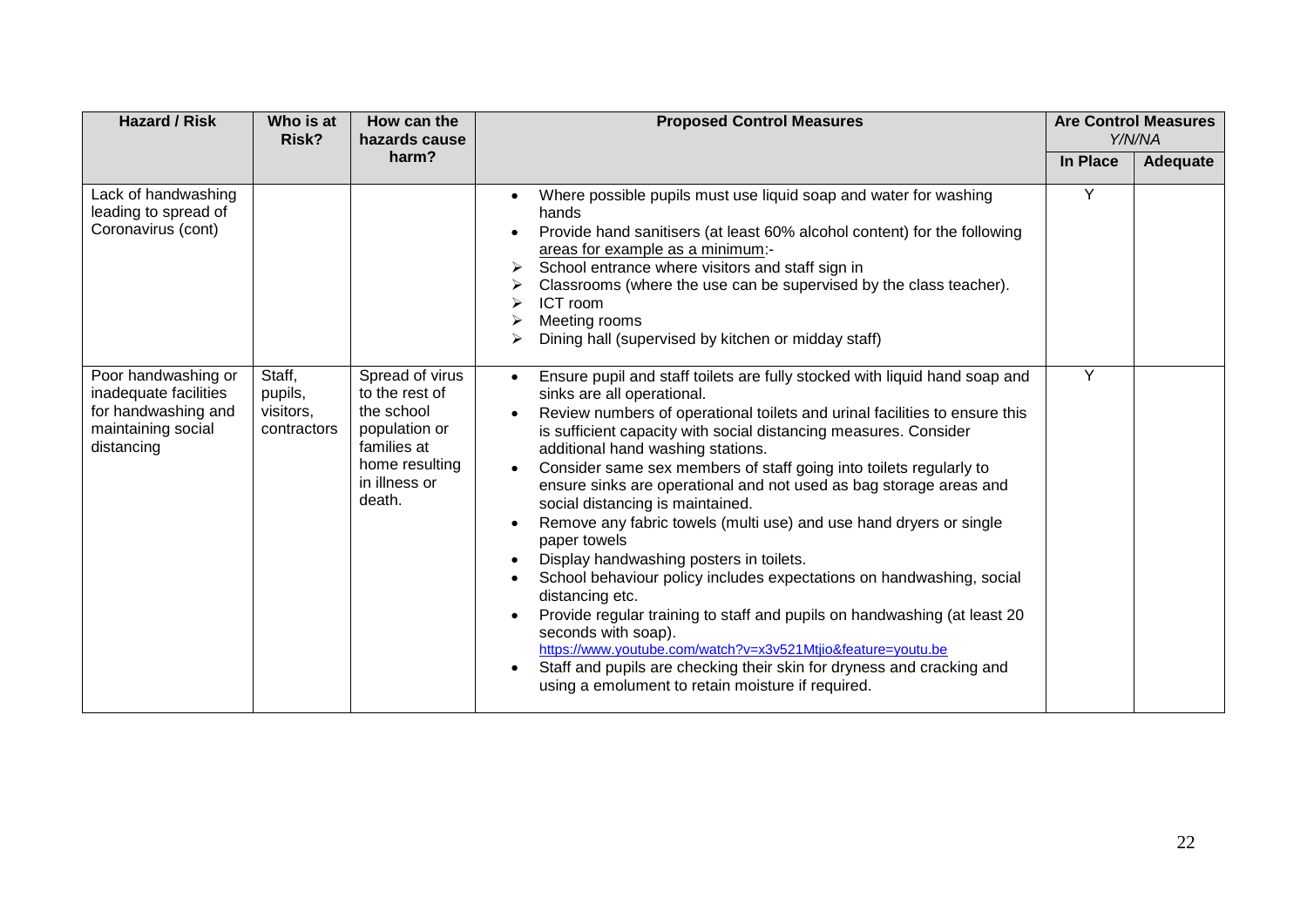| <b>Hazard / Risk</b>                             | Who is at<br>Risk?                            | How can the<br>hazards cause                                                                                                 | <b>Proposed Control Measures</b>                                                                                                                                                                                                                                                                                                                                                                                                                                                                                                                                                                                                                                                                                                                                                                                                                                                                                                                                                                                                                                                       |          | <b>Are Control Measures</b><br>Y/N/NA |
|--------------------------------------------------|-----------------------------------------------|------------------------------------------------------------------------------------------------------------------------------|----------------------------------------------------------------------------------------------------------------------------------------------------------------------------------------------------------------------------------------------------------------------------------------------------------------------------------------------------------------------------------------------------------------------------------------------------------------------------------------------------------------------------------------------------------------------------------------------------------------------------------------------------------------------------------------------------------------------------------------------------------------------------------------------------------------------------------------------------------------------------------------------------------------------------------------------------------------------------------------------------------------------------------------------------------------------------------------|----------|---------------------------------------|
|                                                  |                                               | harm?                                                                                                                        |                                                                                                                                                                                                                                                                                                                                                                                                                                                                                                                                                                                                                                                                                                                                                                                                                                                                                                                                                                                                                                                                                        | In Place | Adequate                              |
| Ineffective use of face<br>coverings             | Staff,<br>pupils,<br>visitors,<br>contractors | Spread of virus<br>to the rest of<br>the school<br>population or<br>families at<br>home resulting<br>in illness or<br>death. | In all secondary schools that teach year 7 and above it is mandatory that<br>all pupils, staff and visitors in areas outside the classroom where social<br>distancing cannot be easily maintained such as corridors and communal<br>areas wear face coverings.<br>Face coverings to be put on and removed carefully<br>Information and posters provided to staff and pupils on how to don and<br>doff face coverings.<br>Pupils/staff instructed not to touch the front of their face covering during<br>use or when removing it.<br>Disposable face masks must be disposed of in normal waste.<br>$\bullet$<br>Monitoring of students and staff wearing face coverings correctly and<br>reminders on how to wear.<br>Face covering when not worn are removed and placed in an individual<br>$\bullet$<br>sealable plastic bag between use.<br>School will have a small contingency supply of face coverings if they<br>$\bullet$<br>have been forgotten, soiled or unsafe.<br>Clear procedures in place and communicated to staff and pupils on<br>when they can wear face coverings. | Y        |                                       |
| Events and Lettings<br>at school and<br>meetings | Staff,<br>pupils,<br>visitors.                | Spread of virus<br>to the rest of<br>the<br>school/visitor<br>population<br>resulting in<br>illness.                         | No assemblies instead use platforms such as Teams/Zoom etc<br>$\bullet$<br>Review lettings in view of government guidance - review letting risk<br>assessments for Covid19. If in Tier 4 suspend lettings. National<br>lockdown suspend all lettings.<br>Limit meetings with parents for serious issues and maintain social<br>$\bullet$<br>distancing<br>Use Microsoft Teams/Zoom for meetings/parents evenings to prevent<br>$\bullet$<br>face to face contact.<br>Review recommencing lettings including grassroots sports based on tier<br>$\bullet$<br>restrictions<br>Cease after school clubs that are not there for wrap around care.<br>Cease all visits and tours of the school.                                                                                                                                                                                                                                                                                                                                                                                             | Y        |                                       |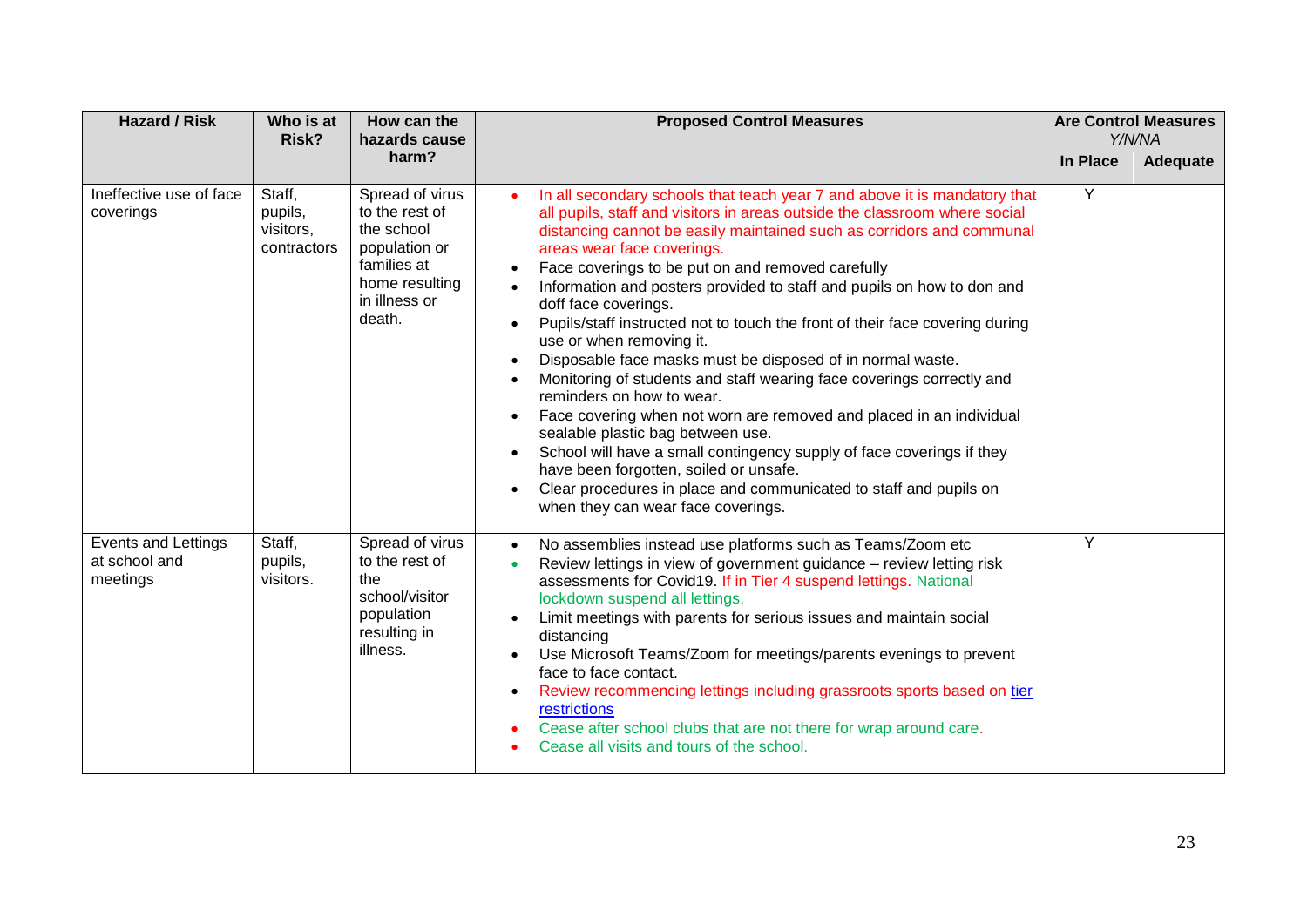| <b>Hazard / Risk</b>                                                                 | Who is at<br>Risk? | How can the<br>hazards cause        | <b>Proposed Control Measures</b>                                                                                                                                                                                                                                         |          | <b>Are Control Measures</b><br>Y/N/NA |
|--------------------------------------------------------------------------------------|--------------------|-------------------------------------|--------------------------------------------------------------------------------------------------------------------------------------------------------------------------------------------------------------------------------------------------------------------------|----------|---------------------------------------|
|                                                                                      |                    | harm?                               |                                                                                                                                                                                                                                                                          | In Place | Adequate                              |
| Pupils ingesting the<br>alcohol gel                                                  | Pupils             | <b>Sickness</b>                     | All alcohol-based gels are in an area which are supervised or monitored<br>by staff.<br>Primary school - pupils to be supervised when using alcohol gels<br>٠<br>Older pupils (secondary school age) permitted to carry and use their<br>own supply of alcohol hand gel. |          |                                       |
| Location of wall<br>mounted gels at a<br>height that could get<br>into a pupil's eye | Pupils             | Irritation and<br>damage to<br>eyes | Any wall mounted pumps are at a position that is not in line with pupils<br>$\bullet$<br>head.<br>Site team to check daily supplies in all toilets and refill sanitiser stations.<br>٠<br>Consider using daily toilet check sheet.                                       |          |                                       |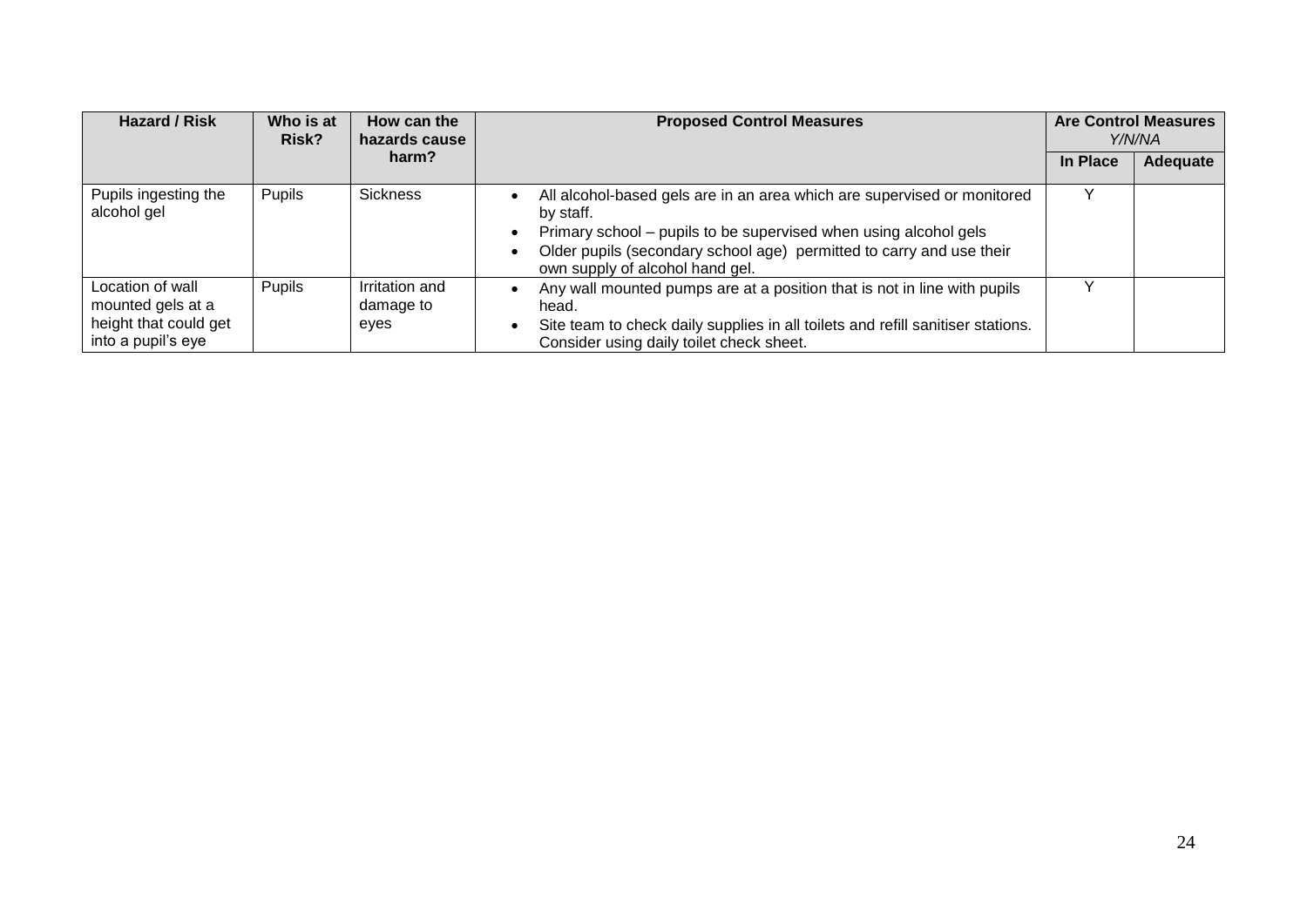| cleaning of high<br>contact surfaces or<br>between groups or<br>resources | pupils,<br>families of<br>staff and<br>pupils<br>visitors. | to the rest of<br>the<br>school/visitor<br>population<br>resulting in<br>illness or<br>death. | likelihood of transmission of the virus is high and cleaning schedule in<br>place. For example:<br>Door keypads<br>Door Handles (could classroom doors be kept open)<br>Payment systems -pupils just bring in lunches and sit at their<br>desks?<br>Keypads entries (on release during the day) except main entrance<br>$\blacktriangleright$<br>not without compromising safeguarding<br>Signing in electronic pads (book and visitors use own pen or wipe<br>after each use)<br>ICT equipment wiped between each use<br>Resources (rulers etc) pupils to have their own stationary packs.<br>Staffroom kettle/fridge/dishwasher handle/cup cupboard, sink taps<br>Identify how to manage these areas effectively (for example through<br>elimination for example no fingerprint recognition for lunch payments)<br>Sufficient resources dedicated for cleaning high contact surfaces (an<br>additional cleaner in the day for cleaning throughout the day.) Either<br>provided by contract cleaners and if they cannot provide this then school<br>should dedicate someone for cleaning high contact surfaces.<br>Throughout the day the cleaners or site team should be cleaning high<br>contact surfaces<br>door handles into classrooms<br>key pad entry systems<br>corridor doors hand plates<br>toilet doors, hand plates<br>classroom desks<br>⋗<br>Cleaning schedule in place for<br>More frequent cleaning of rooms/shared areas that are used by<br>different groups (shared rooms identified)<br>Toilets<br>➤<br>Resources used between bubbles<br>Play equipment<br>⋗ |  |  |
|---------------------------------------------------------------------------|------------------------------------------------------------|-----------------------------------------------------------------------------------------------|------------------------------------------------------------------------------------------------------------------------------------------------------------------------------------------------------------------------------------------------------------------------------------------------------------------------------------------------------------------------------------------------------------------------------------------------------------------------------------------------------------------------------------------------------------------------------------------------------------------------------------------------------------------------------------------------------------------------------------------------------------------------------------------------------------------------------------------------------------------------------------------------------------------------------------------------------------------------------------------------------------------------------------------------------------------------------------------------------------------------------------------------------------------------------------------------------------------------------------------------------------------------------------------------------------------------------------------------------------------------------------------------------------------------------------------------------------------------------------------------------------------------------------------------------------------------------------|--|--|
|---------------------------------------------------------------------------|------------------------------------------------------------|-----------------------------------------------------------------------------------------------|------------------------------------------------------------------------------------------------------------------------------------------------------------------------------------------------------------------------------------------------------------------------------------------------------------------------------------------------------------------------------------------------------------------------------------------------------------------------------------------------------------------------------------------------------------------------------------------------------------------------------------------------------------------------------------------------------------------------------------------------------------------------------------------------------------------------------------------------------------------------------------------------------------------------------------------------------------------------------------------------------------------------------------------------------------------------------------------------------------------------------------------------------------------------------------------------------------------------------------------------------------------------------------------------------------------------------------------------------------------------------------------------------------------------------------------------------------------------------------------------------------------------------------------------------------------------------------|--|--|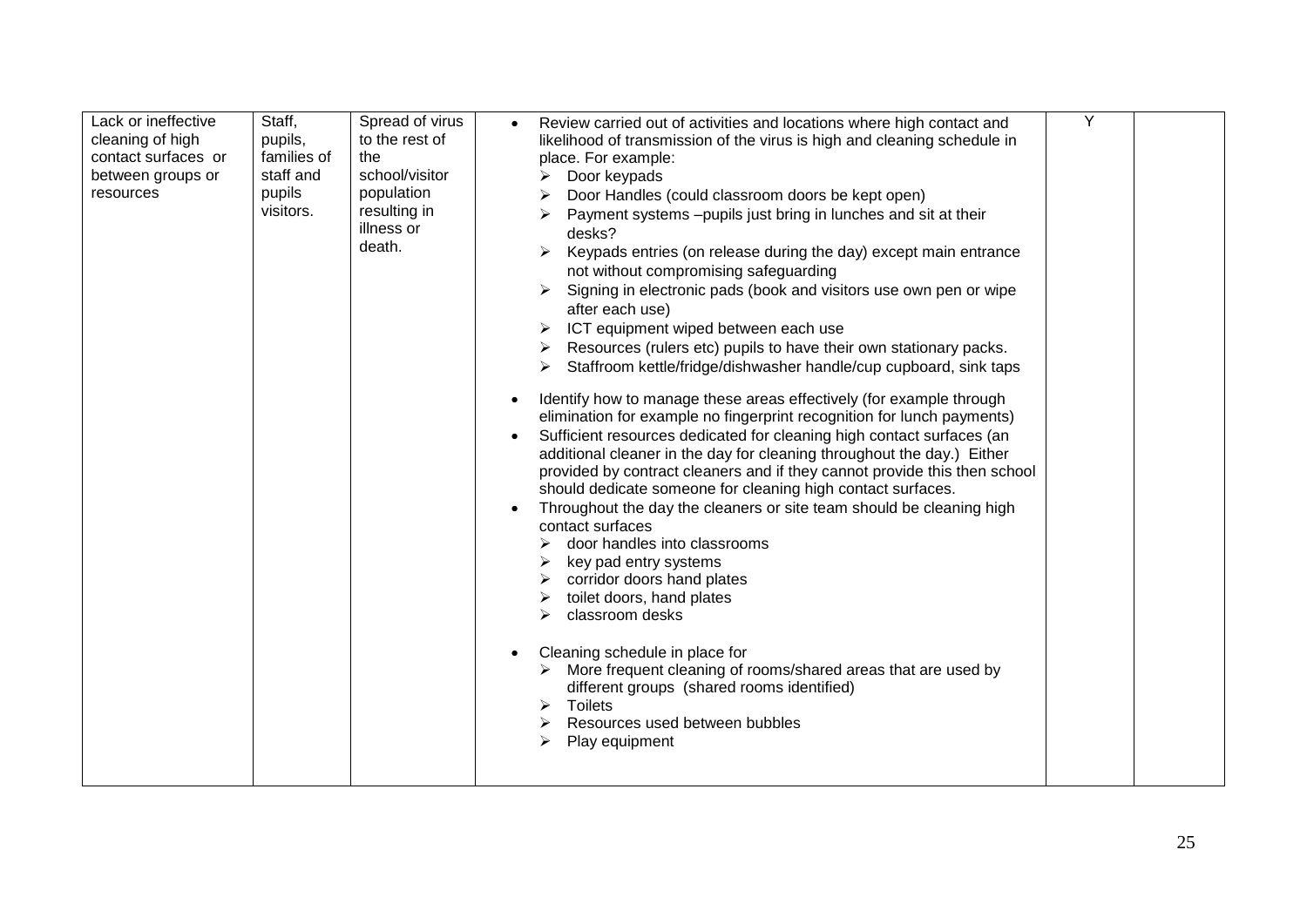| Lack or ineffective | Staff,      | Spread of virus | with a hypochlorite solution such as Milton or Chlorine tablet solution or diluted    | Y |  |
|---------------------|-------------|-----------------|---------------------------------------------------------------------------------------|---|--|
| cleaning of high    | pupils,     | to the rest of  | bleach -Following guidance on cleaning in Non healthcare settings guidance            |   |  |
| contact surfaces    | families of | the             | https://www.gov.uk/government/publications/covid-19-decontamination-in-non-           |   |  |
|                     | staff and   | school/visitor  | healthcare-settings/covid-19-decontamination-in-non-healthcare-settings               |   |  |
| (continued)         | pupils      | population      |                                                                                       |   |  |
|                     | visitors.   | resulting in    | For bleach – as a general rule make up (10 teaspoons bleach) added to<br>$\bullet$    |   |  |
|                     |             | illness or      | 450ml of cold water (1 spray bottle) – Check manufacturers dilution                   |   |  |
|                     |             | death.          | rates.                                                                                |   |  |
|                     |             |                 | Refresh solution every 24hrs for continued effectiveness.                             |   |  |
|                     |             |                 | Spray onto a cloth onto high contact surfaces (see safe use of bleach                 |   |  |
|                     |             |                 | guidance and COSHH Bleach template risk assessment - available to                     |   |  |
|                     |             |                 | all staff)                                                                            |   |  |
|                     |             |                 | Do not spray tables when pupils are seated at them.<br>$\bullet$                      |   |  |
|                     |             |                 | Cleaning solution clearly labelled and also available for staff to use in             |   |  |
|                     |             |                 | their classrooms or dining hall.                                                      |   |  |
|                     |             |                 | Spray bottles must be kept out of reach of children and used with                     |   |  |
|                     |             |                 | disposable gloves.                                                                    |   |  |
|                     |             |                 | Appropriate PPE (Personal Protective Equipment) must be available                     |   |  |
|                     |             |                 | disposable apron, gloves (Refer to Safety Data Sheet).                                |   |  |
|                     |             |                 | Also clean with this solution classroom sinks and taps (high volume                   |   |  |
|                     |             |                 | contact surfaces).                                                                    |   |  |
|                     |             |                 | Review high contact surfaces and equipment in your school setting as                  |   |  |
|                     |             |                 | this may include for example Nursery toys                                             |   |  |
|                     |             |                 | Ensure Safety Data sheet is available for cleaning solution and                       |   |  |
|                     |             |                 | Template Bleach COSHH assessment completed.                                           |   |  |
|                     |             |                 | The has an adequate and maintained supply of personal and domestic                    |   |  |
|                     |             |                 | cleaning products available for school.                                               |   |  |
|                     |             |                 | Cordon off any external play equipment (unless it can be cleaned<br>٠                 |   |  |
|                     |             |                 | between each group using it)                                                          |   |  |
|                     |             |                 | Remove soft furnishings. Soft toys and toys that are hard to clean (such<br>$\bullet$ |   |  |
|                     |             |                 | as those with intricate parts).                                                       |   |  |
|                     |             |                 | Limit resources taken home to school and school to home.                              |   |  |
|                     |             |                 | Staff should wash their hands after handling any text books used by                   |   |  |
|                     |             |                 | students                                                                              |   |  |
|                     |             |                 | Do not share common resources between groups unless cleaned with a                    |   |  |
|                     |             |                 | diluted bleach solution (for example maths counting blocks).                          |   |  |
|                     |             |                 |                                                                                       |   |  |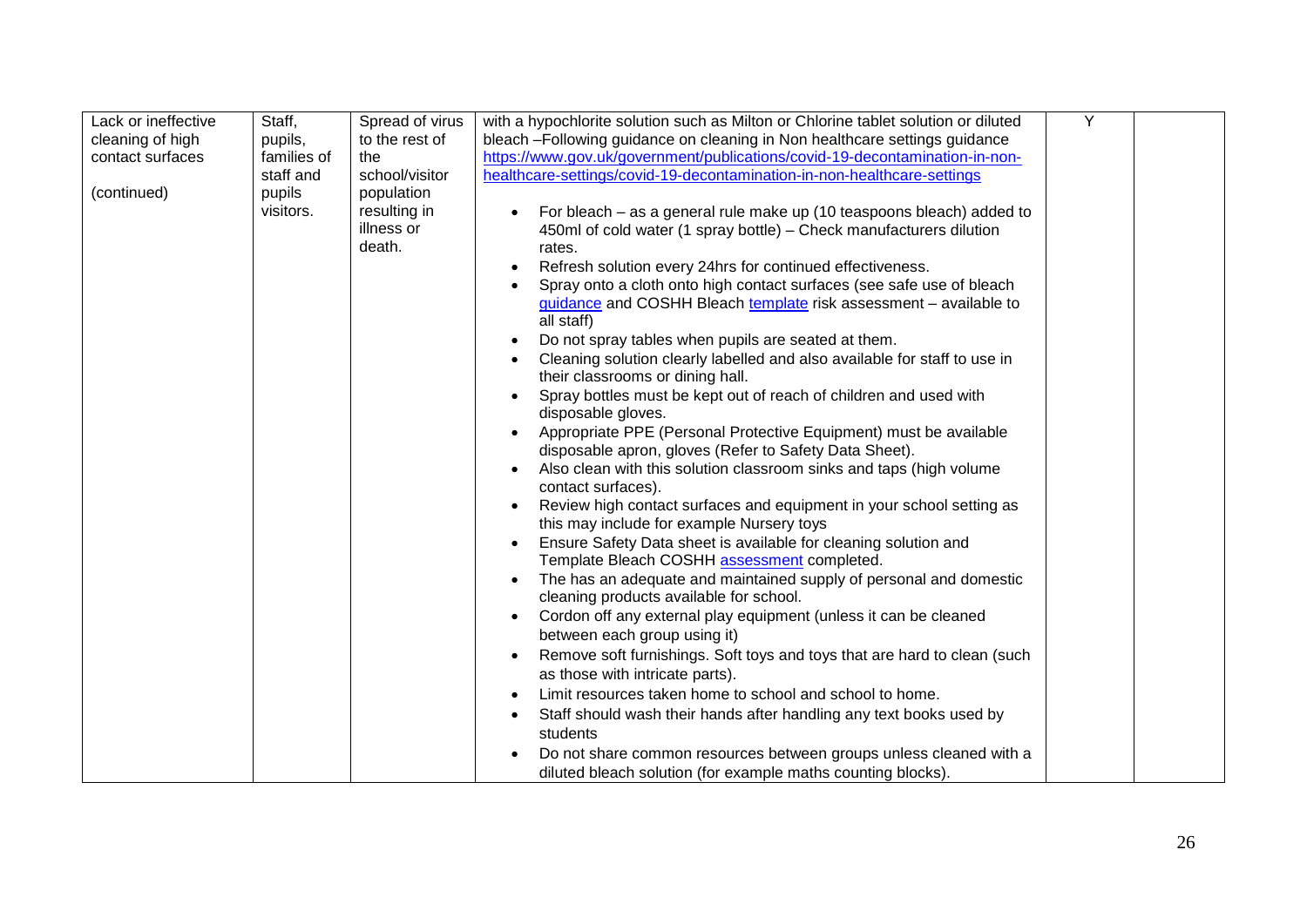| <b>Hazard / Risk</b>                                                         | Who is at<br>Risk? | How can the<br>hazards cause                                                              | <b>Proposed Control Measures</b>                                                                                                                                                                                                                                                                                                                                                                                                                                                                                                                                                                                                                                                                                                                                                                                                                                                                      | <b>Are Control Measures</b><br>Y/N/NA |          |
|------------------------------------------------------------------------------|--------------------|-------------------------------------------------------------------------------------------|-------------------------------------------------------------------------------------------------------------------------------------------------------------------------------------------------------------------------------------------------------------------------------------------------------------------------------------------------------------------------------------------------------------------------------------------------------------------------------------------------------------------------------------------------------------------------------------------------------------------------------------------------------------------------------------------------------------------------------------------------------------------------------------------------------------------------------------------------------------------------------------------------------|---------------------------------------|----------|
|                                                                              |                    | harm?                                                                                     |                                                                                                                                                                                                                                                                                                                                                                                                                                                                                                                                                                                                                                                                                                                                                                                                                                                                                                       | In Place                              | Adequate |
|                                                                              |                    |                                                                                           | Signage displayed to remind staff and pupils to wash their hands and<br>$\bullet$<br>not touch their faces                                                                                                                                                                                                                                                                                                                                                                                                                                                                                                                                                                                                                                                                                                                                                                                            |                                       |          |
| Poor respiratory<br>hygiene                                                  | Staff<br>Pupils    | Inhalation of<br>virus or<br>transfer of virus<br>onto a surface<br>that is picked<br>up. | Tissues and bins in every classroom including canteen and staffroom to<br>support "catch it, bin it, kill it"<br>Display around school "catch it bin it kill it" posters around school and<br>remind staff and pupils.<br>School to support pupils (could be those with complex needs or younger<br>$\bullet$<br>children) to get this right.<br>Individual pupil risk assessment completed for pupils that spit or use<br>$\bullet$<br>saliva as a sensory stimulant.                                                                                                                                                                                                                                                                                                                                                                                                                                | Y                                     |          |
| Poor workplace<br>ventilation leading to<br>risk of coronavirus<br>spreading | Staff<br>Pupils    | Spread of the<br>virus leading to<br>illness or death                                     | Follow HSE guidance on Heating ventilation and air conditioning.<br>$\bullet$<br>Where possible ventilate the workplace using fresh air by keeping doors<br>$\bullet$<br>and windows open. In cooler weather windows should be opened just<br>enough to provide constant background ventilation and opened more<br>fully during breaks to purge the air in the space.<br>Provide flexibility to allow additional suitable indoor clothing<br>Rearrange furniture where possible to avoid direct drafts.<br>$\bullet$<br>On hot days additional mechanical ventilation could be used for<br>$\bullet$<br>example desk fans and these should be positioned to face the teacher<br>and away from the pupils.<br>Turn off recirculating air system that circulates between different rooms.<br>$\bullet$<br>Single air conditioning units that draw in fresh air from outside can be<br>$\bullet$<br>used | Y                                     |          |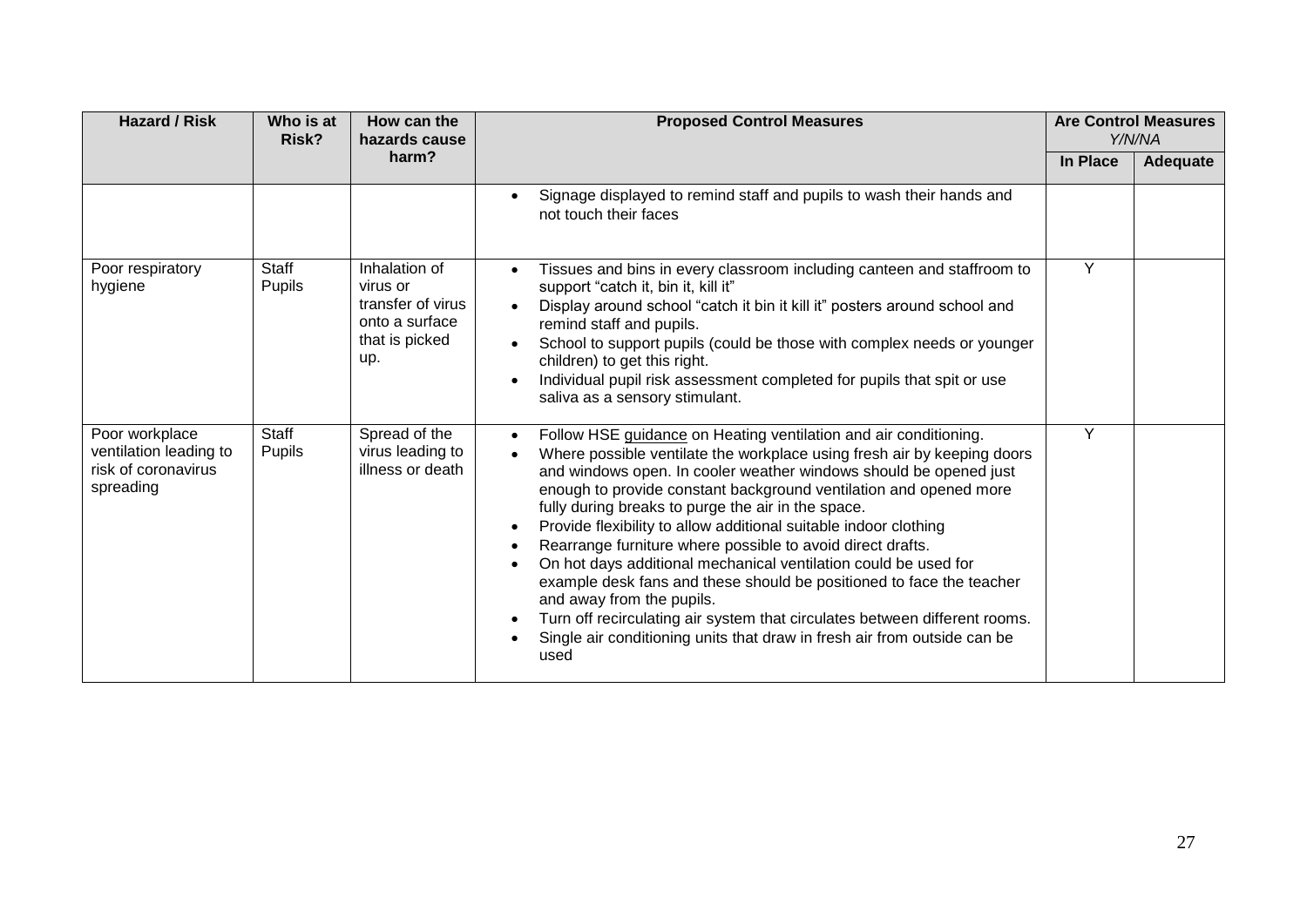| <b>Hazard / Risk</b>                                                                                       | Who is at<br>Risk?    | How can the<br>hazards cause                                                                    | <b>Proposed Control Measures</b>                                                                                                                                                                                                                                                                                                                                                                                                                                                                                                                                                                                                                                                                                                                                                                                                                                                                                                              | <b>Are Control Measures</b><br>Y/N/NA |          |
|------------------------------------------------------------------------------------------------------------|-----------------------|-------------------------------------------------------------------------------------------------|-----------------------------------------------------------------------------------------------------------------------------------------------------------------------------------------------------------------------------------------------------------------------------------------------------------------------------------------------------------------------------------------------------------------------------------------------------------------------------------------------------------------------------------------------------------------------------------------------------------------------------------------------------------------------------------------------------------------------------------------------------------------------------------------------------------------------------------------------------------------------------------------------------------------------------------------------|---------------------------------------|----------|
|                                                                                                            |                       | harm?                                                                                           |                                                                                                                                                                                                                                                                                                                                                                                                                                                                                                                                                                                                                                                                                                                                                                                                                                                                                                                                               | In Place                              | Adequate |
| Inadequate<br>monitoring of illness<br>and prevalence of<br>COVID19 symptoms.                              | Staff<br>Pupils       | Outbreak<br>unidentified<br>leading to<br>spread of the<br>virus                                | All staff informed in staff guide and in training that they must provide<br>$\bullet$<br>reason for illness when reporting absence<br>All pupils informed in parents guide and in form time that they must<br>$\bullet$<br>provide reason for illness<br>Symptoms to report as potentially covid19 as per Public health guidance<br>are clear<br>Protocol in place for recording pupil and staff absence and signposting<br>$\bullet$<br>them or providing them with home testing kit. Protocol also checks on<br>result of test.<br>When a positive test is identified the school will contact local public<br>$\bullet$<br>protection team and provide necessary information as part of track and<br>trace.<br>School will retain copy of all timetables, registers, and staff in close<br>contact for each term.<br>Secondary schools - Implement lateral flow testing in line with<br>Government guidance (see separate risk assessment). | Y                                     |          |
| Staff and pupils<br>concerned about risk<br>of Coronavirus and<br>self-isolating (without<br>any symptoms) | Staff,<br>pupils.     | Loss of<br>education                                                                            | Pupils self isolating will not be penalised for non-attendance<br>$\bullet$<br>Obtain advice from NHS 111 online based on the information provided<br>by them and referring to Public Health and DFE Guidance for Schools<br>Staff individual risk assessment completed for staff concerned about risk<br>$\bullet$<br>to support them into work.                                                                                                                                                                                                                                                                                                                                                                                                                                                                                                                                                                                             | Y                                     |          |
| Staff refusing to<br>participate with<br>Testing or track and<br>trace                                     | <b>Staff</b><br>pupil | Spread of virus<br>to the rest of<br>the school<br>population<br>resulting in<br>illness/death. | In staff guide the school as the employer sets out the expectation that<br>$\bullet$<br>the employee should participate in testing and participate in the track<br>and trace system.<br>School to seek advice from HR if they refuse to participate.<br>$\bullet$                                                                                                                                                                                                                                                                                                                                                                                                                                                                                                                                                                                                                                                                             | Y                                     |          |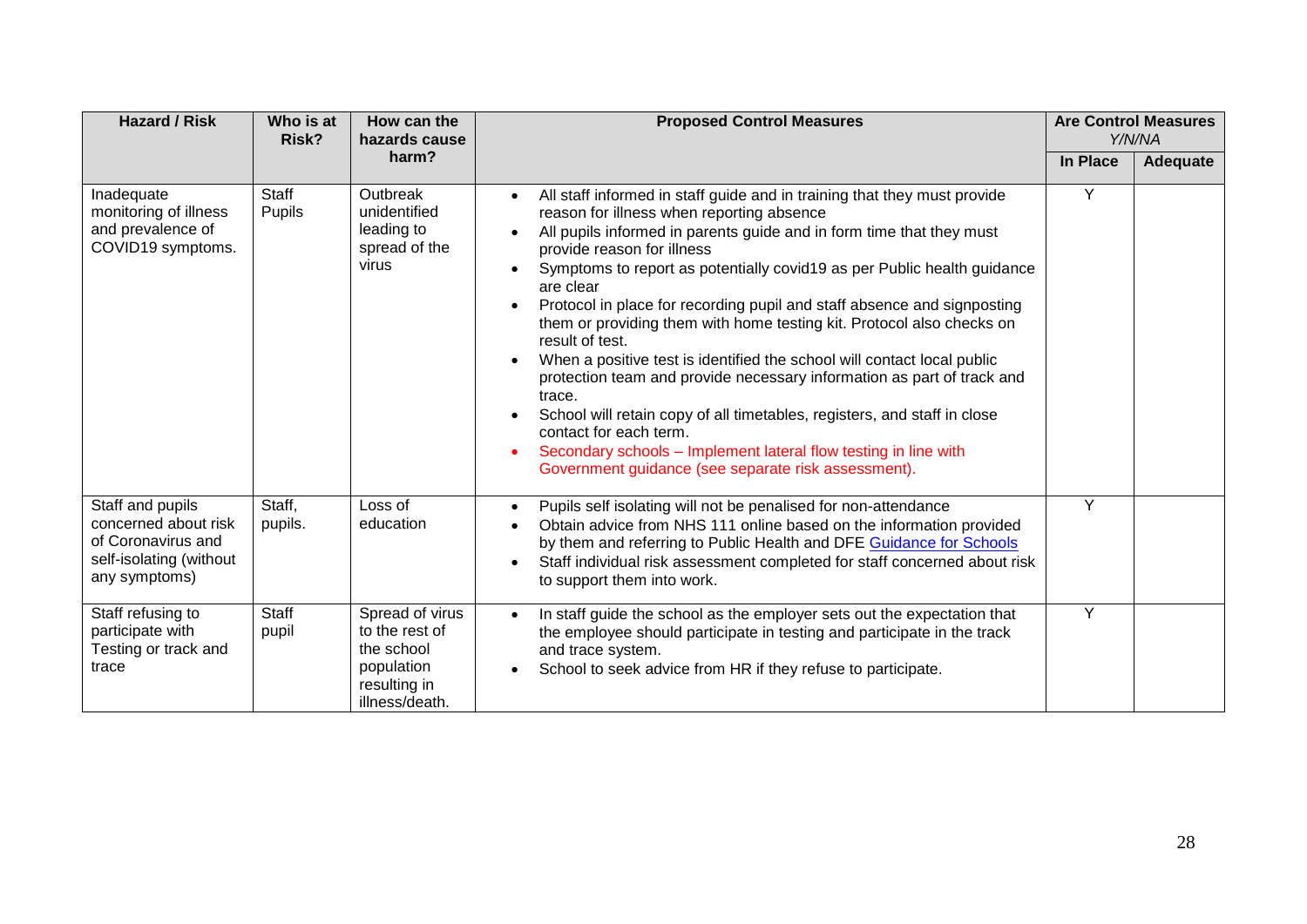| <b>Hazard / Risk</b>                                                                         | Who is at<br>Risk? | How can the<br>hazards cause                                                                    | <b>Proposed Control Measures</b>                                                                                                                                                                                                                                                                                                                                                                                                       | <b>Are Control Measures</b><br>Y/N/NA |                 |
|----------------------------------------------------------------------------------------------|--------------------|-------------------------------------------------------------------------------------------------|----------------------------------------------------------------------------------------------------------------------------------------------------------------------------------------------------------------------------------------------------------------------------------------------------------------------------------------------------------------------------------------------------------------------------------------|---------------------------------------|-----------------|
|                                                                                              |                    | harm?                                                                                           |                                                                                                                                                                                                                                                                                                                                                                                                                                        | In Place                              | <b>Adequate</b> |
| Parents refusing to<br>keep pupils off school<br>when requested to<br>self-isolate and test. | Staff,<br>pupils.  | Spread of virus<br>to the rest of<br>the school<br>population<br>resulting in<br>illness/death. | Parental agreement in place that sets out the requirement for self-<br>isolation and participation in testing and track and trace.<br>Obtain advice from NHS 111 online based on the information provided<br>$\bullet$<br>by them and referring to Public Health and DFE Guidance for Schools<br>Call DFE Helpline 0800 046 8687 or email<br>$\bullet$<br>Dfe.coronavirushelpline@education.gov.uk                                     |                                       | Υ               |
| <b>School Trips</b>                                                                          | Staff,<br>pupils.  | Spread of virus<br>to the rest of<br>the school<br>population<br>resulting in<br>illness/death. | School to follow current government advice - No foreign or overnight<br>trips in the UK.<br>National lockdown no trips to take place.                                                                                                                                                                                                                                                                                                  | Y                                     |                 |
| School uniform                                                                               | Staff<br>Pupils    | Spread of virus<br>to the rest of<br>the school<br>population<br>resulting in<br>illness/death  | Pupils can wear school uniform and they do not need to be cleaned any<br>$\bullet$<br>more often than usual using usual detergents.<br>Pupils can wear PE kit to school (including tracksuit bottoms) for days<br>that they are participating in PE to prevent use of the changing room.                                                                                                                                               | Y                                     |                 |
| Pupils with EHCP and<br>Vulnerable pupils                                                    | Pupils             | Unable to<br>attend school<br>and parents<br>then away from<br>critical job                     | Following Government advice on EHCP pupils review and update pupil<br>risk assessment<br>https://www.gov.uk/government/publications/coronavirus-covid-19-<br>guidance-on-vulnerable-children-and-young-people<br>Those with an EHC plan should be risk-assessed<br>https://www.gov.uk/government/publications/coronavirus-covid-19-send-<br>risk-assessment-guidance<br>Share risk assessment with staff working with pupil with EHCP. | Y                                     |                 |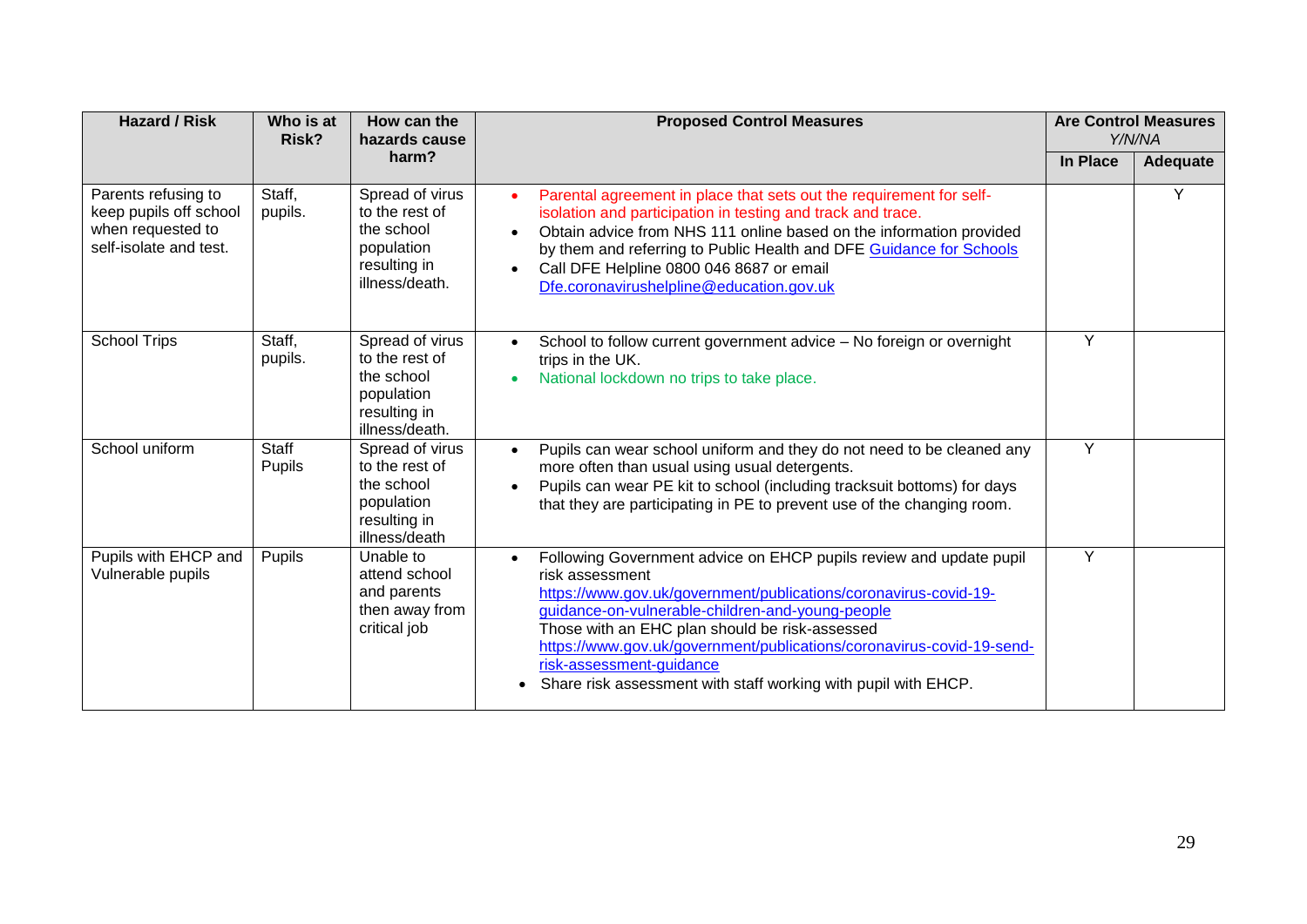| <b>Hazard / Risk</b> | Who is at<br>Risk? | How can the<br>hazards cause<br>harm?                                                          | <b>Proposed Control Measures</b>                                                                                                                                                                                                                                                                                                                                                                                                                                                                                                                                                                                                                                                                                                                            | <b>Are Control Measures</b><br>Y/N/NA |          |
|----------------------|--------------------|------------------------------------------------------------------------------------------------|-------------------------------------------------------------------------------------------------------------------------------------------------------------------------------------------------------------------------------------------------------------------------------------------------------------------------------------------------------------------------------------------------------------------------------------------------------------------------------------------------------------------------------------------------------------------------------------------------------------------------------------------------------------------------------------------------------------------------------------------------------------|---------------------------------------|----------|
|                      |                    |                                                                                                |                                                                                                                                                                                                                                                                                                                                                                                                                                                                                                                                                                                                                                                                                                                                                             | In Place                              | Adequate |
| Wrap around care     | Pupils<br>Staff    | Spread of virus<br>to the rest of<br>the school<br>population<br>resulting in<br>illness/death | Review wrap around care and reopening this provision - risk<br>$\bullet$<br>assessments reviewed for any third party provider.<br>Try and keep the "bubbles" the same as the day bubbles but if not limit<br>size and try and maintain consistency.<br>Parents informed to limit the use of different wrap around care providers.<br>Wrap around care only to be provided to essential worker and<br>vulnerable pupils and not pupils remote learning.                                                                                                                                                                                                                                                                                                      | Υ                                     |          |
| Transport            | Pupils             | Spread of virus<br>to the rest of<br>the school<br>population<br>resulting in<br>illness/death | Liaise with LA and private transport companies to establish new<br>$\bullet$<br>arrangements for "bubbles" to travel together where possible or keep<br>this consistent.<br>Establish arrangements for<br>$\bullet$<br>Use of sanitiser upon boarding and/or disembarking<br>Queuing and boarding<br>Seating arrangements sit in their bubble or the same constant group<br>of children each day<br>Distancing vehicles where possible<br>Use of face covering (pupils aged over 11)<br>Public transport - work with partners to stagger start time so travel is out<br>of peak hours<br>Pupils should be informed that they must not board home to school<br>$\bullet$<br>transport if they or a member of their household has symptoms of<br>Coronavirus. | N/A                                   |          |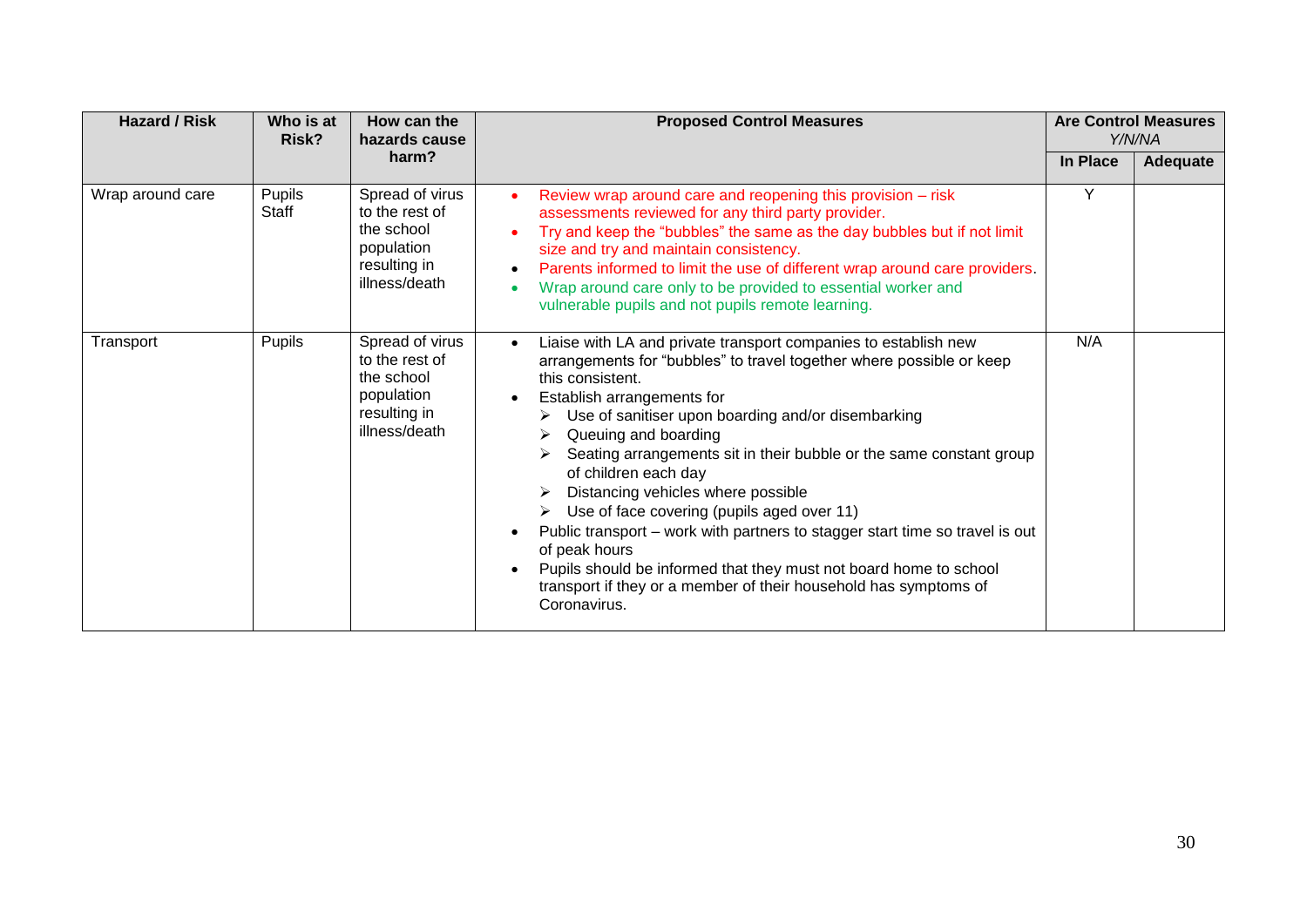| <b>Ineffective Site</b><br>Staff,<br><b>Building not</b><br>maintained or<br>Management leading<br>pupils,<br>to the spread of the<br>families of<br>checked.<br>staff and<br>virus<br>Insufficient fire<br>pupils<br>safety and<br>legionella<br>management.<br>Causing injury | Check security of supply chain and contractor service for example<br>catering, cleaning contracts for lockdown period (agree dates). Cleaning<br>products suitable for use on viruses.<br>Catering provider to follow government guidance and provide copies of<br>Covid 19 risk assessment.<br>In house catering complete Covid19 risk assessment<br>Review screening requirements for staff at till point etc.<br>Review Planned Preventive Maintenance schedule – and arrange for<br>contractors to visit out of school hours.<br>Make sure statutory checks are up to date for example boiler servicing.<br>https://www.hse.gov.uk/news/work-equipment-coronavirus.htm<br>Follow DFE guidance on managing buildings<br>https://www.gov.uk/government/publications/managing-school-<br>premises-during-the-coronavirus-outbreak<br>Managing contractors - requirements expected from them to follow<br>school social distancing measures - try to organise so outside main<br>school hours.<br>Information on schools' arrangements for managing risk from COVID19<br>shared with contractors.<br>Legionella - flush through little used outlets in classrooms not used.<br>If building has been closed reinstate all site agent checks including<br>weekly fire alarm check.<br>Review building projects planned for this term. Contractors to provide<br>risk assessments and method statements for their works that include<br>COVID19<br>Schedule an evacuation for Spring term- fire assembly point reviewed<br>for social distancing. Could stagger practice times/days for different<br>bubbles.<br>Review fire wardens to ensure you have enough trained staff.<br>Grounds maintenance contract - arrange for grass cuttings<br>If your classes are going to be split into different classrooms to reduce<br>numbers are they age appropriate for example fitted with fingerguards.<br>Bins are emptied in classrooms and offices daily.<br>Sufficient and consistent supplies of cleaning materials suitable for<br>COVID19 and PPE. | Y |  |
|---------------------------------------------------------------------------------------------------------------------------------------------------------------------------------------------------------------------------------------------------------------------------------|--------------------------------------------------------------------------------------------------------------------------------------------------------------------------------------------------------------------------------------------------------------------------------------------------------------------------------------------------------------------------------------------------------------------------------------------------------------------------------------------------------------------------------------------------------------------------------------------------------------------------------------------------------------------------------------------------------------------------------------------------------------------------------------------------------------------------------------------------------------------------------------------------------------------------------------------------------------------------------------------------------------------------------------------------------------------------------------------------------------------------------------------------------------------------------------------------------------------------------------------------------------------------------------------------------------------------------------------------------------------------------------------------------------------------------------------------------------------------------------------------------------------------------------------------------------------------------------------------------------------------------------------------------------------------------------------------------------------------------------------------------------------------------------------------------------------------------------------------------------------------------------------------------------------------------------------------------------------------------------------------------------------------------------------------|---|--|
|---------------------------------------------------------------------------------------------------------------------------------------------------------------------------------------------------------------------------------------------------------------------------------|--------------------------------------------------------------------------------------------------------------------------------------------------------------------------------------------------------------------------------------------------------------------------------------------------------------------------------------------------------------------------------------------------------------------------------------------------------------------------------------------------------------------------------------------------------------------------------------------------------------------------------------------------------------------------------------------------------------------------------------------------------------------------------------------------------------------------------------------------------------------------------------------------------------------------------------------------------------------------------------------------------------------------------------------------------------------------------------------------------------------------------------------------------------------------------------------------------------------------------------------------------------------------------------------------------------------------------------------------------------------------------------------------------------------------------------------------------------------------------------------------------------------------------------------------------------------------------------------------------------------------------------------------------------------------------------------------------------------------------------------------------------------------------------------------------------------------------------------------------------------------------------------------------------------------------------------------------------------------------------------------------------------------------------------------|---|--|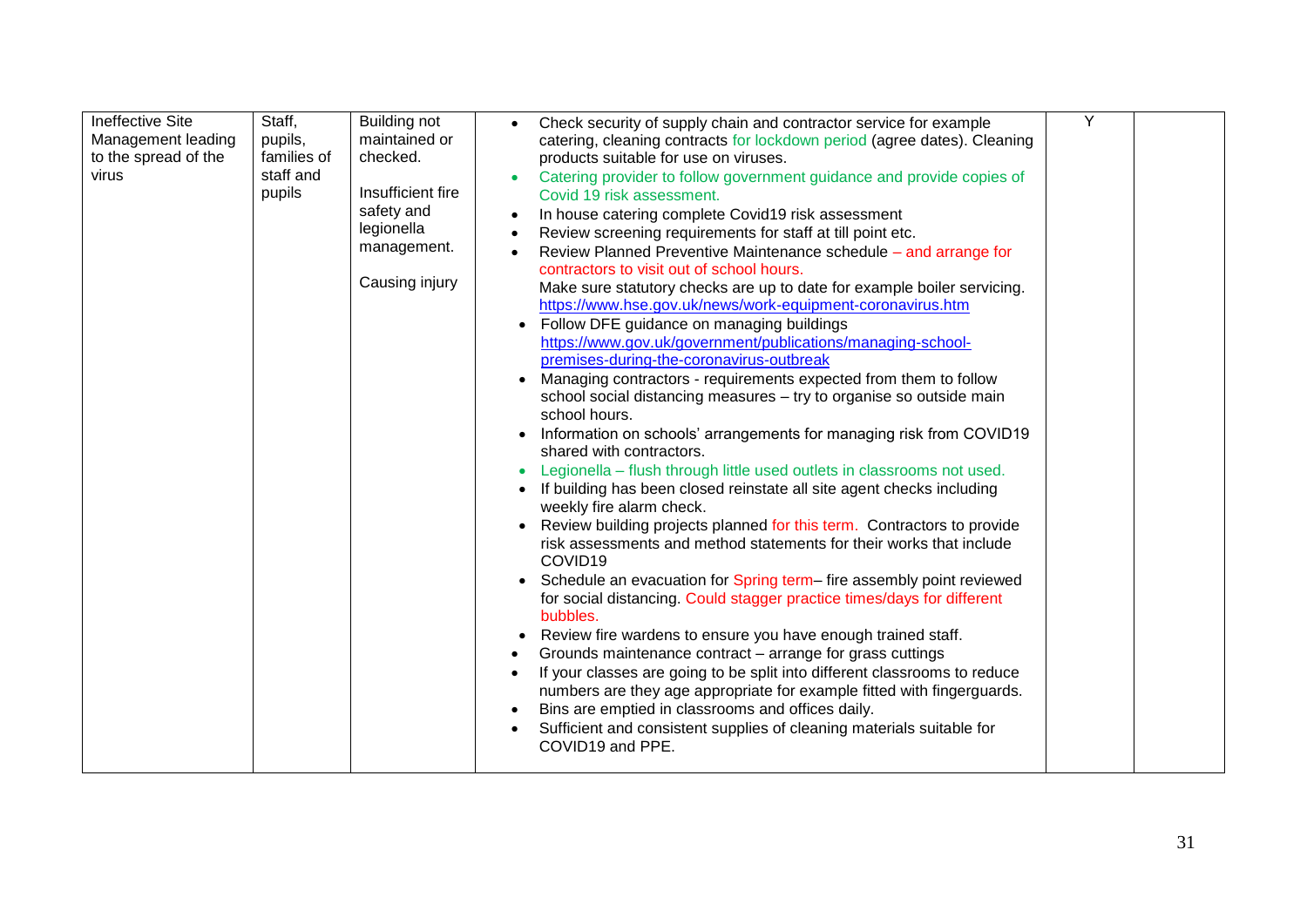| <b>Hazard / Risk</b>                                             | Who is at<br>Risk?                                      | How can the<br>hazards cause                                                                                                                                                        | <b>Proposed Control Measures</b>                                                                                                                                                                                                                                                                                                                                                                                                                                                                                                                                                                                                                                                                                                                                                                                                                                                                                                                                                                                                            |          | <b>Are Control Measures</b><br>Y/N/NA |
|------------------------------------------------------------------|---------------------------------------------------------|-------------------------------------------------------------------------------------------------------------------------------------------------------------------------------------|---------------------------------------------------------------------------------------------------------------------------------------------------------------------------------------------------------------------------------------------------------------------------------------------------------------------------------------------------------------------------------------------------------------------------------------------------------------------------------------------------------------------------------------------------------------------------------------------------------------------------------------------------------------------------------------------------------------------------------------------------------------------------------------------------------------------------------------------------------------------------------------------------------------------------------------------------------------------------------------------------------------------------------------------|----------|---------------------------------------|
|                                                                  |                                                         | harm?                                                                                                                                                                               |                                                                                                                                                                                                                                                                                                                                                                                                                                                                                                                                                                                                                                                                                                                                                                                                                                                                                                                                                                                                                                             | In Place | Adequate                              |
| Lack of training on<br>new working<br>arrangements for<br>school | Staff,<br>pupils,<br>families of<br>staff and<br>pupils | Unfamiliar with<br>new working<br>procedures<br>leading lack of<br>social<br>distancing and<br>increasing risk<br>of infection that<br>could lead to<br>injury/illness or<br>death. | <b>Training</b><br>Staff "virtual" sessions<br>Inform them of the changes to the risk assessment<br>➤<br>What they need to do to keep themselves safe and their group of pupils<br>⋗<br>safe at school<br>Spotting signs/symptoms for Covid19 for themselves and students<br>Local COVID19 testing station and access to home testing kits as<br><b>Essential workers</b><br>Secondary schools - Lateral flow testing arrangements<br>➤<br>First aid arrangements<br>➤<br>Fire evacuation procedure<br>All staff training to be delivered virtually.<br>Training for pupils<br>Remind students of handwashing/use of hand sanitser for example<br>$\bullet$<br>ebug and this video https://youtu.be/x3v521MTjio<br>Promoting good respiratory hygiene "catch it bin it kill it"<br>Update information to parents on symptoms and not sending pupils in<br>with them and any new arrangements for the school day. Also include<br>track and trace and agreement to have testing and consent for lateral<br>flow testing (secondary schools). | Y        |                                       |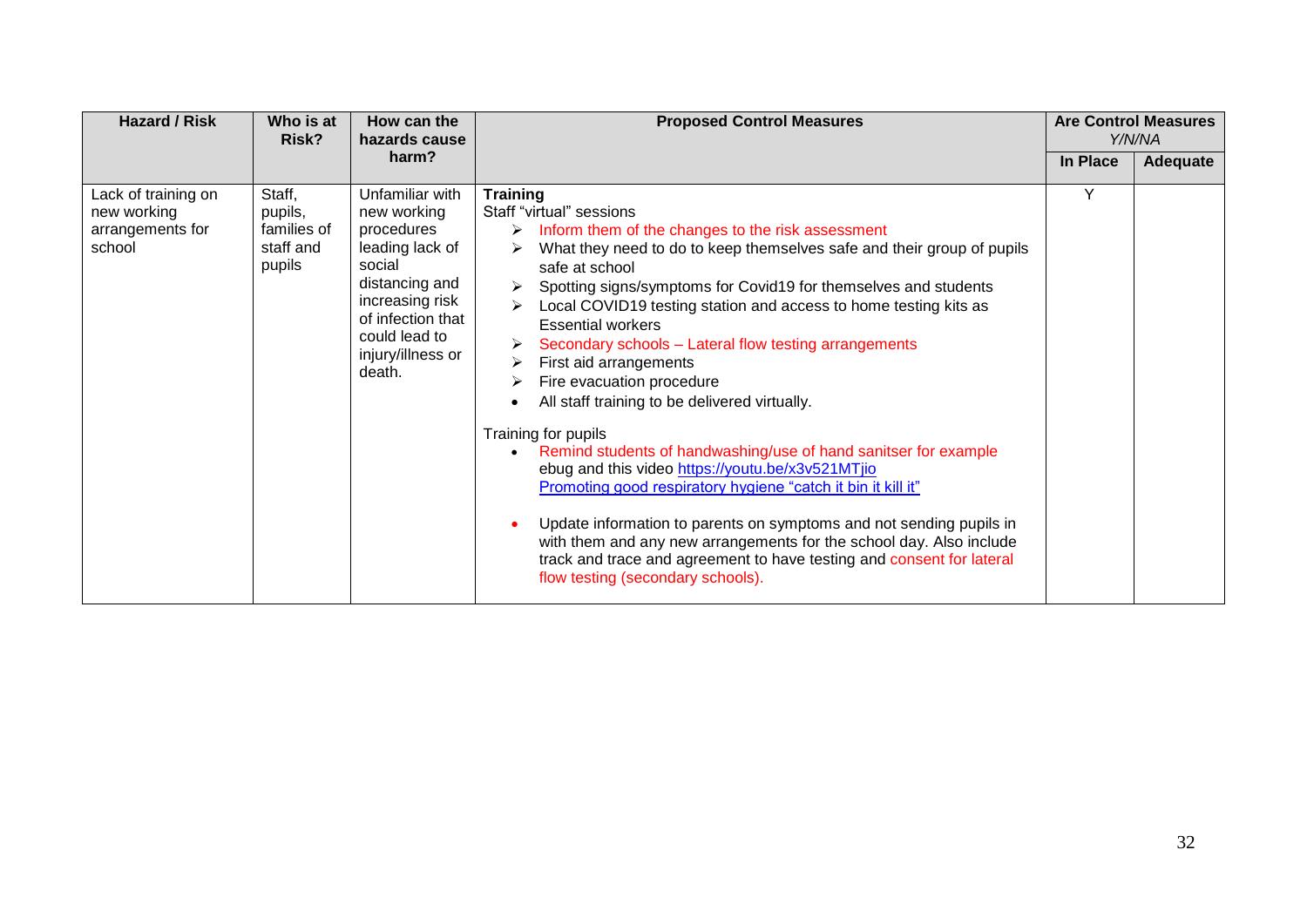| <b>Hazard / Risk</b><br>Who is at<br>How can the<br>Risk?<br>hazards cause | <b>Proposed Control Measures</b>                        | <b>Are Control Measures</b><br>Y/N/NA |                                                                                                                                                                                                                                                                                                                                                                                                                                                                                                                                                                                                                                                                                                                                                                                                                                                                                                                                                                                                                                                                                                                                                                                                                                                                                                                                                                                                                                                                                                                                                                                                                                                                                                                                                                                                  |          |          |
|----------------------------------------------------------------------------|---------------------------------------------------------|---------------------------------------|--------------------------------------------------------------------------------------------------------------------------------------------------------------------------------------------------------------------------------------------------------------------------------------------------------------------------------------------------------------------------------------------------------------------------------------------------------------------------------------------------------------------------------------------------------------------------------------------------------------------------------------------------------------------------------------------------------------------------------------------------------------------------------------------------------------------------------------------------------------------------------------------------------------------------------------------------------------------------------------------------------------------------------------------------------------------------------------------------------------------------------------------------------------------------------------------------------------------------------------------------------------------------------------------------------------------------------------------------------------------------------------------------------------------------------------------------------------------------------------------------------------------------------------------------------------------------------------------------------------------------------------------------------------------------------------------------------------------------------------------------------------------------------------------------|----------|----------|
|                                                                            |                                                         | harm?                                 |                                                                                                                                                                                                                                                                                                                                                                                                                                                                                                                                                                                                                                                                                                                                                                                                                                                                                                                                                                                                                                                                                                                                                                                                                                                                                                                                                                                                                                                                                                                                                                                                                                                                                                                                                                                                  | In Place | Adequate |
| First aid and<br>medication and<br>delivering personal<br>care             | Staff,<br>pupils,<br>families of<br>staff and<br>pupils | Insufficient first<br>aider coverage  | Provide appropriate PPE for first aiders (mask, disposable gloves and<br>$\bullet$<br>disposable aprons)<br>Inform first aiders what control measures are in place.<br>$\bullet$<br>https://www.sja.org.uk/get-advice/first-aid-advice/covid-19-advice-for-<br>first-aiders/<br>Sufficient first aiders on site (to be reviewed each day and considered<br>as part of staff rota).<br>Early years only -at least one person on site with paediatric first aid.<br>Ensure those pupils in school have up to date medication onsite and<br>their allergen information is also up to date.<br>Systems in place for checking any menu/ingredient changes (due to<br>$\bullet$<br>food shortages/changes) against pupils with allergens.<br>First aider and those administering medication to maintain social<br>$\bullet$<br>distancing where possible.<br>Primary only - try to administer first aid within "bubble" where there is<br>central first aid provision separate treatment into bubbles (siting 2 m<br>apart when awaiting treatment)<br>No sharing of ice pack covers between pupils (use disposable paper<br>towels).<br>First Training certificates FAW or EFAW certificates that expired after 16<br>$\bullet$<br>March 2020 can remain valid until 31 October 2020 or 6 months from<br>date of expiry, whichever is later. All requalification training for these<br>certificates should be completed by 31 March 2021.<br><b>Personal care</b><br>Staff providing personal care including nappy changing should wear<br>$\bullet$<br>appropriate PPE for first aiders (mask, disposable gloves and<br>disposable aprons)<br>Changing mat should be cleaned with Milton solution between each<br>$\bullet$<br>nappy change. Disposable gloves changed between each nappy<br>change. | Y        |          |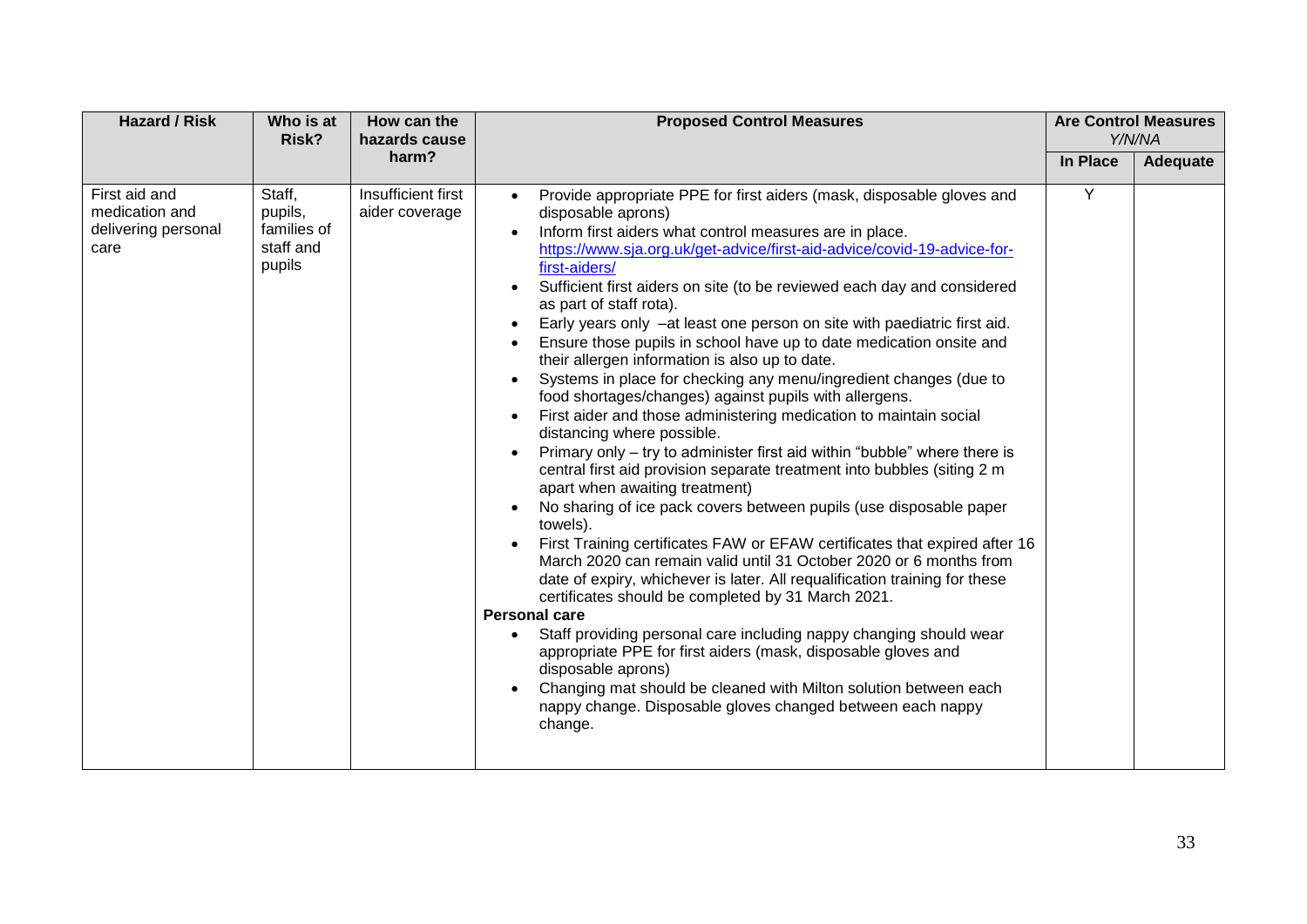| <b>Hazard / Risk</b>                                                                                                                                               | Who is at<br>Risk?                                      | How can the<br>hazards cause                                                                              | <b>Proposed Control Measures</b>                                                                                                                                                                                                                                                                                                                                                                                                                                                                                                                                                                                                                                                                                                                                                                                                                                                                                                                                                                                                                                                                                                                                                                                                                                                                                                                                                                                                                                                                                                                |          | <b>Are Control Measures</b><br>Y/N/NA |
|--------------------------------------------------------------------------------------------------------------------------------------------------------------------|---------------------------------------------------------|-----------------------------------------------------------------------------------------------------------|-------------------------------------------------------------------------------------------------------------------------------------------------------------------------------------------------------------------------------------------------------------------------------------------------------------------------------------------------------------------------------------------------------------------------------------------------------------------------------------------------------------------------------------------------------------------------------------------------------------------------------------------------------------------------------------------------------------------------------------------------------------------------------------------------------------------------------------------------------------------------------------------------------------------------------------------------------------------------------------------------------------------------------------------------------------------------------------------------------------------------------------------------------------------------------------------------------------------------------------------------------------------------------------------------------------------------------------------------------------------------------------------------------------------------------------------------------------------------------------------------------------------------------------------------|----------|---------------------------------------|
|                                                                                                                                                                    |                                                         | harm?                                                                                                     |                                                                                                                                                                                                                                                                                                                                                                                                                                                                                                                                                                                                                                                                                                                                                                                                                                                                                                                                                                                                                                                                                                                                                                                                                                                                                                                                                                                                                                                                                                                                                 | In Place | Adequate                              |
| Pupils and staff<br>working from home<br>(Parents may choose<br>not to send their<br>pupils to school)<br>Social isolation<br>leading to mental<br>health problems | Staff,<br>pupils,<br>families of<br>staff and<br>pupils | Incorrect/poor<br>work station<br>set up leading<br>to<br>Musculoskeleta<br>I conditions<br>Mental health | <b>Pupils</b><br>There is no legal requirement to provide DSE workstation assessments<br>for pupils but parents should be encouraged to follow good practice.<br>Ensure any pupils not attending can access home learning via Google<br>Classroom<br><b>Staff</b><br>Staff who working from home - guidance provided on working from<br>home and secure information complying with GDPR.<br>Staff provided with laptop and separate mouse- DSE assessment not<br>$\bullet$<br>required for working at home.<br>Share HSE guidance on working from home. Staff should follow good<br>$\bullet$<br>practice and work from a table.<br>Share Cousins Safety guidance of working at home and ask staff<br>$\bullet$<br>working from home to complete working at home checklist<br>Check staff complete the checklist and highlight any issues to you<br>$\bullet$<br>School to consider staff mental health and review communication<br>$\bullet$<br>arrangements with staff. Rather than emails consider a meeting via a<br>platform like Zoom.<br>Pregnant staff- update their pregnancy risk assessment.<br>$\bullet$<br>Think about ways to improve mental health from working at home as it<br>$\bullet$<br>can be difficult to separate work from home life.<br>Consider virtual coffee mornings using technology so staff can still feel<br>$\bullet$<br>part of a team<br>Encourage staff to speak to colleagues daily<br>$\bullet$<br>Identify staff that live on their own and ring them daily to make sure they<br>$\bullet$<br>are okay | Y<br>N/A |                                       |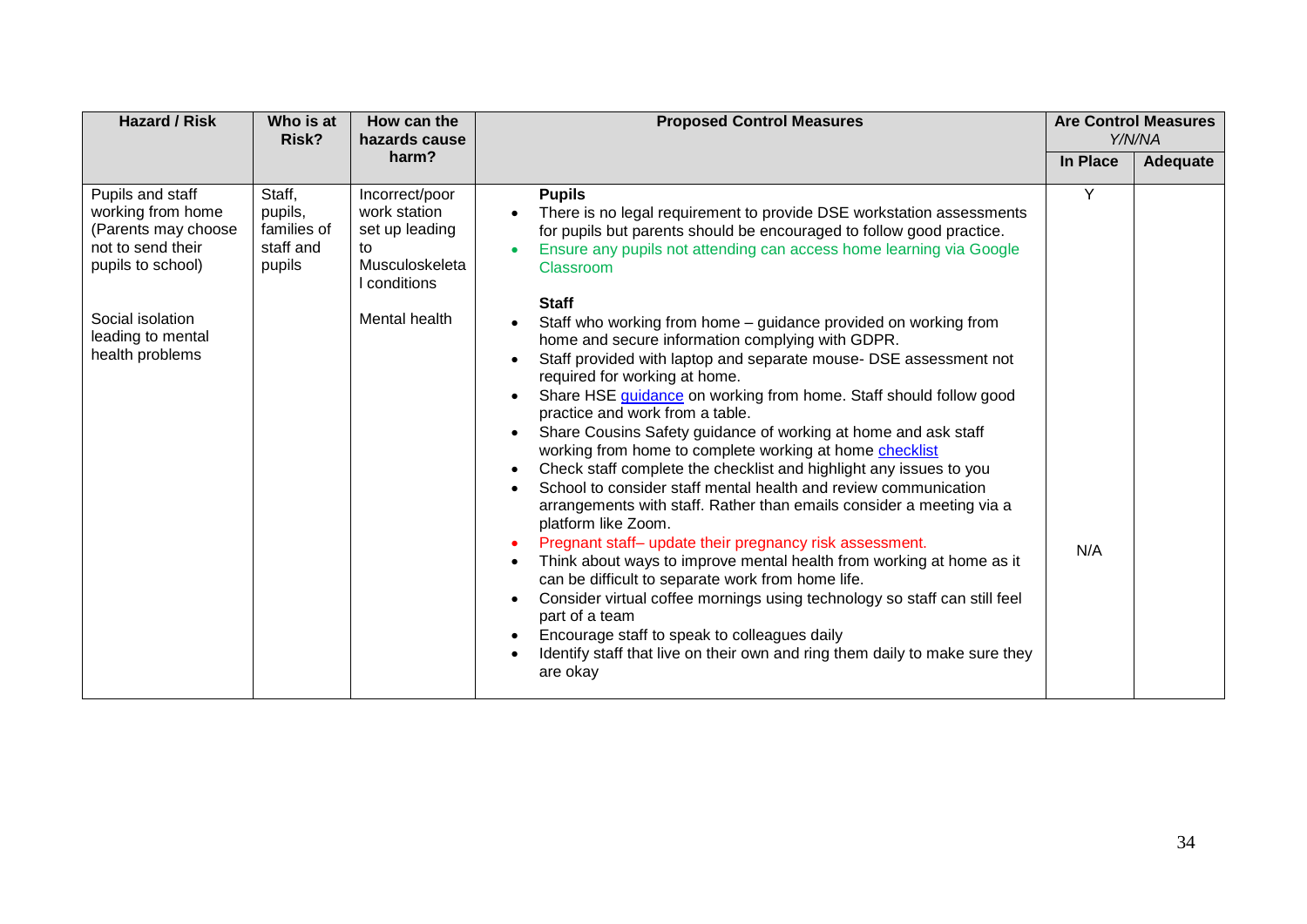| <b>Hazard / Risk</b>                                                                                                                                                          | Who is at<br>Risk?                                      | How can the<br>hazards cause                                                                                                                                                                                     | <b>Proposed Control Measures</b>                                                                                                                                                                                                                                                                                                                                                                                                                                                                                                                                                                                                                                                                                                                                                                                                                                                  |          | <b>Are Control Measures</b><br>Y/N/NA |
|-------------------------------------------------------------------------------------------------------------------------------------------------------------------------------|---------------------------------------------------------|------------------------------------------------------------------------------------------------------------------------------------------------------------------------------------------------------------------|-----------------------------------------------------------------------------------------------------------------------------------------------------------------------------------------------------------------------------------------------------------------------------------------------------------------------------------------------------------------------------------------------------------------------------------------------------------------------------------------------------------------------------------------------------------------------------------------------------------------------------------------------------------------------------------------------------------------------------------------------------------------------------------------------------------------------------------------------------------------------------------|----------|---------------------------------------|
|                                                                                                                                                                               |                                                         | harm?                                                                                                                                                                                                            |                                                                                                                                                                                                                                                                                                                                                                                                                                                                                                                                                                                                                                                                                                                                                                                                                                                                                   | In Place | <b>Adequate</b>                       |
| Stress and mental<br>health<br>Parents and pupils<br>anxious<br>Staff working long<br>hours delivering face<br>to face as well as<br>setting work for those<br>pupils at home | Staff,<br>pupils,<br>families of<br>staff and<br>pupils | Stress and<br>anxiety leading<br>to loss of sleep<br>and changes in<br>behaviour.<br>Resulting in<br>time of<br>work/school<br>Increase in<br>absenteeism<br>and<br>Presentism not<br>engaging in<br>school work | Clear communication to parents on returning to school and how this will<br>$\bullet$<br>be managed.<br>Recognise that parents and pupils that may have been shielding or<br>those concerned about the comparatively increased risk from COVID 19<br>including those from Black, Asian, Minority Ethnic or who have certain<br>conditions such as obesity and diabetes and support mechanisms in<br>place to reassure parents and staff.<br>Additional pastoral support provided to pupils.<br>Use of professional resources to share experiences of lockdown with<br>children for example https://www.weforum.org/agenda/2020/05/11-may-<br>who-briefing/<br>Monitor staff workload between classroom delivery and setting work for<br>$\bullet$<br>pupils at home (those isolating or working from home).<br>Regular updates to parents on safety measures in place<br>$\bullet$ | Υ        |                                       |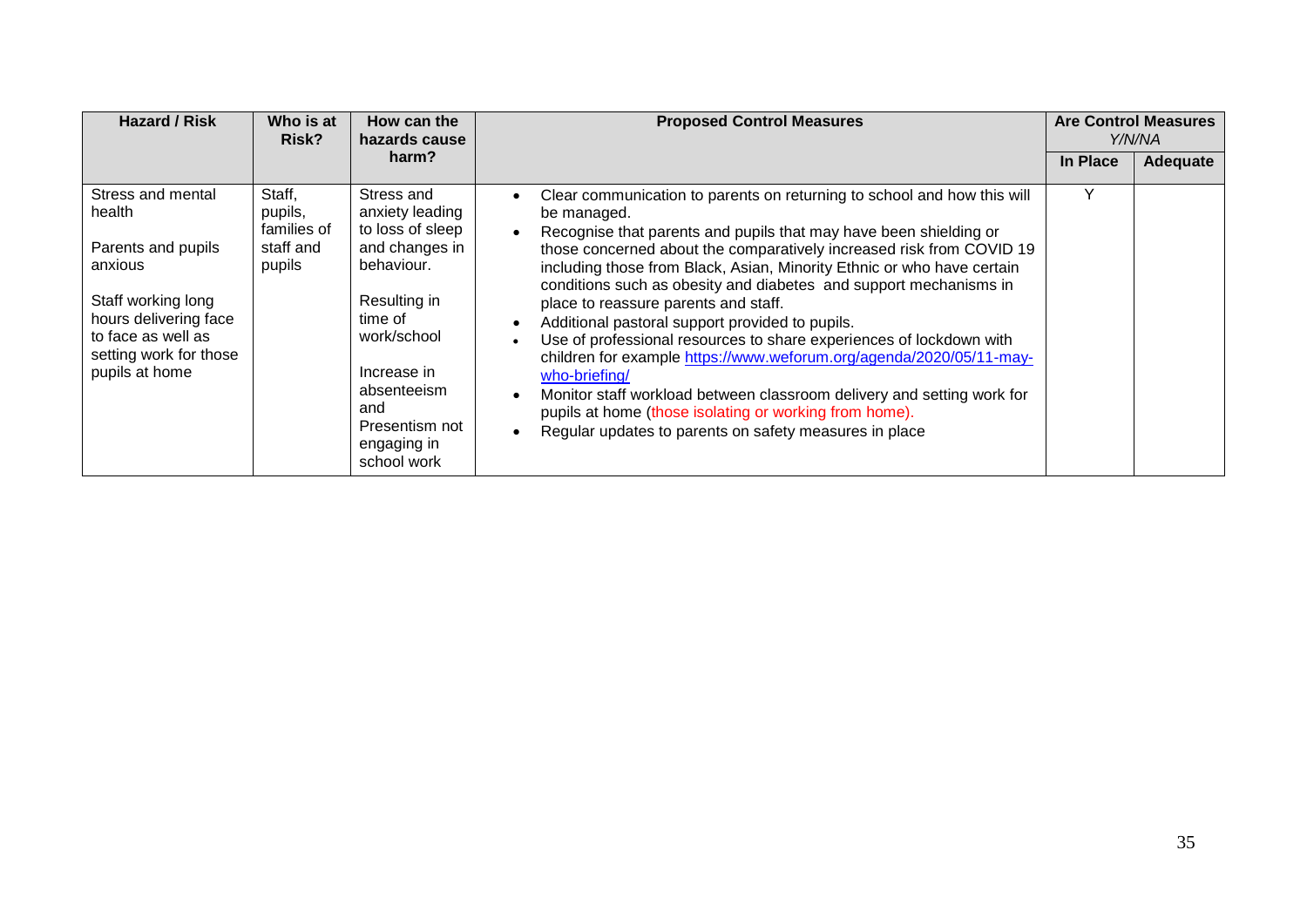| <b>Hazard / Risk</b>                                                                                                                                                              | Who is at<br>Risk?                                      | How can the<br>hazards cause                                                                                    | <b>Proposed Control Measures</b>                                                                                                                                                                                                                                                                                                                                                                                                                                                                                                                                                                                                                                                                                                                                                                                                                                                                                                                                                                                                                                                                                                                                                                     |          | <b>Are Control Measures</b><br>Y/N/NA |  |
|-----------------------------------------------------------------------------------------------------------------------------------------------------------------------------------|---------------------------------------------------------|-----------------------------------------------------------------------------------------------------------------|------------------------------------------------------------------------------------------------------------------------------------------------------------------------------------------------------------------------------------------------------------------------------------------------------------------------------------------------------------------------------------------------------------------------------------------------------------------------------------------------------------------------------------------------------------------------------------------------------------------------------------------------------------------------------------------------------------------------------------------------------------------------------------------------------------------------------------------------------------------------------------------------------------------------------------------------------------------------------------------------------------------------------------------------------------------------------------------------------------------------------------------------------------------------------------------------------|----------|---------------------------------------|--|
|                                                                                                                                                                                   |                                                         | harm?                                                                                                           |                                                                                                                                                                                                                                                                                                                                                                                                                                                                                                                                                                                                                                                                                                                                                                                                                                                                                                                                                                                                                                                                                                                                                                                                      | In Place | Adequate                              |  |
| Ineffective use of PPE                                                                                                                                                            | Staff,<br>pupils,<br>families of<br>staff and<br>pupils | <b>PPE</b><br>facemasks<br>become<br>contaminated<br>and source of<br>infection<br>causing illness<br>to wearer | School to follow DFE and WHO guidance that currently does not require<br>schools to provide PPE for staff in general apart from those<br>administering first aid, dealing with a suspected case of COVID19 and<br>personal care.<br>School to provide and maintain a supply of suitable PPE for staff that<br>are required to use it (Disposable gloves, aprons and face masks,<br>visors).<br>Where Staff and pupils chose to wear their own face covering in school<br>- make this clear that this is a personal choice but not identified by the<br>Government and Public Health England. This could be included as part<br>of an individual risk assessment.<br>Pupils/staff travelling in by public transport or private transport (over the<br>age of 11 is compulsory) - lidded bin available to dispose of masks on<br>arrival. Plastic bags provided to pupils and staff with face covering.<br>Face covering used for transport to be placed into a plastic bag and<br>$\bullet$<br>stored in pupils/staff own bag. Face coverings are not left handing<br>around anyone's neck.<br>Separate PPE provided to Secondary schools for lateral flow testing<br>(see separate risk assessment). | Y        |                                       |  |
| Supply staff,<br>peripatetic teachers,<br>contractors and<br>visitors, volunteers<br>moving between<br>schools spreading the<br>virus between<br>different schools and<br>bubbles | Staff and<br>pupils                                     | Spreading of<br>the virus<br>leading to<br>Illness and<br>death                                                 | Visitor and contractor procedures in place to ensure they follow schools<br>$\bullet$<br>arrangements<br>Obtain COVID19 risk assessments from key contractors such as<br>catering providers and how they manage deliveries.<br>Record of all visitors, including contractors to the site for Track and<br>Trace.<br>All visitors, supply staff and contractors to follow social distancing<br>measures and maintain 2m from staff.                                                                                                                                                                                                                                                                                                                                                                                                                                                                                                                                                                                                                                                                                                                                                                   | Y        |                                       |  |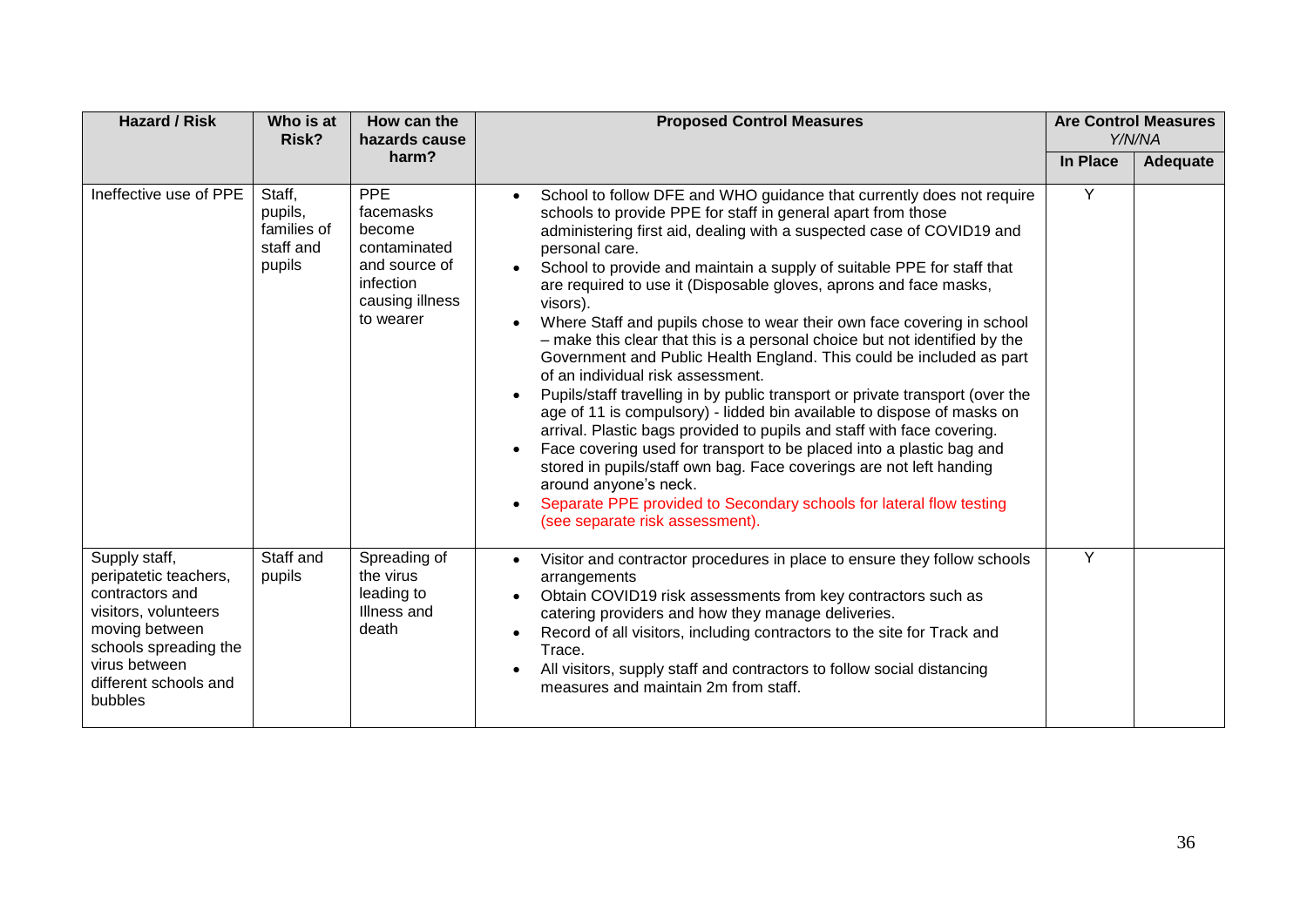| <b>Hazard / Risk</b> | Who is at<br>Risk?  | How can the<br>hazards cause                                    | <b>Proposed Control Measures</b>                                                                                                                                                                                                                                                                                                                                                                                                                                                                                                                                                                                                                                                                                                                                                                                                                                                                                                                                                                                                                                                                                                                                                                                                                                                                                                                                                                                                                                                                                         |          | <b>Are Control Measures</b><br>Y/N/NA |  |
|----------------------|---------------------|-----------------------------------------------------------------|--------------------------------------------------------------------------------------------------------------------------------------------------------------------------------------------------------------------------------------------------------------------------------------------------------------------------------------------------------------------------------------------------------------------------------------------------------------------------------------------------------------------------------------------------------------------------------------------------------------------------------------------------------------------------------------------------------------------------------------------------------------------------------------------------------------------------------------------------------------------------------------------------------------------------------------------------------------------------------------------------------------------------------------------------------------------------------------------------------------------------------------------------------------------------------------------------------------------------------------------------------------------------------------------------------------------------------------------------------------------------------------------------------------------------------------------------------------------------------------------------------------------------|----------|---------------------------------------|--|
|                      |                     | harm?                                                           |                                                                                                                                                                                                                                                                                                                                                                                                                                                                                                                                                                                                                                                                                                                                                                                                                                                                                                                                                                                                                                                                                                                                                                                                                                                                                                                                                                                                                                                                                                                          | In Place | Adequate                              |  |
| Prayer rooms         | Pupils and<br>staff | Spreading of<br>the virus<br>leading to<br>Illness and<br>death | Individuals should be prevented from touching or kissing objects that are<br>$\bullet$<br>handled communally. Barriers and/or clear signage should be put in<br>place where necessary to avoid this taking place.<br>Individuals should also avoid touching property belonging to others such<br>as shoes which, if removed, should be placed and collected by their<br>owner while adhering to social distancing principles.<br>Reusable and communal resources such as prayer mats, service<br>$\bullet$<br>sheets, religious texts or devotional material should be removed from<br>use. Single use alternatives should be provided as long as they are<br>removed and disposed of by the worshipper.<br>Items owned by the individual to aid worship such as a prayer mat or<br>$\bullet$<br>religious text, can be brought in but should be removed again by the<br>worshipper.<br>In circumstances where worshippers cannot bring their own books,<br>$\bullet$<br>places of worship should keep a selection of clean books for individuals<br>to use. Clean books should be quarantined for 48 hours since their<br>previous use and should be quarantined for 48 hours again after use.<br>Items which cannot be easily cleaned should also be subject to the 48<br>hours quarantine after use.<br>This could mean that students/staff are asked to bring in their own<br>$\bullet$<br>prayer mat to use and separate prayer rooms provided to each year<br>group and for staff to be able to socially distance. | N/A      |                                       |  |
| Any other hazards    |                     |                                                                 |                                                                                                                                                                                                                                                                                                                                                                                                                                                                                                                                                                                                                                                                                                                                                                                                                                                                                                                                                                                                                                                                                                                                                                                                                                                                                                                                                                                                                                                                                                                          |          |                                       |  |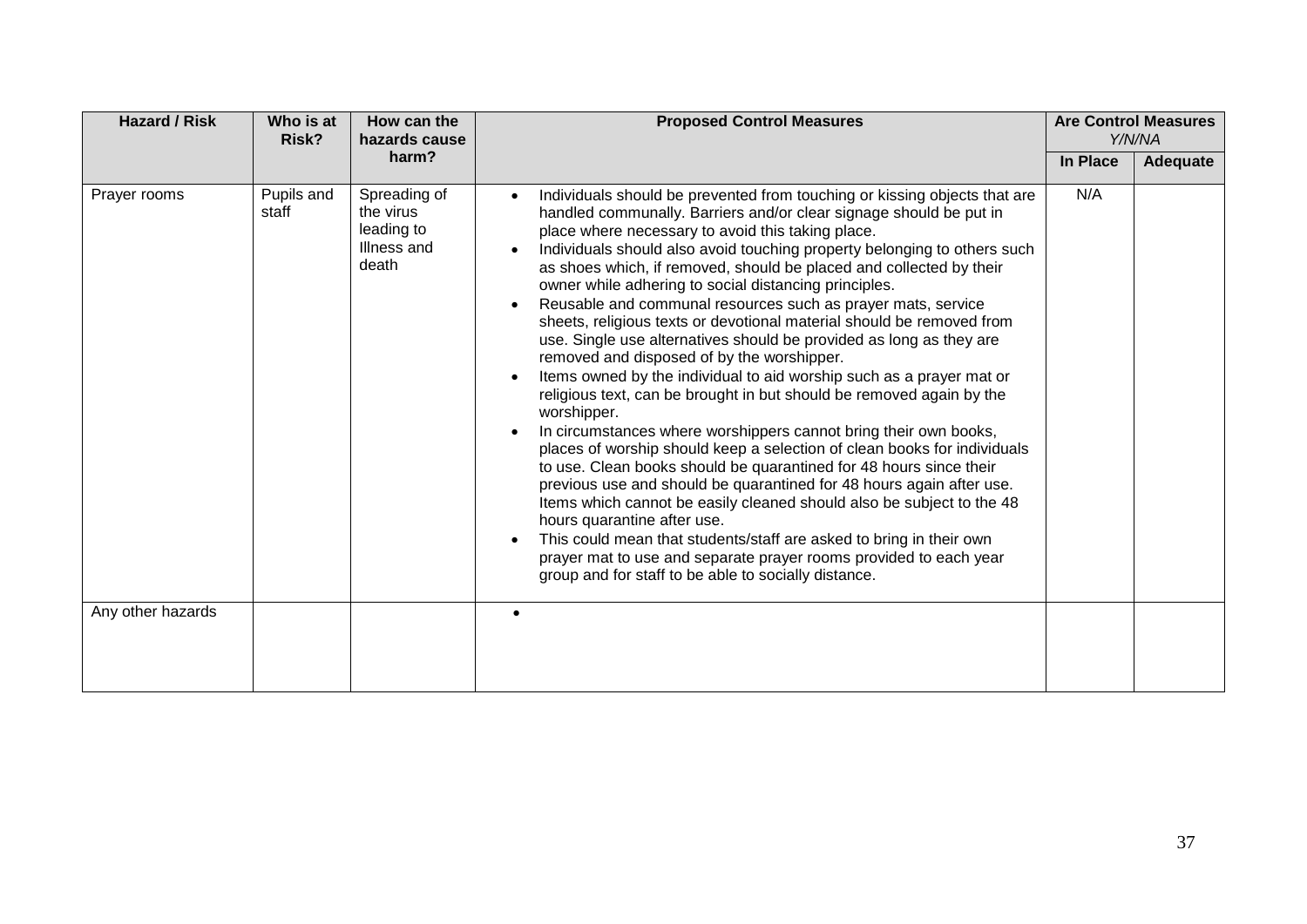## Risk Assessment Action Plan

Cousins Safety would recommend that additional control measures are considered by schools and these include:

- Teaching staff to wear visors already in place
- Secondary school pupils to wear face coverings in class.

Following Covid19 Hierarchy of control

| Control measure not yet in place or<br><b>Additional Control Measures</b><br>(to take account of local/individual circumstances<br>including changes such as working practices, | <b>Action by Whom</b><br>(list the name of the<br>person/people who have been<br>designated to conduct actions) | <b>Action by When</b><br>(set timescales for the<br>completion of the<br>actions - remember to | <b>Action Completed</b><br>(record the actual<br>date of completion for<br>each action listed) | <b>Residual</b><br><b>Risk</b><br>Rating |
|---------------------------------------------------------------------------------------------------------------------------------------------------------------------------------|-----------------------------------------------------------------------------------------------------------------|------------------------------------------------------------------------------------------------|------------------------------------------------------------------------------------------------|------------------------------------------|
| equipment, staffing levels).                                                                                                                                                    |                                                                                                                 | prioritise them)                                                                               |                                                                                                |                                          |
|                                                                                                                                                                                 |                                                                                                                 |                                                                                                |                                                                                                |                                          |
|                                                                                                                                                                                 |                                                                                                                 |                                                                                                |                                                                                                |                                          |
|                                                                                                                                                                                 |                                                                                                                 |                                                                                                |                                                                                                |                                          |
|                                                                                                                                                                                 |                                                                                                                 |                                                                                                |                                                                                                |                                          |
|                                                                                                                                                                                 |                                                                                                                 |                                                                                                |                                                                                                |                                          |
|                                                                                                                                                                                 |                                                                                                                 |                                                                                                |                                                                                                |                                          |
|                                                                                                                                                                                 |                                                                                                                 |                                                                                                |                                                                                                |                                          |
|                                                                                                                                                                                 |                                                                                                                 |                                                                                                |                                                                                                |                                          |
|                                                                                                                                                                                 |                                                                                                                 |                                                                                                |                                                                                                |                                          |
|                                                                                                                                                                                 |                                                                                                                 |                                                                                                |                                                                                                |                                          |
|                                                                                                                                                                                 |                                                                                                                 |                                                                                                |                                                                                                |                                          |
|                                                                                                                                                                                 |                                                                                                                 |                                                                                                |                                                                                                |                                          |
| <b>Reviewed by:</b>                                                                                                                                                             | <b>COMMENTS:</b>                                                                                                |                                                                                                |                                                                                                |                                          |
| Signature:                                                                                                                                                                      | Record any comments reviewer wishes to make. Including recommendations for future reviews.                      |                                                                                                |                                                                                                |                                          |
|                                                                                                                                                                                 |                                                                                                                 |                                                                                                |                                                                                                |                                          |
| <b>PRINT NAME:</b>                                                                                                                                                              |                                                                                                                 |                                                                                                |                                                                                                |                                          |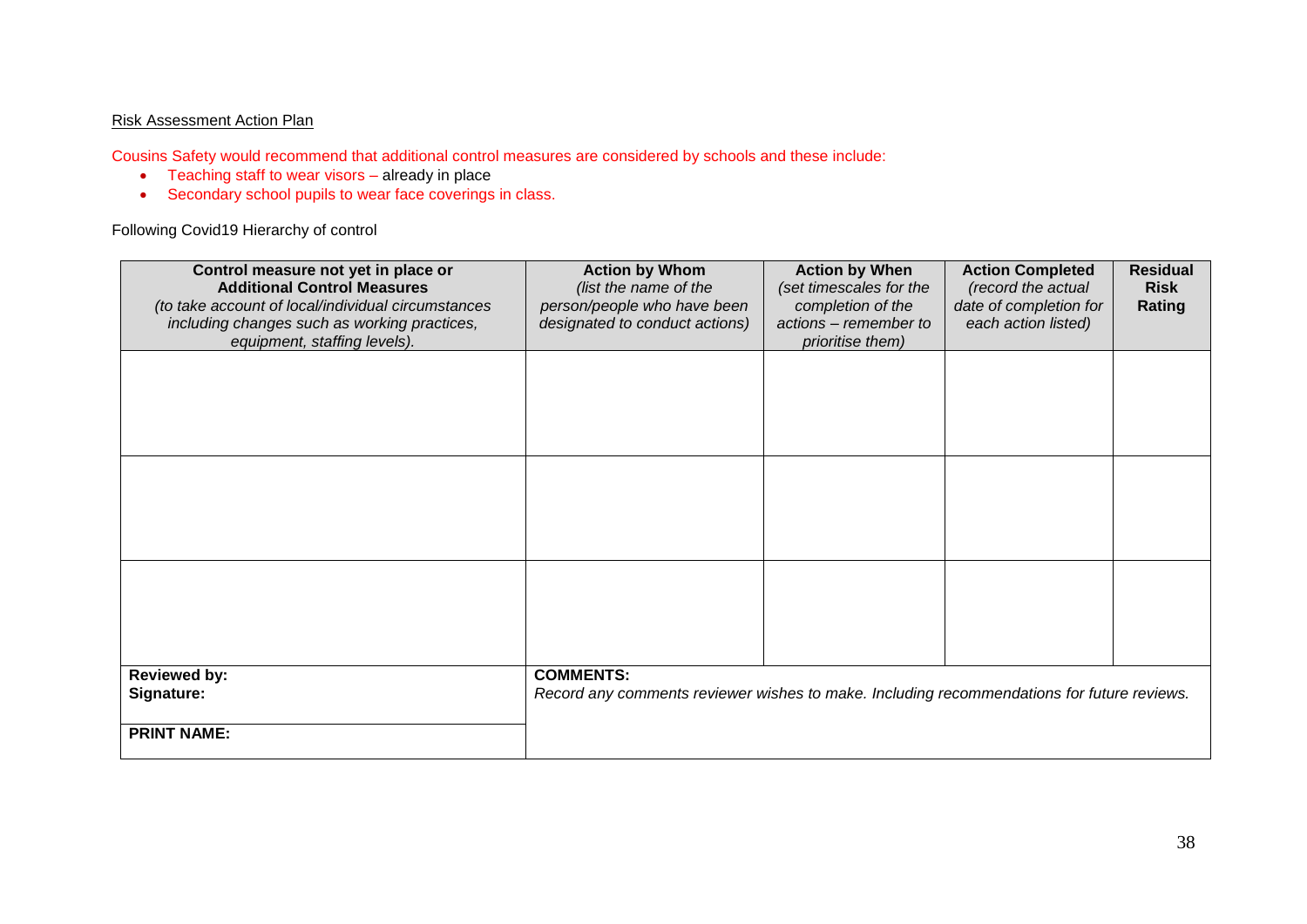| <b>RESIDUAL RISK RATING</b>                                                                   | <b>ACTION REQUIRED</b>                                                                                                                                                         |
|-----------------------------------------------------------------------------------------------|--------------------------------------------------------------------------------------------------------------------------------------------------------------------------------|
| VERY HIGH (VH) Strong likelihood of fatality / serious injury/illness<br><b>occurring</b>     | The activity must not take place at all.<br>You must identify further controls to reduce the risk rating.                                                                      |
| <b>HIGH (H) Possibility of fatality/serious injury/illness occurring</b>                      | You must identify further controls to reduce the risk rating.<br>Seek further advice, e.g. from your H&S Consultant                                                            |
| <b>MEDIUM (M) Possibility of significant injury or over 7 day absence</b><br><b>occurring</b> | If it is not possible to lower risk further, you will need to consider the risk<br>against the benefit. Monitor risk assessments at this rating more<br>regularly and closely. |
| LOW (L) Possibility of minor injury/illness only                                              | No further action required.                                                                                                                                                    |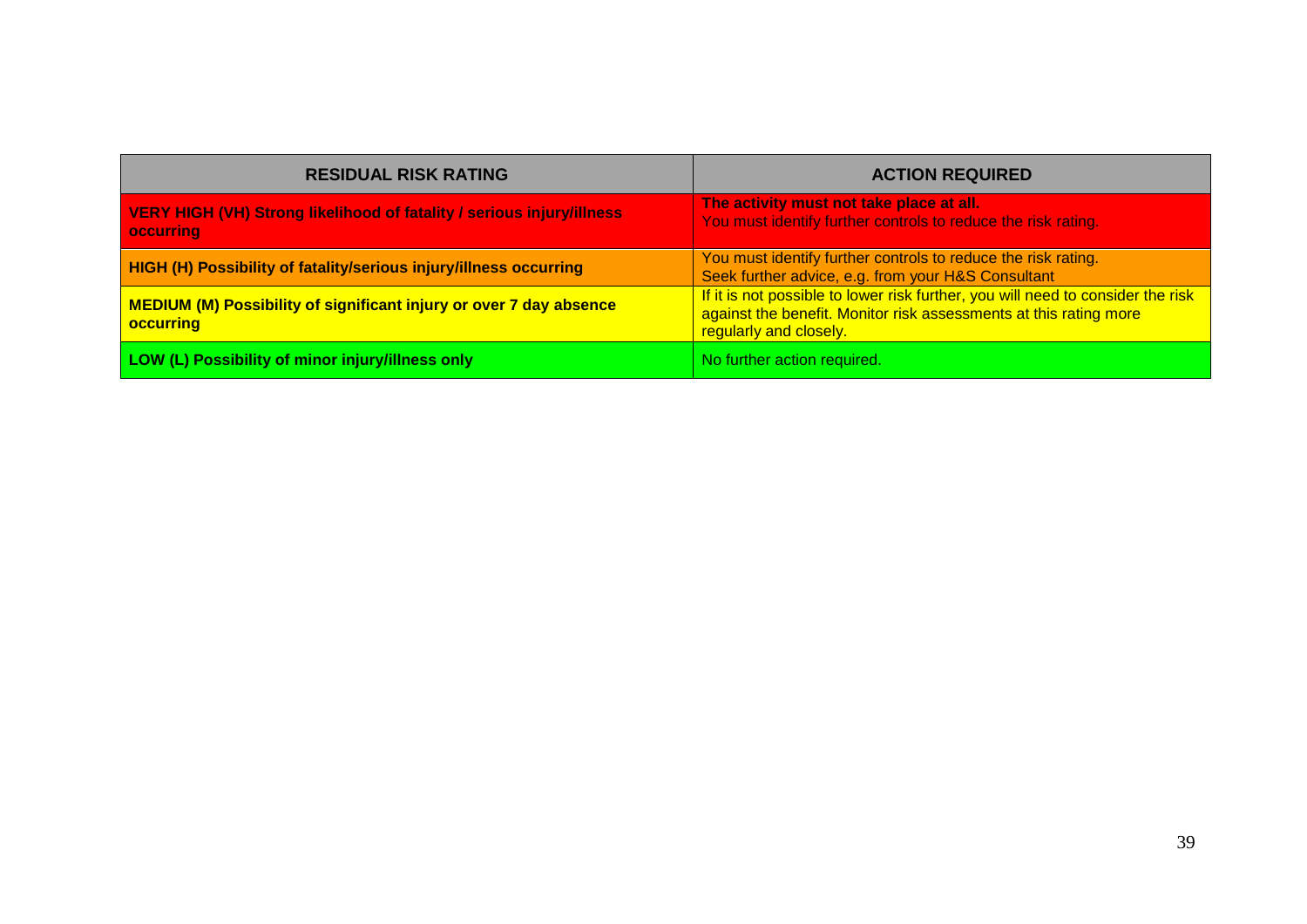## Guidance

Coronavirus what you need to know<https://www.gov.uk/coronavirus>

Guidance for full opening: <https://www.gov.uk/government/publications/actions-for-schools-during-the-coronavirus-outbreak/guidance-for-full-opening-schools>

Guidance Schools and childcare settings: return in January 2021 [https://www.gov.uk/government/publications/schools-and-childcare-settings-return-in](https://www.gov.uk/government/publications/schools-and-childcare-settings-return-in-january-2021/schools-and-childcare-settings-return-in-january-2021)[january-2021/schools-and-childcare-settings-return-in-january-2021](https://www.gov.uk/government/publications/schools-and-childcare-settings-return-in-january-2021/schools-and-childcare-settings-return-in-january-2021)

Education and Childcare <https://www.gov.uk/coronavirus/education-and-childcare>

AfPE Guidance **[Please](https://www.afpe.org.uk/physical-education/wp-content/uploads/afPE-Covid-19-FAQs-September-2020-Final-1.pdf) checks as this may be updated in January 2021** [https://www.afpe.org.uk/physical-education/wp-content/uploads/afPE-Covid-19-](https://www.afpe.org.uk/physical-education/wp-content/uploads/afPE-Covid-19-FAQs-November-2020-Final.pdf) [FAQs-November-2020-Final.pdf](https://www.afpe.org.uk/physical-education/wp-content/uploads/afPE-Covid-19-FAQs-November-2020-Final.pdf)

HSE Guidance on Ventilation<https://www.hse.gov.uk/coronavirus/equipment-and-machinery/air-conditioning-and-ventilation.htm>

Safer travel guidance for passengers<https://www.gov.uk/guidance/coronavirus-covid-19-safer-travel-guidance-for-passengers>

Getting Tested<https://www.gov.uk/guidance/coronavirus-covid-19-getting-tested>

Information for the public:<https://www.gov.uk/guidance/coronavirus-covid-19-information-for-the-public>

Blog and frequently asked questions:<https://publichealthmatters.blog.gov.uk/category/coronavirus-covid-19/>

Catch it Bin it Kill it poster<https://www.england.nhs.uk/south/wp-content/uploads/sites/6/2017/09/catch-bin-kill.pdf>

NHS 111 online<https://111.nhs.uk/covid-19/>

COVID-19: guidance for households with possible coronavirus infection <https://www.gov.uk/government/publications/covid-19-stay-at-home-guidance>

Clinically vulnerable people [https://www.gov.uk/government/publications/guidance-on-shielding-and-protecting-extremely-vulnerable-persons-from-covid-](https://www.gov.uk/government/publications/guidance-on-shielding-and-protecting-extremely-vulnerable-persons-from-covid-19/guidance-on-shielding-and-protecting-extremely-vulnerable-persons-from-covid-19)[19/guidance-on-shielding-and-protecting-extremely-vulnerable-persons-from-covid-19](https://www.gov.uk/government/publications/guidance-on-shielding-and-protecting-extremely-vulnerable-persons-from-covid-19/guidance-on-shielding-and-protecting-extremely-vulnerable-persons-from-covid-19)

Local Public Health Protection Team<https://www.gov.uk/health-protection-team>

Travel corridors<https://www.gov.uk/guidance/coronavirus-covid-19-travel-corridors#countries-territories-and-regions-on-the-travel-corridor-list>

Local restrictions and Tiers<https://www.gov.uk/guidance/local-restriction-tiers-what-you-need-to-know>